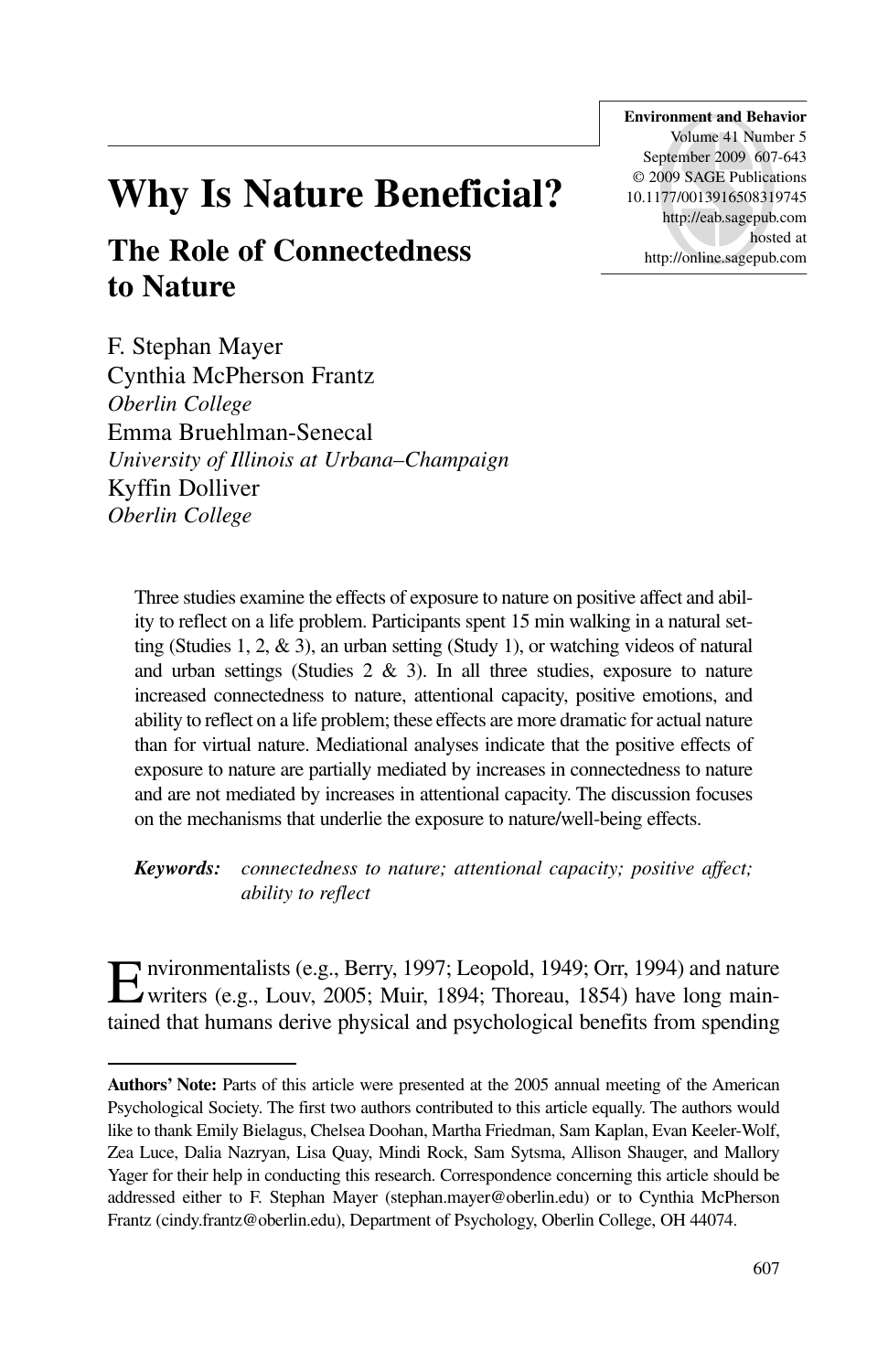time in the natural world. The past two decades of research in environmental psychology have supported this contention. Using a variety of methodologies and measures, researchers have shown that exposure to the natural world decreases negative behaviors and states (e.g., aggression, anxiety, depression, illness) and increases positive ones (e.g., affect, health, cognitive capacity). The big picture is clear: Exposure to nature leads to many desirable outcomes (see Health Council of the Netherlands and Dutch Council for Research on Spatial Planning, 2004; van den Berg, 2005; Frumkin, 2001).

The details of this relationship, however, are not clear. For instance, how does exposure to nature influence more complex cognitive-emotional processes such as reflecting on a life problem? Is virtual nature as effective as the real thing? Most important, through what mechanisms does nature have its positive benefits (see report from the Health Council of the Netherlands, 2004; Maas, Verheij, Groenewegen, de Vries, & Spreeuwenberg, 2006)?

This article aims to address these questions. The main goal of our research is to investigate a potential mediator of the nature/well-being connection. Specifically, the well-being effects we focus on are measures related to positive mood. Although exposure to nature has consistently been shown to affect positive mood, to our knowledge there has not been a single experimental study that has conducted a full mediational analysis addressing the question of why nature produces beneficial effects. In particular, in the present work we investigate whether increases in individuals' experiential sense of connection to the natural world, as measured by our Connectedness to Nature Scale (Mayer & Frantz, 2004), mediates nature's effect on positive mood. In conducting this research, we also had two secondary goals: (a) to determine whether exposure to nature aids in the more complex socioemotional process of reflecting on a life problem and (b) to examine the difference between real and virtual nature for accruing benefits. With respect to these goals, the aims of our work are more exploratory. To address these questions, in the three studies we contrasted people who had spent time in an actual natural setting to those who had been exposed to either an urban setting (Study 1), virtual nature (Studies 2 and 3), or a virtual urban scene (Study 2).

## **Causal Mechanisms Underlying the Beneficial Aspects of Nature**

Understanding the causal mechanisms through which nature has its beneficial effects is important not only for theory development but also for aiding practitioners in more effective applications. To date, five potential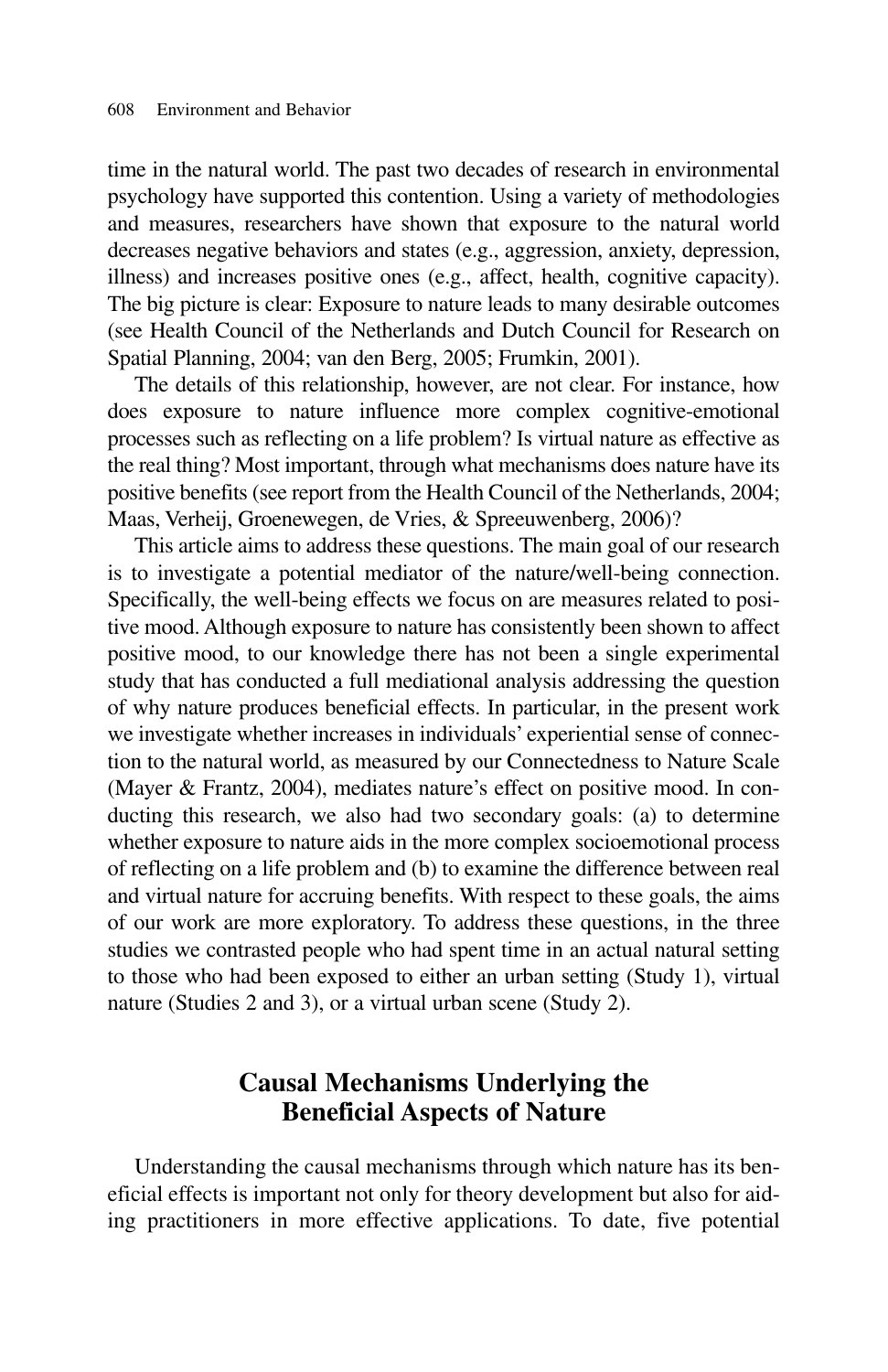mediators of nature's benefits have been proposed (see report from the Health Council of the Netherlands, 2004): **recovery from stress and atten**tion fatigue, encouragement to exercise, facilitating social contact, encouraging optimal development in children, and providing opportunities for personal development and a sense of purpose. Although these five mediators have been identified, only recovery from stress and attention fatigue have been extensively researched (see Kaplan & Kaplan, 1989, 2003; Kaplan, 1992, 1993, 2001; Kaplan, 1995; Hartig, Böök, Garvil, Olsson, & Gärling, 1996; Hartig, Evans, Jamner, Davis, & Gärling, 2003). In fact, when reading the exposure to nature/well-being literature, there is often at least the implicit sense that nature is beneficial because it is restoring, without the acknowledgement that nature may be beneficial for many reasons.

If theory guides application, then it is important for practitioners to be aware that the benefits of nature may extend beyond helping people to recover from stress and attention fatigue. However, before theory guides application, stringent tests of these potential mediators need to be conducted. Specifically, to establish mediation, the independent variable (IV) must significantly influence the dependent variable (DV), the IV must significantly affect the potential mediator, the mediator must have a significant relationship with the DV, and the relationship between the IV and DV should be eliminated (full mediation) or weakened (partial mediation) when the mediator is controlled for (Baron & Kenny, 1986; Preacher & Hayes, 2004). To examine the last criterion, a statistical test, such as the Sobel test, needs to be conducted to see whether the IV/DV correlation has been significantly reduced when the mediator is controlled for.

Experiments examining the potential mediator of recovery from stress and attention fatigue typically fulfill the requirements for Step 1. That is, they investigate the impact that exposure to nature (the IV) has on overall happiness and mood (the DVs). They typically also investigate the relationship between exposure to nature (the IV) and a potential mediator, such as directed attention (measured by errors on a proofreading task) or stress reduction (measured by decreases in heart rate), fulfilling Step 2. However, no published study we are aware of explicitly tests for the relationship between the potential mediator to the DV (Step 3) or for the relationship between the IV (exposure to nature) and DV (positive mood or happiness) when controlling for the potential mediator (Step 4). It has been assumed that the observed differences in the positive outcome between the nature and urban environments must be due to their mediator of interest.

This area of research can move in new directions by conducting stringent tests of what mediates the exposure to nature/well-being effects. Of the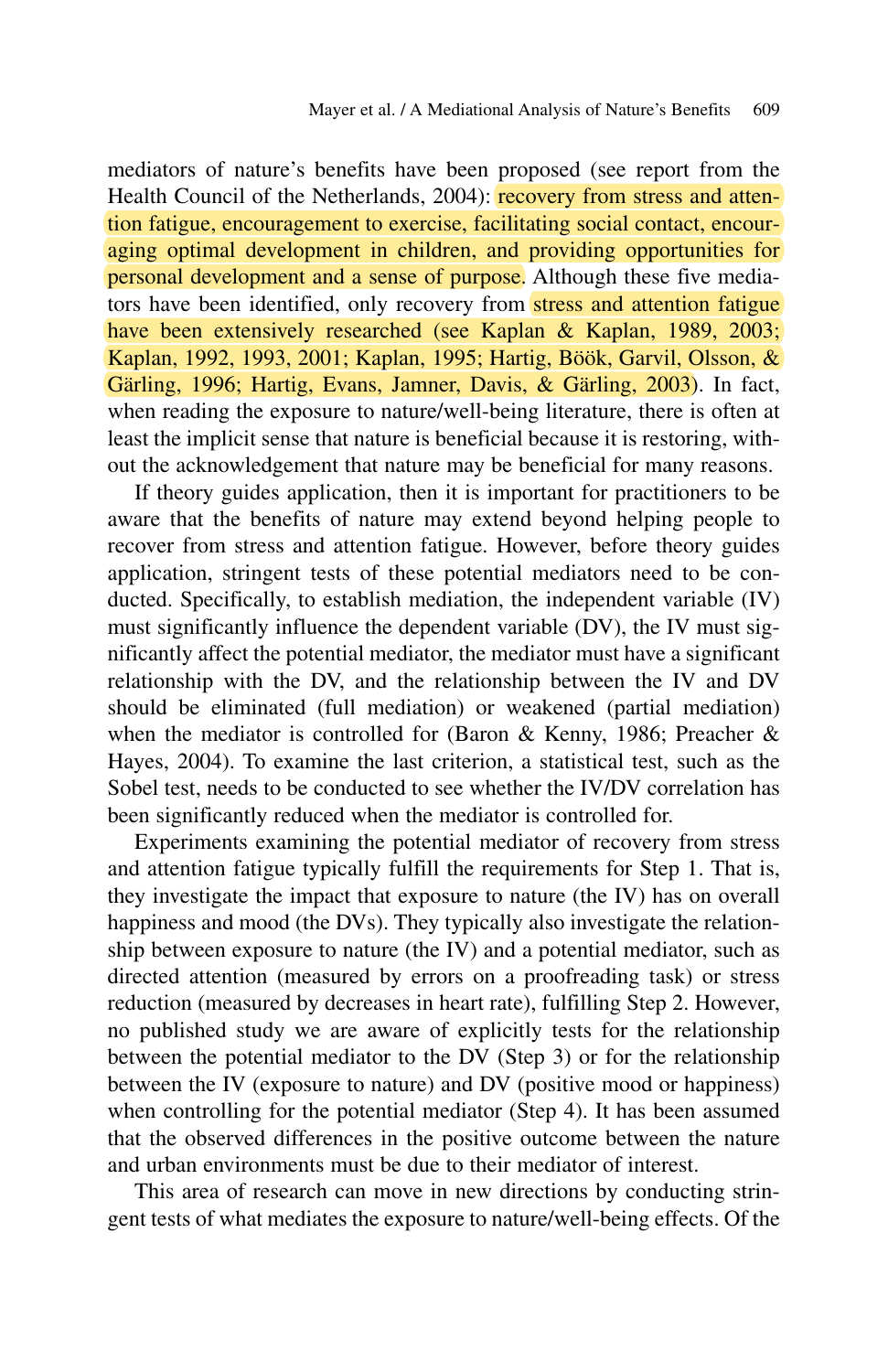five potential mediators that have been identified, our work highlights the possibility that people gain purpose and meaning in life by feeling an experiential sense of belonging to the natural world. In mainstream social psychology, the need to belong to human groups, that is, to feel connected to others and to feel like a valued member of a community, has been highlighted as a basic human need (see Baumeister & Leary, 1995; Fiske, 2004; Myers, 2000). Extending this need to nature, the biophilia hypothesis (see Wilson, 1984; Kellert & Wilson, 1993; Kellert, 1997) argues that people have a biologically based need to affiliate with and feel connected to the broader natural world. From an ecopsychological perspective, Roszak (1995) also argued that this sense of belonging extends beyond our city limits and includes a sense of belonging to the natural world. This argument suggests that when people are in nature and meet this need to belong, they will experience psychological benefits.

We have developed an operationalization of connectedness to the natural world that builds on the work of Aldo Leopold (1949). Leopold argued that in order for people to feel responsible for nature and to engage in ecofriendly acts, they need to feel connected to nature as a plain and simple member. Initially, our work was primarily interested in establishing the reliability and validity of a scale and testing Leopold's notion that increases in connectedness predict eco-friendly behavior. For this purpose, we have created the Connectedness to Nature Scale (CNS; Mayer & Frantz, 2004), a 14-item scale intended to tap into individuals' sense of relatedness to nature.

The scale has been shown to have only one factor, to possess high internal consistency ( $\alpha$  = .84), test-retest reliability ( $r$  = .79), and has also been demonstrated to correlate with biospheric values ( $r = .49$ ; Schultz, 2000) and the New Environmental Paradigm (NEP; Stern & Dietz, 1994; *r* = .35), a scale that measures attitudes about environmental protection. Mayer and Frantz (2004) also demonstrated that the scale significantly predicts eco-friendly behavior, providing an important empirical test of Leopold's argument that connectedness to nature does, in fact, promote proenvironmental actions.

In addition, six data sets (Frantz & Mayer, 2005, 2006; Mayer & Frantz, 2004, 2005) now demonstrate that the CNS significantly predicts participants' degree of life satisfaction and overall happiness, in both community and student samples. Furthermore, seven data sets (Frantz & Mayer, 2005, 2006, 2007; Mayer & Frantz, 2004) find CNS to be significantly related to perspective-taking ability, an ability that has been shown to enable people to be better able to resolve interpersonal problems (Arriaga & Rusbult, 1998) and moral dilemmas (Mason & Gibbs, 1993). Thus, connectedness to nature is a measurable construct that is likely to have ramifications for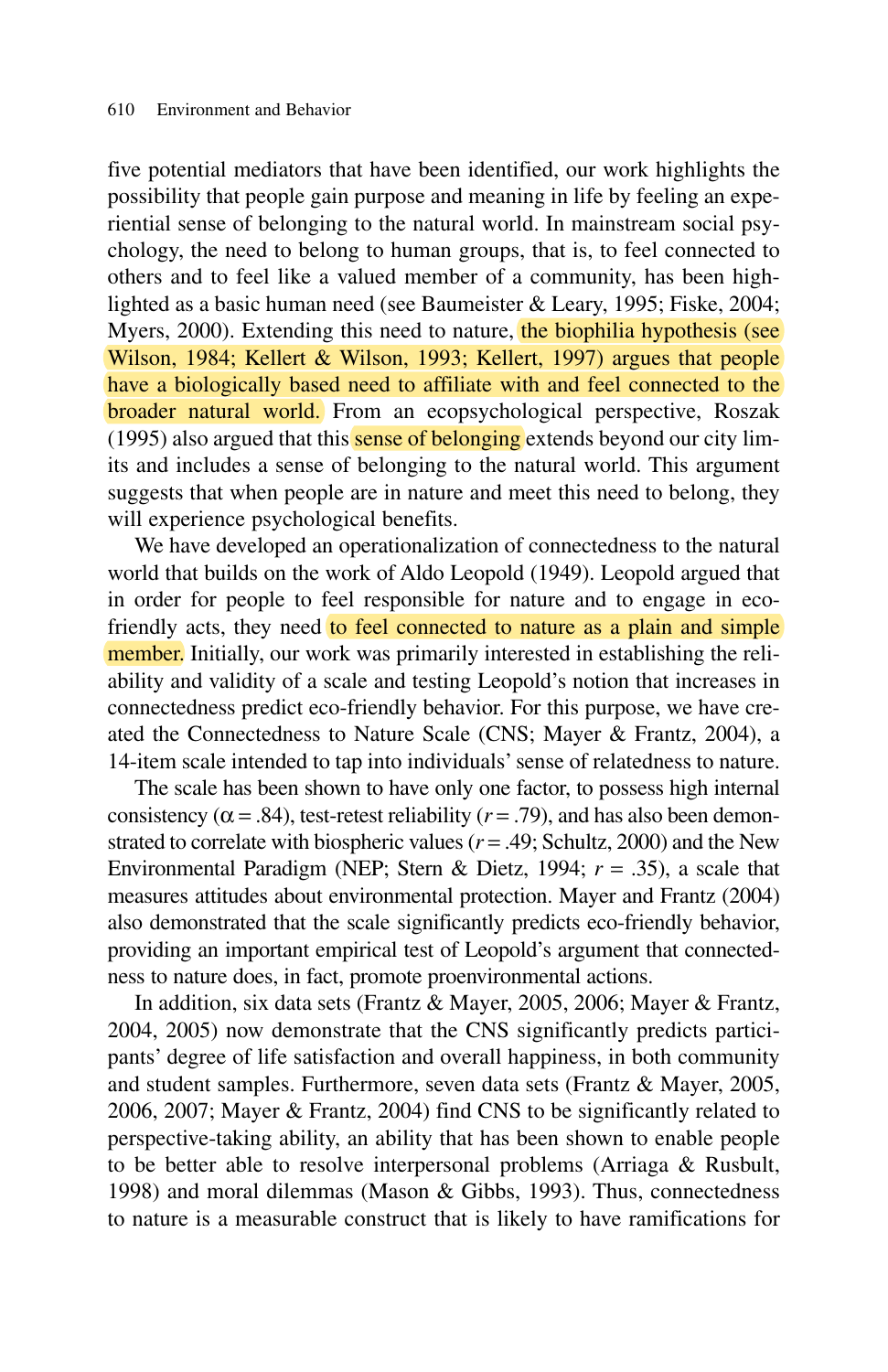people's experience of positive affect and sense of belonging. In the present studies, we test to see whether exposure to nature increases individuals' sense of feeling connected to nature and positive affect. Moreover, we test to see whether connectedness to nature mediates the relationship between the exposure to nature and positive affect.

## **Ability to Reflect as a Potential Benefit of Exposure to Nature**

Because exposure to nature influences mood and cognitive processing in such positive ways, one might expect it to affect more complex socioemotional processes, such as the process of reflecting on a life problem. This benefit of being able to think through and gain perspective on personal problems, a benefit termed *reflection* (Herzog, Black, Fountaine, & Knotts, 1997), has important implications for psychological health. Although such an effect has been hypothesized (Kaplan & Kaplan, 1989), a direct experimental test has not been conducted. Although research has shown that people would prefer to be in a more natural setting to engage in reflection (Herzog et al., 1997; Koole & Van den Berg, 2005, Study 1; Korpela, 1992) or has examined the effects of nearby nature on lifemanagement issues (Kuo, 2001), no experiment has actually placed people in a natural setting and measured whether they felt better able to resolve a life issue.

Given that the CNS has been found to be significantly related to perspective-taking ability, in the present studies we are also interested in testing to see whether exposure to nature increases individuals' sense of feeling connectedness to nature and ability to reflect. Moreover, we test to see whether CNS scores mediate the relationship between the exposure to nature and the ability to reflect. Although this aspect of the present studies is more exploratory, we nevertheless argue that findings related to the ability to reflect have important implications.

## **Study 1**

The main purpose of Study 1 was to examine a potential mediator of the exposure to nature/well-being effects. In particular, we were interested in whether connectedness to nature mediates the relationship between exposure to nature and the outcome variables of positive affect and ability to reflect.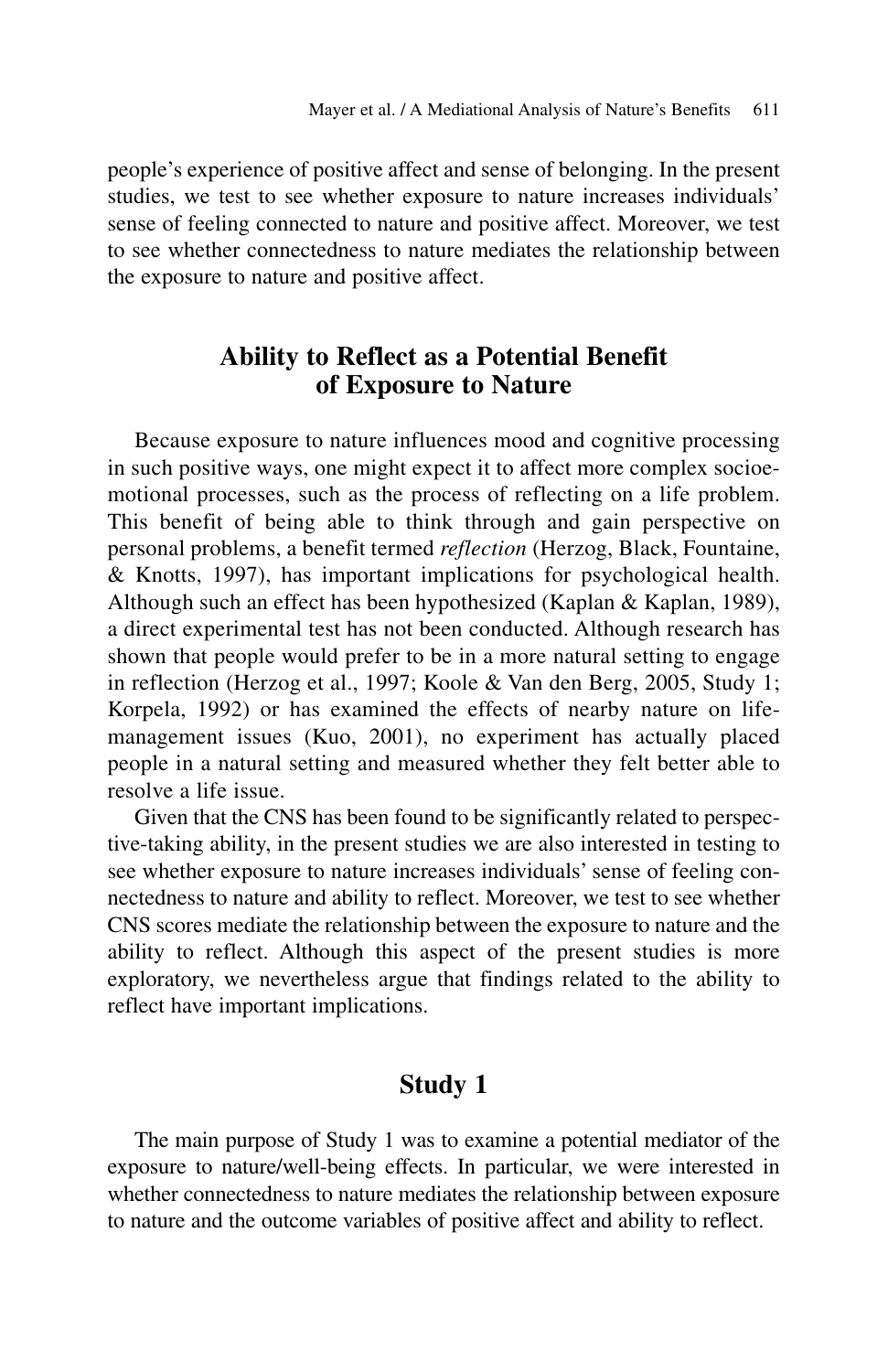In this study and the subsequent studies we also controlled for a potential alternative explanation for the benefits of exposure to nature. Attention Restoration Theory (ART; Kaplan & Kaplan, 1989) argues that the benefits of nature are largely due to its ability to restore cognitive resources. The capacity for focusing our attention on relevant stimuli is limited, and when this mental resource is depleted, people then experience mental fatigue. Kaplan and Kaplan (1989) argued that many natural settings possess features that make it ideal for reducing mental fatigue and restoring attentional capacity. In line with other work in this area (Hartig et al., 1996), we employed an objective measure of cognitive performance as the mediating variable used to test whether attentional capacity can account for the observed findings.

One line of research on ART (Berto, 2005; Hartig et al., 1996, Experiment 1; Hartig et al., 2003; Laumann, Garling, & Stormark, 2003; Staats & Hartig, 2004) has manipulated mental fatigue, to ensure that all participants were depleted in their attentional capacity at the start of the study. Because of limited resources, and because ART was not the primary focus of our work, we did not induce mental fatigue in our participants. In addition, it is important to note that the strongest support for ART actually occurs under the relatively low mental fatigue conditions (Hartig et al., 1996, Experiment 1; Hartig et al., 2003). For instance, after manipulating mental fatigue in their first experiment and finding more support for ART in the low mental fatigue condition, Hartig et al. (1996) decided not to manipulate attention fatigue in their second experiment. Instead, it was assumed that participants entered the study with some degree of mental fatigue. Similarly, we also assume that our participants, who were predominantly first year college students, entered the study with some degree of mental fatigue, for they were not only dealing with the stresses associated with transitioning to college but also with the stresses of coursework associated with being at a highly selective and demanding college setting.

We also controlled for the potential alternative explanation that the positive moods that people experience in nature are simply due to reduced private and/or public self-awareness. *Private self-awareness* can be defined as a selffocus in which the "individual evaluates (his/her) actions without reference to others" and "reflects on private, autonomous, egocentric goals," whereas *public self-awareness* "pertains to aspects of behavior in which the needs, desires, or reactions of others . . . are taken into account" and to a state where people "consider the impact that an action may have on others' impressions of (them)selves" (Mor & Winquest, 2002). One of the central theoretical points within objective self-awareness theory is that reduction of self-awareness, both private and public, can be experienced as a positive state (see Duval &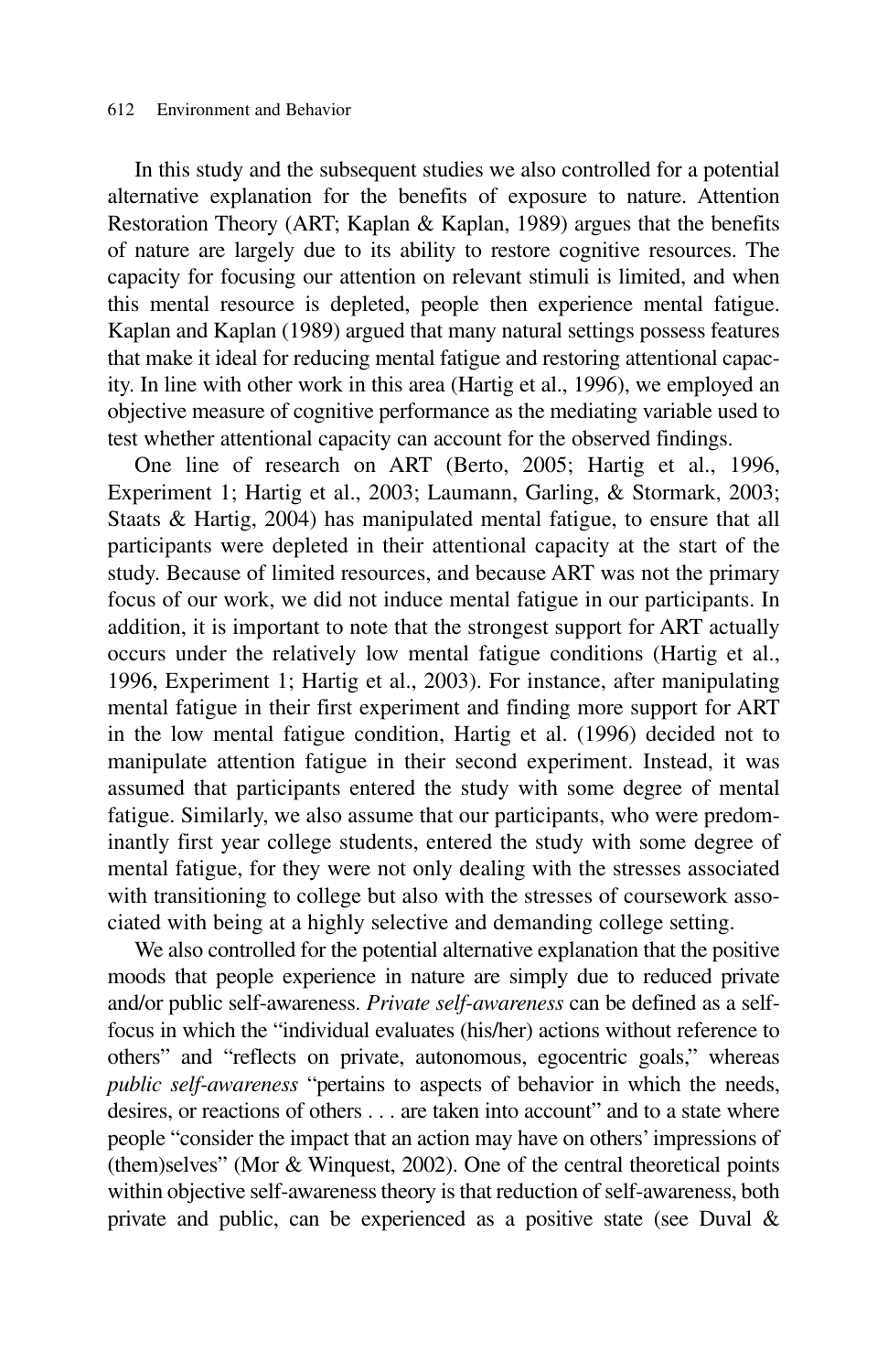Wicklund, 1972; Wicklund, 1975; Carver & Scheirer, 1981; Gibbons, 1990; Duval, Silvia, & Lalwani, 2001). From this theoretical perspective, taking people into a natural setting may very well lead these individuals to be less self-focused. Our work (Frantz, Mayer, Norton, & Rock, 2005) also documents how simply being less privately self-aware results in higher CNS scores. Consequently, obtaining and controlling for these measures seemed critical.

In this study and the subsequent studies, we also wished to control for the impact that positive affect may have on the ability to reflect. Fredrickson's (1998; Fredrickson & Losada, 2005) broaden-and-build theory of positive emotions had found that positive emotions facilitate the broadening of people's mindsets (Fredrickson & Joiner, 2002) and enhance their psychological resources and coping strategies (Fredrickson, Brown, Cohn, Conway, & Mikels, 2005). Consequently, in our analyses, we not only examined whether connection to nature mediated the exposure to nature/ability to reflect relationship but also whether CNS remained as a significant predictor even when positive affect was controlled for.

## **Method**

#### *Participants*

Seventy-six introductory psychology students (51 females, 22 males, 3 unidentified) participated in a two-celled study (nature vs. urban) in return for partial course credit.

#### *Materials*

*Attentional capacity measure.* Participants completed a 10 min timed memory loaded search task, adapted from Hartig, et al. (1996). This task was designed to measure how the participants' experimental environment influenced their attentional capacities. Participants were given five target letters to memorize and instructed to search lines of letters for these targets. They were told to search each line of letters only once, and to cross off any target letters found. Each line contained 59 letters, 0 to 8 of which were targets. Lines were arranged in sets of six, with 18–27 target letters distributed throughout each set. Four sets of lines were arranged on a sheet, and a total of 95 targets were located throughout the entire task. The number of target letters missed plus the number of nontargets incorrectly crossed off indicated accuracy in the search.

*Positive and negative affect.* We used the positive and negative affect schedule (PANAS; Watson, Clark, & Tellegen, 1988) to assess participants' state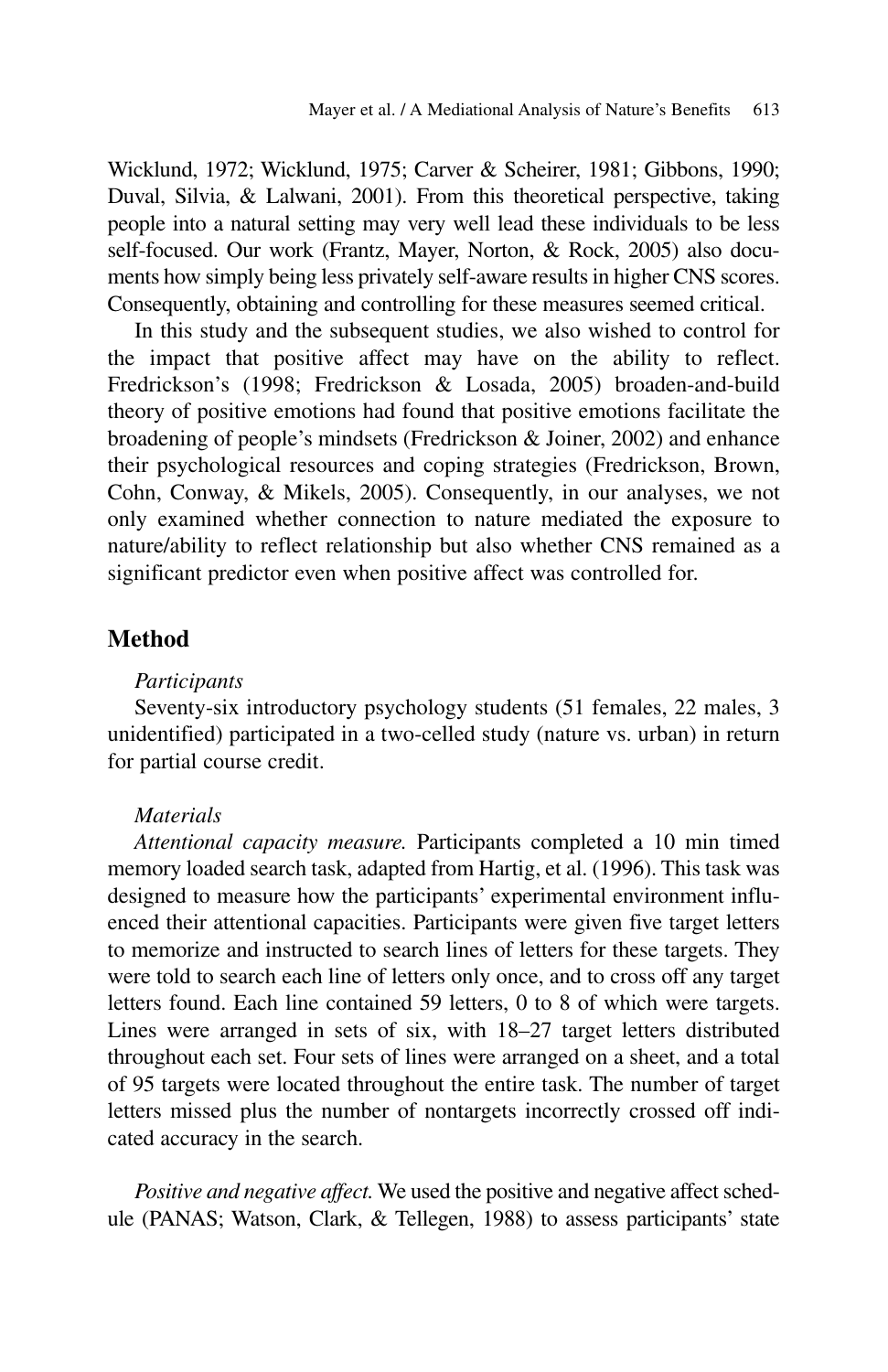affect. This 20-item scale is divided into 2 separable 10-item positive and negative affect scales. Positive affect is characterized by feelings of enthusiasm, engagement, and alertness, whereas negative affect is characterized by various types of distress, including anger, contempt, disgust, guilt, fear, and nervousness. Participants rated the degree to which they were presently experiencing each mood state using a modified Likert-type scale (1 = *very slightly or not at all*, 5 = *extremely*). The positive and negative affect scales were both reliable (alpha of negative affect  $= .87$ , alpha of positive affect  $= .88$ ).

*Connectedness to nature.* The Connectedness to Nature Scale (CNS) measures participants' sense of oneness with the natural world, sense of kinship with animals and plants, and sense of equality between the self and nature (Mayer & Frantz, 2004). Participants completed the trait version of this scale as part of a prescreening procedure at the beginning of the semester. They completed the state version of this scale while in a natural or urban environment. To create the state CNS, trait items were reworded to tap their present feelings of connectedness to the natural world (one item could not be reworded and was dropped, resulting in 13 items; see Appendix). This scale correlates well with the trait CNS ( $r$ 's  $> 0.6$ ) and has been used successfully in previous research to measure differences in connection to nature due to experimental manipulation (Frantz et al., 2005). Both scales used a modified Likert-type scale ranging from 1 (*strongly disagree*) to 7 (*strongly agree*). A reliability analysis run on the 13-item state CNS scale proved this scale to be reliable ( $\alpha$  = .91). The trait scale was also reliable,  $\alpha$  = .82.

*Self-awareness measures.* The Situational Self-Awareness Scale (SSAS) was employed to measure various dimensions of self-awareness. This scale consists of nine items, with three items assessing levels of private selfawareness, three measuring public self-awareness, and three gauging awareness of one's immediate surroundings (Govern & Marsch, 2001). Participants reported their level of agreement with a series of statements concerning their present state, such as, (a) right now, I am conscious of my inner feelings (private self-awareness), (b) right now, I am concerned about the way I present myself (public self-awareness), and (c) right now, I am keenly aware of everything in my environment (awareness of immediate surroundings). This scale used a modified Likert-type scale ranging from 1 (*strongly disagree*) to 5 (*strongly agree*). All three scales were reliable, private selfawareness alpha = .81, public self-awareness alpha = .83, and environmental awareness alpha = .81.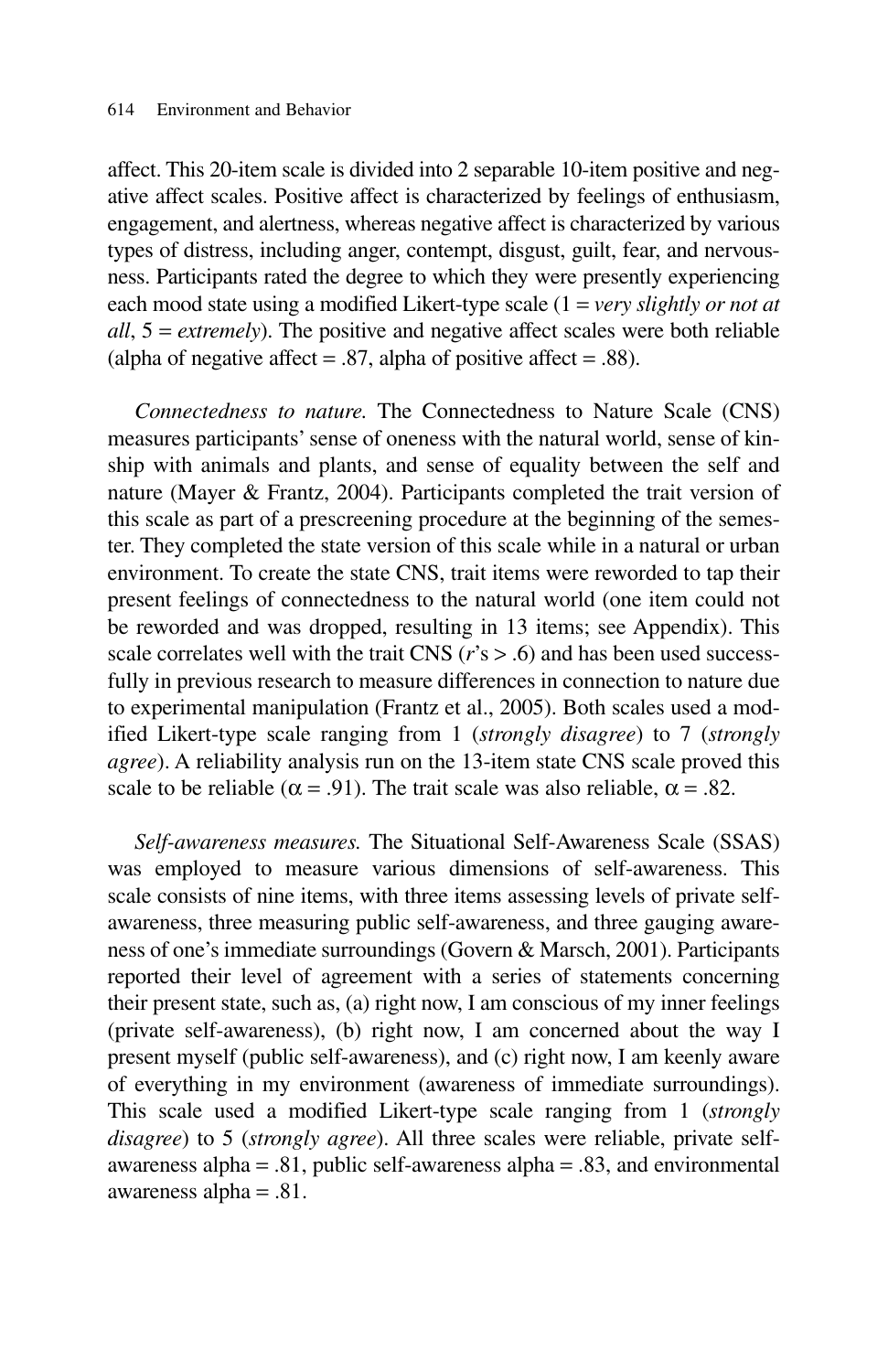## *Procedure*

All participants completed the trait CNS as part of a longer questionnaire administered to introductory psychology students during an in-class mass-testing session. The rest of the data were collected on two consecutive days in April that had identical, sunny weather. After giving informed consent, participants were randomly assigned to board one of two buses. Approximately 15-20 people were on each bus for each experimental session. Two experimenters also boarded each bus. Both buses drove 20 min to a nearby town. One bus went to an urban downtown area, whereas the other went to a nature preserve. Toward the end of the bus ride, an experimenter asked participants to silently reflect on a loose end in their life that needs tying. Participants were informed that this loose end could be anything related to schoolwork, relationships, or any other subject, but it must be an issue that is easily resolvable. The researcher cited finding time to study for a test as a good example of something to reflect on because it is easily resolvable. They described keeping your parents from getting divorced as a bad example because it is too difficult an issue to resolve during a 10-15 min time period. The researchers also requested that participants not talk with one another while walking to their destination, so they could give their full attention to the landscape before them.

On arrival at their destination, participants were divided into smaller groups of 8-10 and led by an experimenter on a 10 min walk. The participants at the nature preserve walked to one of two locations that overlooked a bend in a small river, approximately 20 feet wide. They were led to an open area with woods immediately around them, and they had an open view of the bend in the creek, with woods framing the far side of the creek. The participants in the urban condition ended up in a concrete area near a building with an adjacent parking lot. Their location was at the back of the building, a relatively quiet area, set back from a street that was approximately 20 yards away.

To further insure the independence of the participants' experiences, after the walk, participants were told to spread out from one another. They then sat for 5 min, having been instructed to take in the scene. Following this, they completed the questionnaires described above and rated their ability to reflect by reacting to the statement, "I feel more prepared to 'tie up my loose end' than I did before I began this study". They responded to this statement using a modified Likert-type scale, ranging from 1 (*strongly disagree*) to 7 (*strongly agree*). Participants were also asked to indicate the amount of time they spend outdoors on a typical day. Last, all participants performed the memory loaded search task. Participants were fully debriefed on the bus ride back to campus.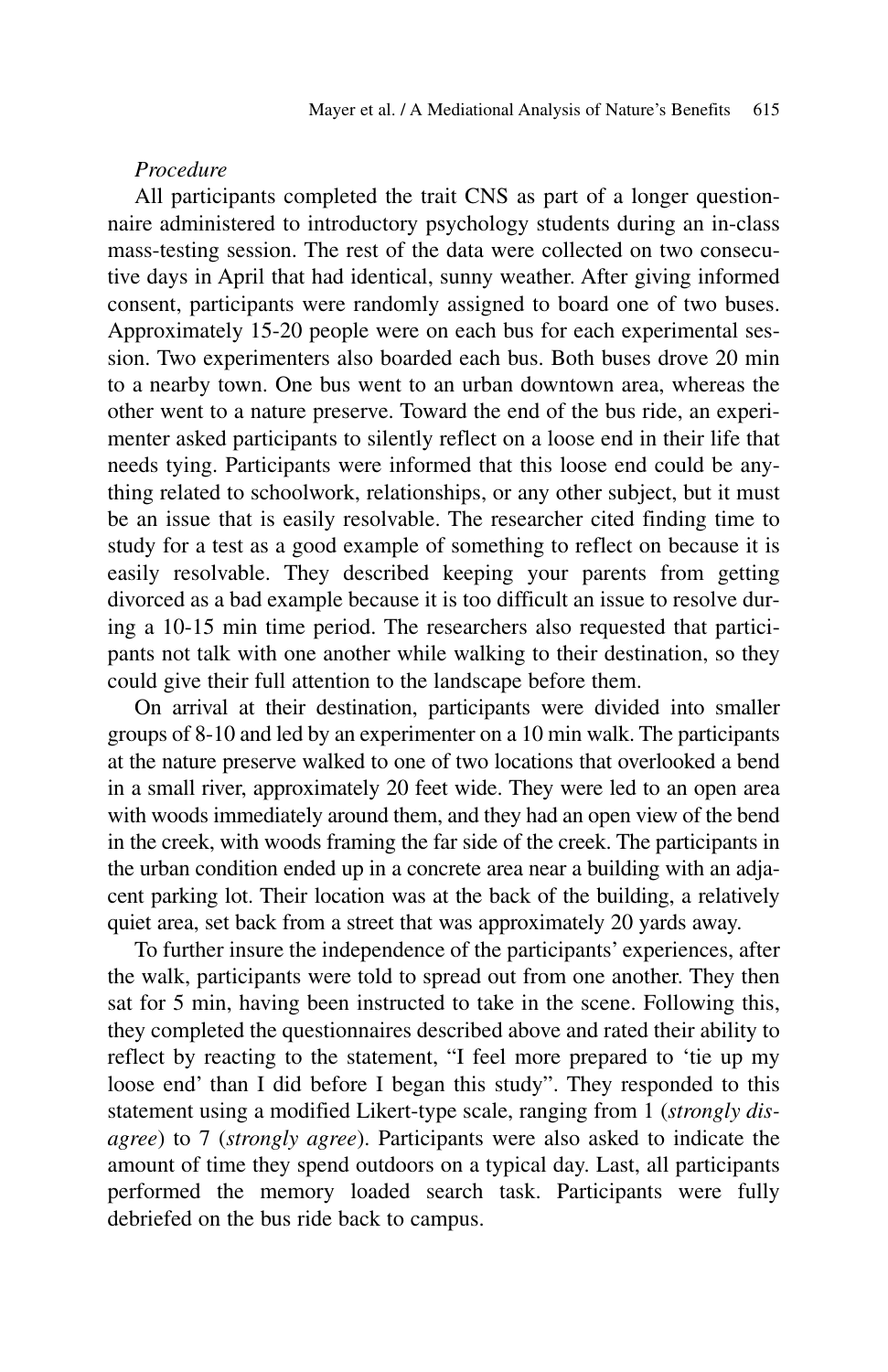| Detween Dependent variables in Study 1 |          |          |                                        |        |                       |     |                  |        |  |
|----------------------------------------|----------|----------|----------------------------------------|--------|-----------------------|-----|------------------|--------|--|
|                                        |          | 2        | 3                                      | 4      | 5                     | 6   | 7                | 8      |  |
| 1. Trait CNS                           |          |          |                                        |        |                       |     |                  |        |  |
| 2. State CNS                           | $.36***$ |          |                                        |        |                       |     |                  |        |  |
| 3. Attentional capacity                | $-.22*$  | $-.24**$ |                                        |        |                       |     |                  |        |  |
| 4. Negative affect                     | .00.     | $-.05$   | $-.02$                                 |        |                       |     |                  |        |  |
| 5. Positive affect                     | $.20*$   |          | $.54*** - .10$                         | $-.13$ |                       |     |                  |        |  |
| 6. Ability to reflect                  | $-.10$   |          | $44***$ $-24**$                        |        | $-.03 \t .36***$      |     |                  |        |  |
| 7. Private self-awareness              | .13      |          | $.34*** - .11$                         | .15    | .11                   | .17 |                  |        |  |
| 8. Public self-awareness               | $-.13$   |          | $-40***$ $37***$ $12$ $-32***$ $-25**$ |        |                       |     | .00 <sub>1</sub> |        |  |
| 9. Environmental<br>self-awareness     | .14      |          | $.55*** -06$                           |        | $-10$ $38***$ $.27**$ |     | $.40***$         | $-.08$ |  |

| Table 1                                       |
|-----------------------------------------------|
| <b>Pearson Product Moment Correlations</b>    |
| <b>Between Dependent Variables in Study 1</b> |

Note: CNS = Connectedness to Nature Scale.

\**p* < .10. \*\**p* < .05. \*\*\**p* < .01.

#### **Results**

There were no preexisting differences between the two conditions on trait connectedness to nature,  $F(1, 69) = .13$ ,  $p = .72$ . The correlations between the main dependent measures appear in Table 1. To test the effects of condition on our DVs, we ran a series of 2 (condition: urban vs. natural)  $\times$ 2 (gender: male vs. female) analyses of variance.<sup>1</sup>

#### *Outcome Variables*

As in past research, spending time in nature led to a number of psychological benefits. Condition influenced positive affect,  $F(1, 69) = 5.04$ ,  $p <$ .05, as measured by the PANAS. Those in the nature condition reported significantly more positive emotions ( $M = 2.55$ ,  $SD = 0.80$ ) than those in the urban condition ( $M = 2.06$ ,  $SD = 0.70$ ). The effects of gender and the gender  $\times$ condition interaction on positive affect were not significant, *p*'s > .5. Participants in the urban condition also did not experience greater negative emotions than did the participants in the nature condition,  $F(1, 68) = .27$ , *p* > .6. Both those in the nature and those in the urban condition reported equal (and relatively low) levels of negative emotion (nature  $M = 1.50$ ,  $SD = 0.62$ ; urban  $M = 1.42$ ,  $SD = 0.47$ ).

Those in the nature condition also reported a significantly greater ability to reflect on their loose end ( $M = 4.33$ ,  $SD = 1.55$ ) than those in the urban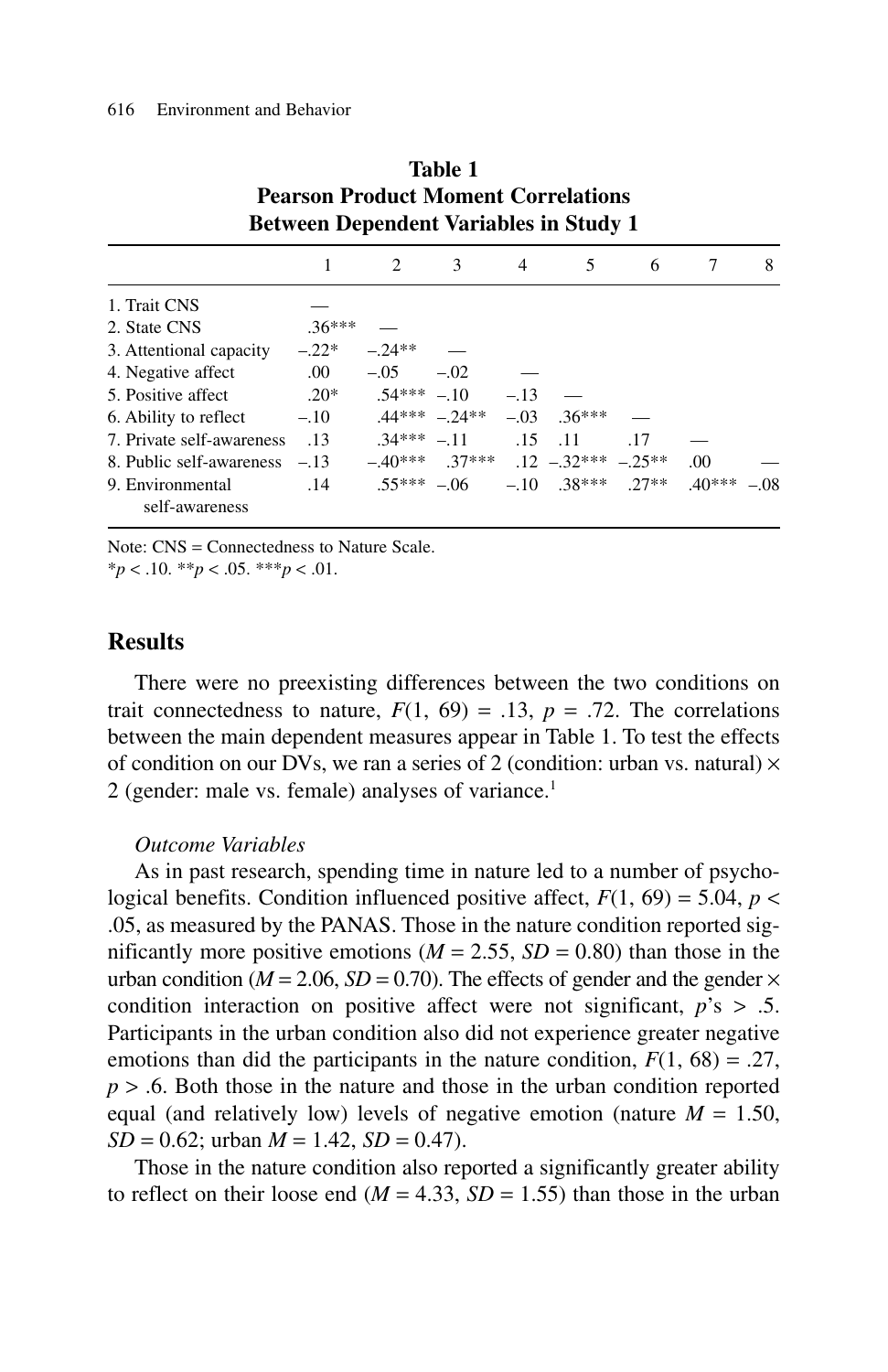condition ( $M = 3.00$ ,  $SD = 1.84$ ). The effects of gender and the gender  $\times$ condition interaction on the ability to reflect were not significant, *p*'s > .13.

We next tested to see whether condition influenced our two potential mediators, CNS and attentional capacity. We ran a 2 (condition)  $\times$  2 (gender) analysis of covariance (ANCOVA) with trait CNS as a covariate and state CNS as the DV. Thus, all results show differences in connectedness to nature scores controlling for initial level of connection. Trait CNS scores significantly predicted state CNS scores,  $F(1, 67) = 16.27$ ,  $r = .36$ ,  $p < .01$ . Those initially high on the CNS tended to remain so. Condition also influenced CNS state scores,  $F(1, 67) = 11.63$ ,  $p < .001$ . Those who spent time in nature had significantly higher CNS scores ( $M = 4.69$ ,  $SD = 1.12$ ) than those in the urban setting ( $M = 3.73$ ,  $SD = 1.06$ ). The effects of gender and the gender  $\times$ condition interaction on state CNS were not significant, *p*'s > .15.

Condition also significantly influenced attentional capacity, as measured by the number of errors per line completed (higher numbers reflect more errors and thus less attentional capacity),  $F(1, 67) = 8.49$ ,  $p < .01$ . Those in the nature condition made significantly fewer errors  $(M = 1.18, SD = 0.47)$ than those in the urban condition ( $M = 1.60$ ,  $SD = 0.74$ ). The effects of gender and the gender × condition interaction on number of errors were not significant,  $p$ 's > .3.

Finally, we tested to see whether exposure to nature influenced selfawareness. There were no significant differences due to gender or condition on environmental awareness ( $F$ 's < 1) or on private self-awareness ( $F$ 's < 1.2). However, public self-awareness was significantly higher in the urban condition ( $M = 11.44$ ,  $SD = 3.8$ ) than in the nature condition ( $M = 8.22$ ,  $SD = 3.79$ ,  $F(1, 68) = 12.80, p < .001$ .

#### *Mediational Analyses*

The major goal of this study was to determine what mediates the positive effects of exposure to nature. We used Baron and Kenny's (1986) procedure for establishing whether mediation has occurred. To show mediation, the IV must significantly influence the potential mediator, the mediator must have a significant relationship with the DV, and the relationship between the IV and DV should be eliminated (full mediation) or weakened (partial mediation) when the mediator is controlled for. We used a series of regression equations and the Sobel test (Preacher & Hayes, 2004) to test for mediation.

Our primary interest was in connectedness to nature as a potential mediator (see Table 2). As established above, condition was found to significantly affect positive mood. Condition also significantly influenced state CNS scores. Moreover, state CNS scores were found to be significantly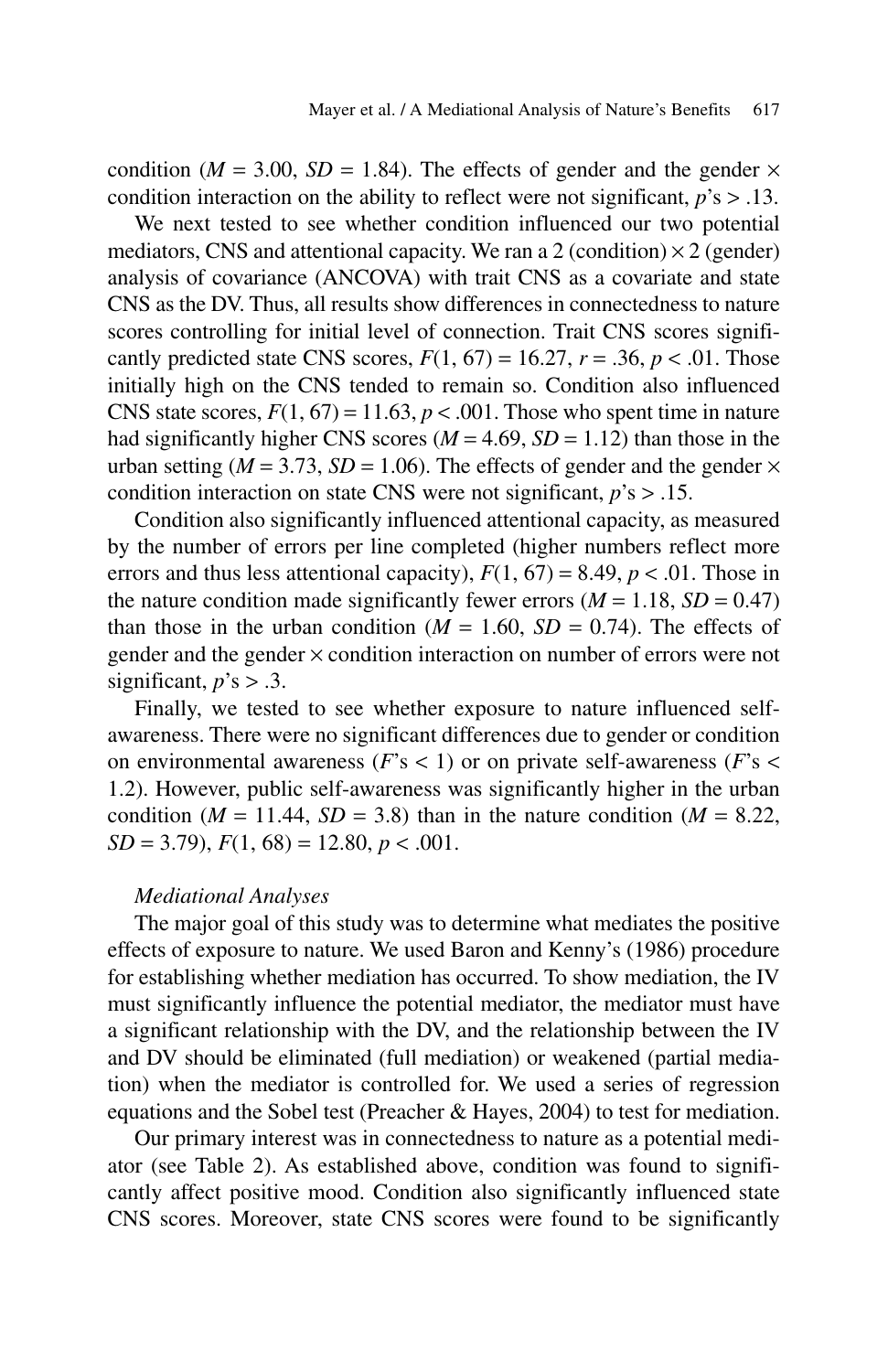|                                                                                | Positive Affect |                         |                    |                             |                             |       |  |  |
|--------------------------------------------------------------------------------|-----------------|-------------------------|--------------------|-----------------------------|-----------------------------|-------|--|--|
| Mediator                                                                       |                 | Connectedness to Nature |                    | <b>Attentional Capacity</b> |                             |       |  |  |
| Equation                                                                       | b               | $\mathfrak{t}$          | Sobel <sup>2</sup> | $\boldsymbol{b}$            | $\boldsymbol{t}$            | Sobel |  |  |
| Condition <sup>1</sup> predicting mediator                                     | 1.01            | $4.30***$               |                    | $-.43$                      | $3.01**$                    |       |  |  |
| Predictors of positive affect                                                  |                 |                         |                    |                             |                             |       |  |  |
| 1. Mediator                                                                    | 0.343           | $5.45**$                |                    | $-.12$                      | 0.81                        |       |  |  |
| 2. Condition                                                                   | 0.48            | $2.83**$                |                    | .48                         | $2.83**$                    |       |  |  |
| 3. Mediator Condition                                                          | 0.32            | 4.49****                | $3.11**$           | .01                         | 0.06                        | .07   |  |  |
|                                                                                | 0.16            | 0.93                    |                    | .48                         | $2.56**$                    |       |  |  |
|                                                                                |                 |                         |                    | Ability to Reflect          |                             |       |  |  |
| Mediator                                                                       |                 | Connectedness to Nature |                    |                             | <b>Attentional Capacity</b> |       |  |  |
| Equation                                                                       | b               | t                       | Sobel              | b                           | t                           | Sobel |  |  |
| Condition <sup>1</sup> predicting mediator<br>Predictors of ability to reflect | 1.01            | 4.30****                |                    | $-.43$                      | $3.01**$                    |       |  |  |
| 1. Mediator                                                                    | 0.67            | 4.21 ****               |                    | $-.68$                      | $2.06**$                    |       |  |  |
| 2. Condition                                                                   | 1.39            | $3.47***$               |                    | 1.39                        | $3.47***$                   |       |  |  |
| 3. Mediator condition                                                          | 0.52            | $2.94**$                | $2.43**$           | $-0.34$                     | 1.03                        | .97   |  |  |
|                                                                                | 0.82            | $1.92*$                 |                    | 1.30                        | $3.02**$                    |       |  |  |

## **Table 2 Test of Attentional Capacity and Connection to Nature as Mediators of Condition Effects in Study 1**

Note: 1. When predicting state CNS, trait CNS was controlled for. 2. The Sobel test indicates whether including the mediator (Equation 3) significantly reduces the condition regression weight (Equation 2 vs. Equation 3). \**p* < .10. \*\**p* < .05. \*\*\*\**p* < .001.

related to positive affect. When condition and state CNS scores were both used to predict positive affect, the relationship between condition and positive affect was significantly weakened. These analyses provide support for the role of connection to nature as at least a partial mediator of condition's effect on the positive affect scores measured here.

To eliminate the alternative explanation that ART could account for our findings, we repeated the same analyses with attentional capacity as the potential mediator (see Table 2). First, as established above, condition influenced the DV of interest. In addition, the IV (condition) was observed to significantly influence the potential mediator (attentional capacity).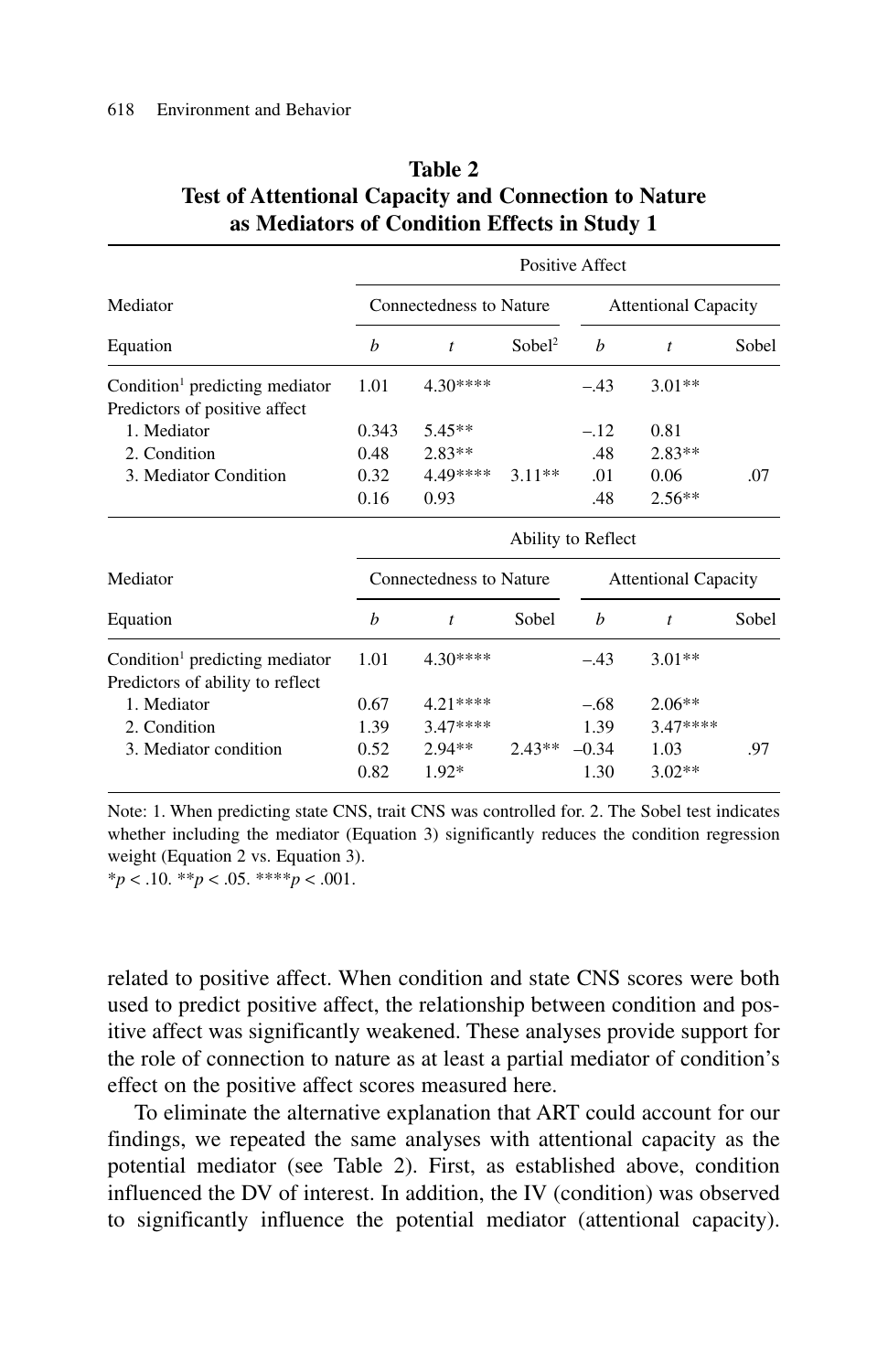However, attentional capacity did not predict positive affect, arguing against its role as a mediator. Thus, the criteria for mediation were not met by attentional capacity.

We also tested to see if the increase in positive affect could be explained by a reduction in private and/or public self-awareness. To test this, public and private self-awareness were added to the regression equation predicting positive affect, along with condition, trait, and state CNS scores. Neither public nor private self-awareness was a significant predictor of positive affect (*b*'s < .02, *t*'s < .8); state CNS remained significant, *b* = 0.33, *t*(65) = 3.64, *p* < .001.

A secondary goal of this study was to determine what mediates the exposure to nature/ability to reflect relationship. We repeated the same analyses that we performed on the exposure to nature/positive mood relationship (see Table 2). Once again, condition was observed to be significantly related to participants' ability to reflect. As established above, condition also significantly influenced state CNS scores. Consistent with the mood findings, state CNS scores were also found to significantly predict the ability to reflect. When condition and state CNS scores were used to predict the ability to reflect, the relationship between condition and ability to reflect was significantly weakened. Once again, these analyses provide support for the role of connection to nature as at least a partial mediator of condition's effect on the positive outcomes measured here.

We then tested attentional capacity as a potential mediator. As established above, the IV (condition) did significantly influence the potential mediator (attentional capacity). In this instance, attentional capacity was also found to predict the ability to reflect. However, when both attentional capacity and condition were included in the same regression equation, the effect of condition was not weakened. Thus, once again the criteria for mediation were not met by attentional capacity.

Finally, because state CNS and positive affect were so highly correlated with each other  $(r = .54, p < .001)$  we tested to see whether the effect of connection to nature contributed to the ability to reflect independently of positive affect.<sup>2</sup> Both positive affect and state CNS were included in a regression equation predicting the ability to reflect. Controlling for state CNS, positive affect was not a significant predictor of the ability to reflect,  $b = 0.39$ ,  $t =$ 1.30, *ns*. State CNS scores did significantly predict the ability to reflect,  $b =$ 0.53,  $t = 2.77$ ,  $p < 0.01$ , above and beyond the effects of positive affect.

## **Discussion**

Study 1 provides strong support for state CNS as a mediator of nature's effects on well-being. As such, this study constitutes the first time that a full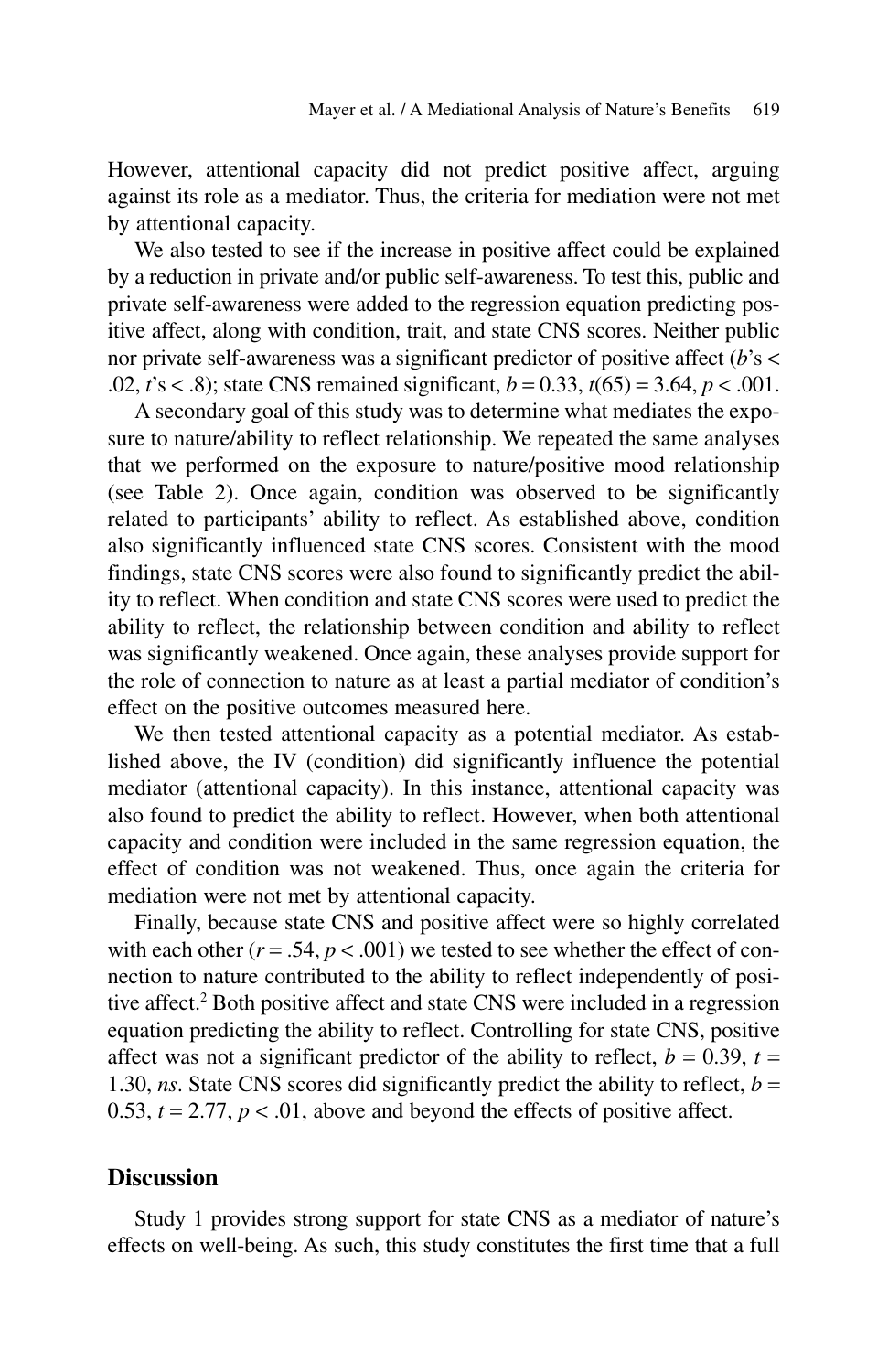mediational analysis has been performed on the exposure to nature/positive mood relationship. In addition, although exposure to nature was shown to significantly affect attentional capacity, attentional capacity did not predict positive affect. That attentional capacity was demonstrated not to mediate this relationship also highlights the importance of full mediational analyses for controlling for alternative explanations. Thus, this study also pushes this research in new directions, for it illustrates how another category of potential mediators besides stress and attentional restoration can affect well-being.

Study 1 is also important because in this literature few studies have taken people into actual nature or urban environments to test their hypotheses. Given the logistics involved, especially in more northern climates, it is understandable why these types of studies are rare. Nevertheless, experiments of this type are important not just to investigate causal mechanisms but also to increase the external validity of the work.

The self-awareness findings are also of theoretical interest. The fact that private self-awareness did not significantly decrease in nature versus the urban setting clearly argues against the explanation that increases in positive emotions in nature were due to a reduction in private self-awareness. In addition, controlling for public and private self-awareness did not reduce the significant effect of connectedness to nature on positive affect. Selfawareness is thus not a viable mediator for nature's beneficial effects.

Study 1 also provides support for the benefits of nature on increasing the ability to reflect. Although we view this aspect of the study as being more exploratory, Study 1 does provide the first experimental support for the hypothesis that actually being in nature helps people to reflect on a life issue. Moreover, it is important to note that this effect emerged even though our participants had no special connection to the natural area, and spent a relatively short time there. Thus, the nature/reflection benefit effect is not limited to some place of special meaning to a person but can even occur in a natural setting that is unfamiliar to a person.

In addition, it is important to note that the state CNS/ability to reflect relationship remained significant even when controlling for positive affect, which strongly argues that this relationship cannot be accounted for by Fredrickson's (1998) broaden-and-build theory of positive emotions. Moreover, although attentional capacity did predict individuals' ability to reflect, it was clearly shown not to mediate the effect between condition and ability to reflect. Thus, attention restoration also is not a plausible explanation for our effects.

Given that participants were actually in nature, however, may raise the possibility that demand characteristics could account for the findings. That is, perhaps participants in the nature condition expected that the experimenter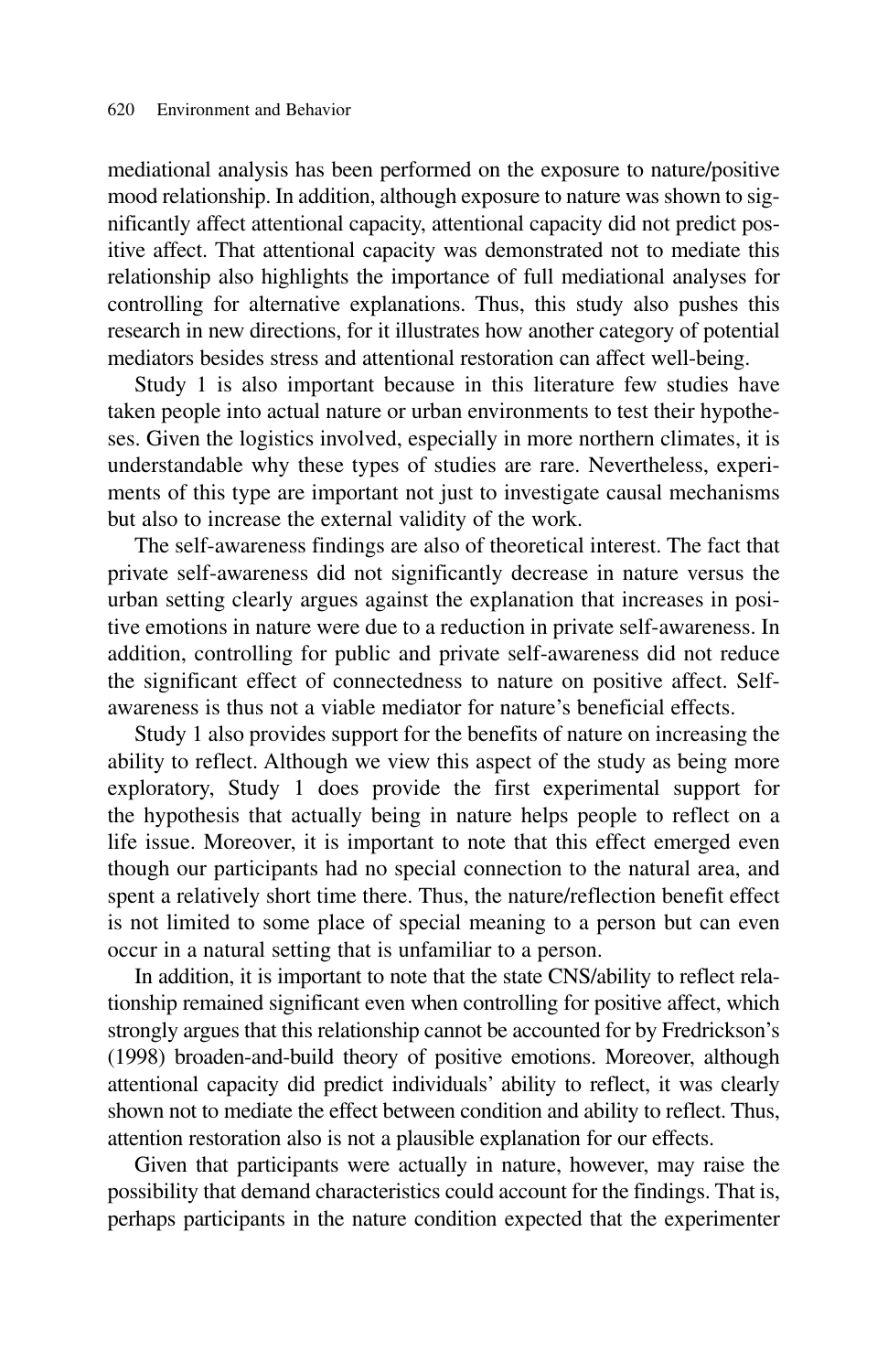intended for them to experience more positive emotions and be better able to reflect on a life issue. Although on the face of it demand does seem plausible, a closer look brings this alternative explanation into question. Participants in the nature condition felt significantly less publicly self-aware; reduced public self-awareness should make the participants in the nature condition care less about wanting to please the experimenter and confirm the expected hypotheses.

## **Study 2**

Besides addressing the research goals identified in Study 1, Study 2 also addresses the question of whether real nature provides substantially more psychological benefits than virtual nature. As noted above, most research on the restorative aspects of nature has been done using virtual nature: nature viewed through a window or on a screen. This research consistently suggests that benefits can be accrued from indirect experiences of nature. However, are they equivalent to direct experiences? Although it may seem self-evident that merely viewing nature could not provide the same benefits as being immersed in nature, Levi and Kocher (1999) had called this assumption into question. They argued that natural simulations can serve as psychologically satisfying substitutes for the real thing. Levi and Kocher supported this contention by citing previous studies that demonstrated high correlations between on-site and photographic/audiovisual ratings of landscape preferences and scenic quality (beauty) judgments (Anderson, Mulligan, Goodman, & Regen, 1983; Daniel, 1990; Shuttleworth, 1980; Zube, Pitt, & Anderson, 1975).

Based on these findings, it is possible that virtual nature can substitute for actual nature. However, that is not the only interpretation. It may be that landscape preference and scenic beauty assessments are based heavily on visual input from the environment, whereas psychological benefits of nature derive from other senses as well. Natural environments tend to engage a broader range of senses than do photographs and videos. Although videos are composed of visual and auditory components, and photographs only contain a visual dimension, real environments are much more complex, involving the sense of sight, sound, touch, and smell. The eye is also capable of taking in a larger field of vision at any one moment than many cameras (Shuttleworth, 1980).

Thus, the issue raised by Levi and Kocher remains unanswered: Is virtual nature equivalent to the real thing? Study 2 addresses this question by contrasting individuals who have had an actual experience in nature with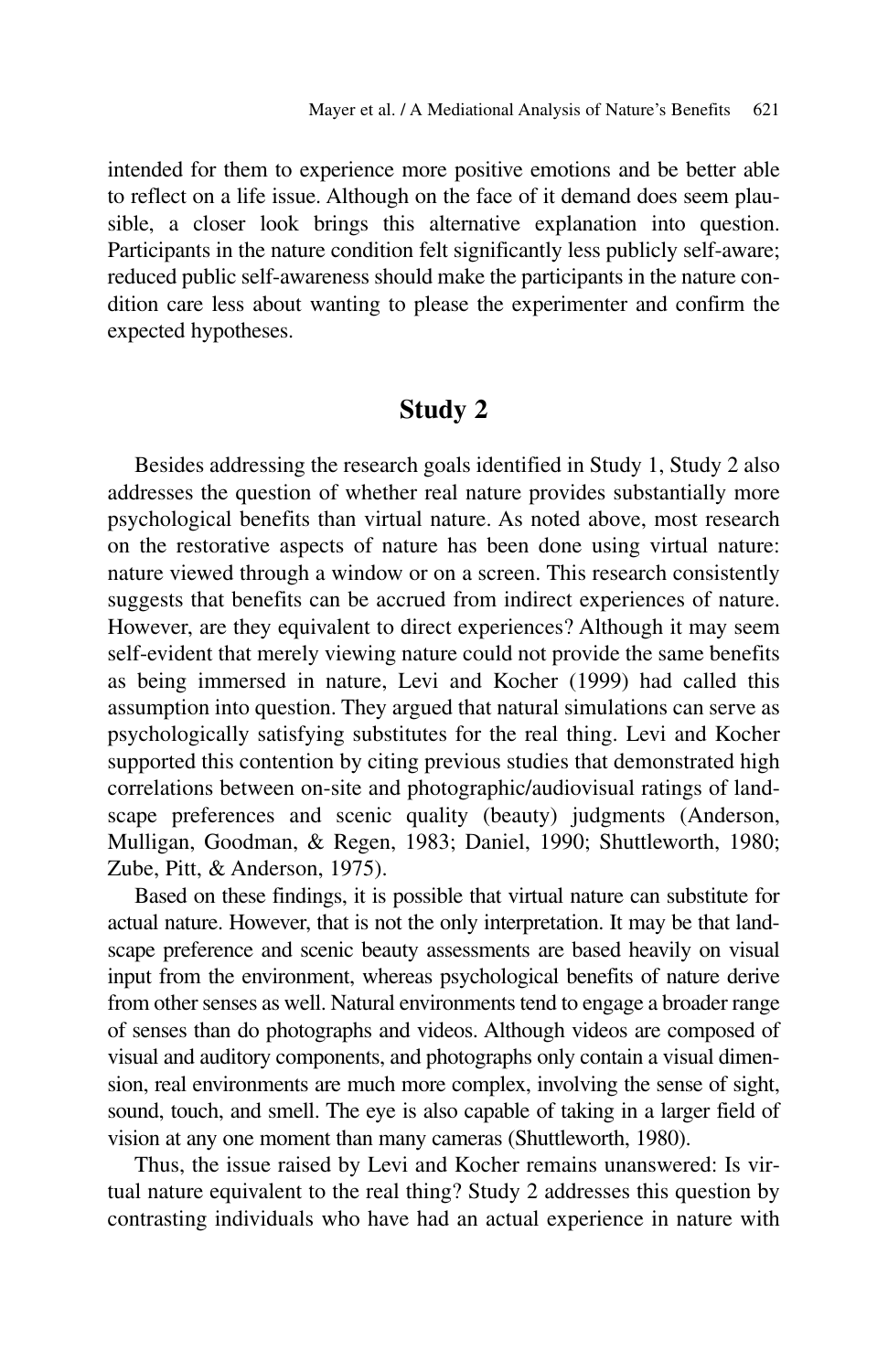those having a virtual experience. Specifically, this study is designed to address whether an individual can obtain the same psychological benefits from viewing audiovisual images of nature as they can from walking in a natural area. In addition, similar to Study 1, Study 2 addresses our research goals concerning reflection and the mediators of the nature/well-being benefits. These goals are addressed by examining whether an actual experience in nature has a greater impact on reflection than a virtual experience and by examining whether connectedness to nature mediates the relationship between exposure to nature and the psychological benefits of positive affect and reflection.

## **Method**

#### *Participants*

Participants consisted of 92 male and female undergraduates (28 male, 61 female, and 3 unidentified) enrolled in introductory psychology at Oberlin College. They received course credit for participating in this threecelled study (actual nature vs. virtual nature vs. virtual urban).

#### *Materials*

*Videotapes.* The experimental procedure made use of three videotapes filmed by the research team using a handheld digital camera. Two of these videos were nature videos taken in the local arboretum, which replicated the path and duration of the outdoor group's walk. The nature videos were identical, except one was filmed on a sunny day and the other on a cloudy day. The nature video shown during a given experimental session was yoked to the weather conditions outdoors. In addition, there was one urban video containing footage of a busy metropolitan street on a partially cloudy day. The urban video was approximately equivalent in length to the nature videos.

*Additional measures.* Participants completed the same memory loaded search task used in the Study 1. They also completed the PANAS (alpha of negative affect = .83, alpha of positive affect = .89, the trait CNS ( $\alpha$  = .84), and the state CNS ( $\alpha = .82$ ). In addition, they completed measures of environmental awareness ( $α = .79$ ), private self-awareness ( $α = .79$ ), and public self-awareness ( $\alpha$  = .89).

#### *Procedure*

Once again, all participants completed the trait CNS as part of a longer questionnaire administered to introductory psychology during an in-class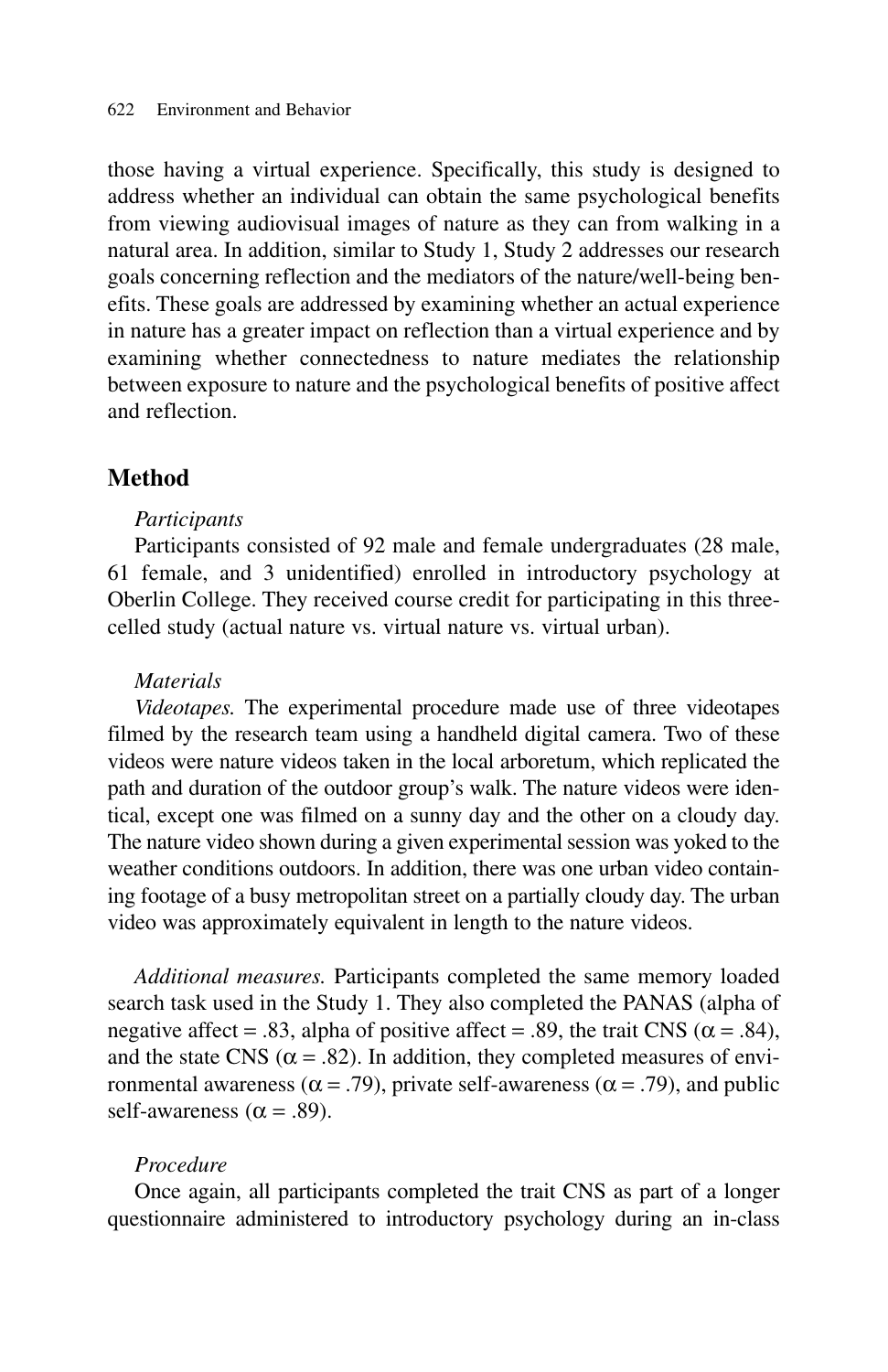mass-testing session. All subsequent data collection took place between mid-October through late November. Each experimental session was randomly preassigned to either the nature condition or the video conditions; all conditions were run on a given day, within 15–30 min of each other, to control for weather effects. However, the outdoor condition was not run in the rain.

All participants met in a building on campus that was equidistant to the psychology department and the arboretum used in the outdoor condition. Participants gave informed consent before departing for their respective destinations. The outdoor group walked to the arboretum accompanied by a researcher. Those in the video conditions were lead by a second researcher to the psychology building.

The researchers explained the purpose of the experiment in transit to their destinations. All participants were informed that they were taking part in a study designed to assess the effects of walking on environmental perceptions. The researchers requested that participants should not talk with one another while at the arboretum or while watching the videos, so they could give their full attention to the landscape/video before them. Also in transit, the researchers asked participants to silently reflect on a loose end in their life that needs tying, using the same instructions from Study 1.

On arrival at the psychology building, those in the video conditions were randomly assigned to either a nature or an urban video group. The researcher explained that they would be viewing identical videos but that this division allowed them to administer the questionnaires in a more timeefficient manner. Participants then watched a 10 min video of a walk in their assigned environment. Participants in the actual nature condition walked for 10 min through a wooded area. Afterwards, all participants completed the PANAS, the self-awareness measures, and the CNS. After finishing these questionnaires, participants rated their ability to reflect by reacting to the statement, "I feel more prepared to 'tie up my loose end' than I did before I began this study." Last, all participants performed the memory loaded search task.

After participants completed the questionnaire and concentration task, they were debriefed by the on-site researcher and thanked for their participation.

## **Results**

There were no preexisting differences between the three conditions on trait connectedness to nature,  $F(2, 75) = .73$ ,  $p = .48$ . The correlations between the main dependent measures appear in Table 3. To test the effects of condition on our DVs, we ran a series of 3 (condition: nature vs. virtual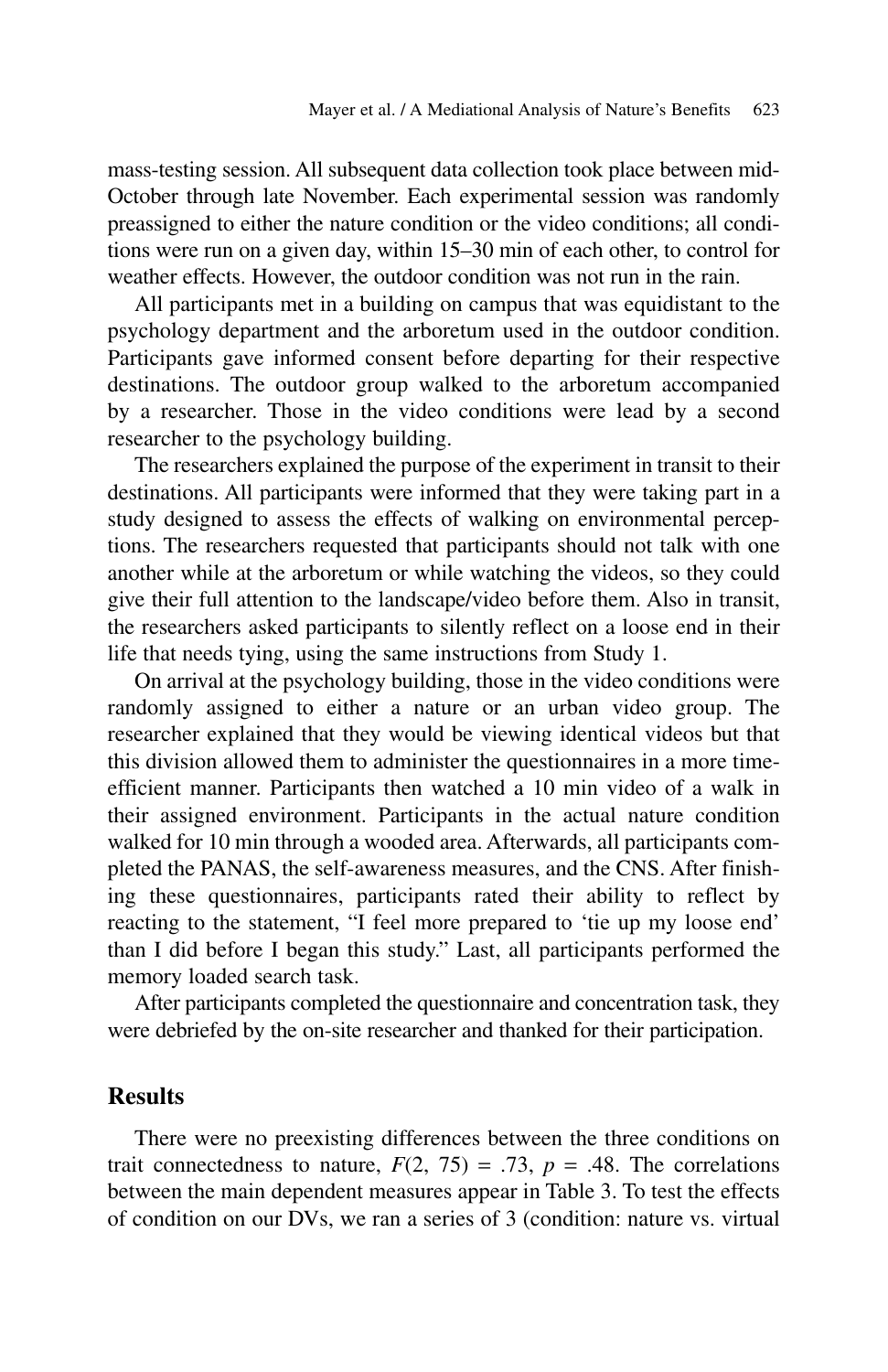|                                    |          | $\sim$ openions rainwiss in Staat |                 |                  |                                              |                   |     |   |
|------------------------------------|----------|-----------------------------------|-----------------|------------------|----------------------------------------------|-------------------|-----|---|
|                                    |          | $\mathcal{D}_{\mathcal{L}}$       | $\mathcal{R}$   | 4                | 5                                            | 6                 |     | 8 |
| 1. Trait CNS                       |          |                                   |                 |                  |                                              |                   |     |   |
| 2. State CNS                       | $.36***$ |                                   |                 |                  |                                              |                   |     |   |
| 3. Attentional capacity            | $-.08$   | $-.24*$                           |                 |                  |                                              |                   |     |   |
| 4. Negative affect                 | .10      | $-.26**$                          | .01             |                  |                                              |                   |     |   |
| 5. Positive affect                 | .09      | $.46***-.20$                      |                 | $-.21**$         |                                              |                   |     |   |
| 6. Ability to reflect              | $-.03$   |                                   | $36*** - 12$    |                  | $-32***$ 37***                               |                   |     |   |
| 7. Private self-awareness          | .14      |                                   | $.39***-.38***$ | .00 <sub>1</sub> |                                              | $.44***$ $.46***$ |     |   |
| 8. Public self-awareness $-0.3$    |          | $-.20*$                           | .13             |                  | $.25***$ $-.21***$ $-.09$                    |                   | -09 |   |
| 9. Environmental<br>self-awareness | .05      |                                   |                 |                  | $30***-26**-23**$ $30***$ $35***$ $36***-11$ |                   |     |   |

| Table 3                                            |
|----------------------------------------------------|
| <b>Pearson Product Moment Correlations Between</b> |
| <b>Dependent Variables in Study 2</b>              |

\**p* < .10. \*\**p* < .05. \*\*\**p* < .01.

nature vs. virtual urban)  $\times$  2 (gender: male vs. female) analyses of variance.3 Planned comparisons between virtual nature and virtual urban and between virtual nature and nature were run on all variables.

#### *Outcome Variables*

Consistent with Study 1, condition significantly influenced positive affect,  $F(2, 83) = 21.56$ ,  $p < .001$ . Those in the nature condition reported significantly more positive emotions than those in the other two conditions (see Table 4 for means and standard deviations of this and subsequent variables, by condition). The effects of gender and the gender  $\times$  condition interaction on positive affect were not significant,  $p$ 's  $> 0.6$ . Unlike Study 1, condition had a marginal main effect on negative affect,  $F(2, 83) = 2.52$ ,  $p = 0.09$ . The virtual urban condition reported significantly more negative affect than the other two conditions. The effects of gender and the gender  $\times$ condition interaction on negative affect were not significant,  $p$ 's  $> .15$ . Thus, similar to Study 1, exposure to nature once again was shown to lead to more positive emotions, although in this instance exposure to urban scenes led to a marginally significant increase in more negative emotions.

Replicating Study 1, condition also affected participants' ability to reflect,  $F(2, 83) = 6.61$ ,  $p < .01$ . The urban video condition was significantly less able to reflect than the other two conditions; the actual nature condition was not significantly better able to reflect than the video nature condition. There was also a main effect of gender,  $F(1, 83) = 4.42$ ,  $p < .05$ .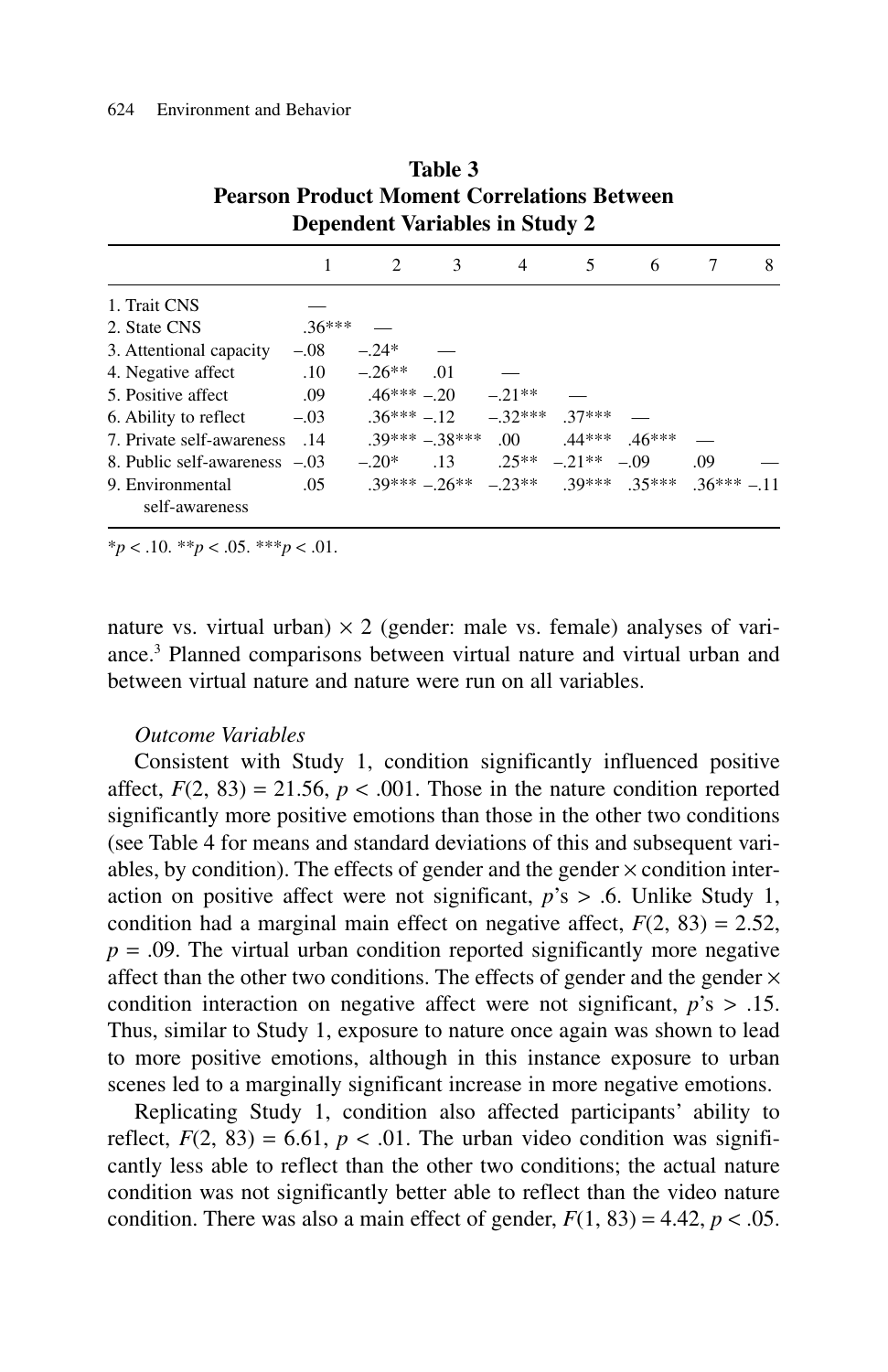|                              | Nature            |     | Virtual Nature    |     | Virtual Urban     |      |
|------------------------------|-------------------|-----|-------------------|-----|-------------------|------|
| DV                           | M                 | SD  | M                 | SD  | M                 | SD   |
| <b>CNS</b>                   | 3.60 <sup>a</sup> | .64 | 3.28 <sup>b</sup> | .54 | $2.80^\circ$      | .68  |
| Errors on task               | 1.00 <sup>a</sup> | .47 | $1.15^a$          | .59 | 1.41 <sup>a</sup> | .49  |
| Positive affect              | $3.15^a$          | .72 | $2.33^{b}$        | .56 | 2.00 <sup>b</sup> | .48  |
| Negative affect              | $1.35^{\circ}$    | .50 | 1.39 <sup>a</sup> | .38 | 1.66 <sup>b</sup> | .59  |
| Ability to reflect           | $3.88^{a}$        | .78 | 3.69 <sup>a</sup> | .84 | 3.09 <sup>b</sup> | 1.19 |
| Private self-awareness       | 3.91 <sup>a</sup> | .77 | 3.60 <sup>b</sup> | .64 | 3.50 <sup>b</sup> | 1.00 |
| Public self-awareness        | 2.19 <sup>a</sup> | .96 | $2.65^{\rm b}$    | .92 | 3.08 <sup>b</sup> | 1.03 |
| Environmental self-awareness | 3.74 <sup>a</sup> | .63 | $3.10^{b}$        | .68 | 3.21 <sup>b</sup> | .82  |

## **Table 4 Study 2: Means and Standard Deviations of Mediating and Dependent Variables, by Condition**

Note: For each DV, means with different superscripts are significantly different at the  $p = .05$ level.

DV = dependent variable.

Women reported a greater ability to reflect  $(M = 3.75, SD = 0.94)$  than men  $(M = 3.36, SD = 0.95)$ . The gender  $\times$  condition interaction was not significant.  $p > .25$ .

We also examine whether condition influenced our two potential mediators, connectedness to nature and attentional capacity. We once again included trait CNS as a covariate; thus, all results show changes in connectedness to nature scores. Trait CNS scores significantly predicted state CNS scores,  $F(1, 74) = 9.35$ ,  $r = .36$ ,  $p < .01$ . Those initially high on the CNS tended to remain so. Condition significantly affected state CNS scores, *F*(2,  $74$ ) = 8.66,  $p < .001$ . All three groups differed significantly from each other, with those in the nature conditions feeling most connected and those in the urban video condition feeling least connected. There was a marginal main effect of gender,  $F(1, 74) = 3.42$ ,  $p = .07$ . Women were marginally higher on the CNS ( $M = 3.40$ ,  $SD = 0.70$ ) than males ( $M = 3.11$ ,  $SD = 0.63$ ). The gender  $\times$  condition interaction was not significant,  $p > .6$ .

On examining the scores on the cognitive task, we discovered that one participant in the virtual nature condition had an accuracy score 6 *SD*'s below the mean; this participant was not included in the following analyses. Condition did not have a significant effect on attentional capacity, as measured by the number of errors per line completed,  $F(1, 56) = 1.31$ ,  $p = 0.28$ . However, the means were in the predicted direction (see Table 4).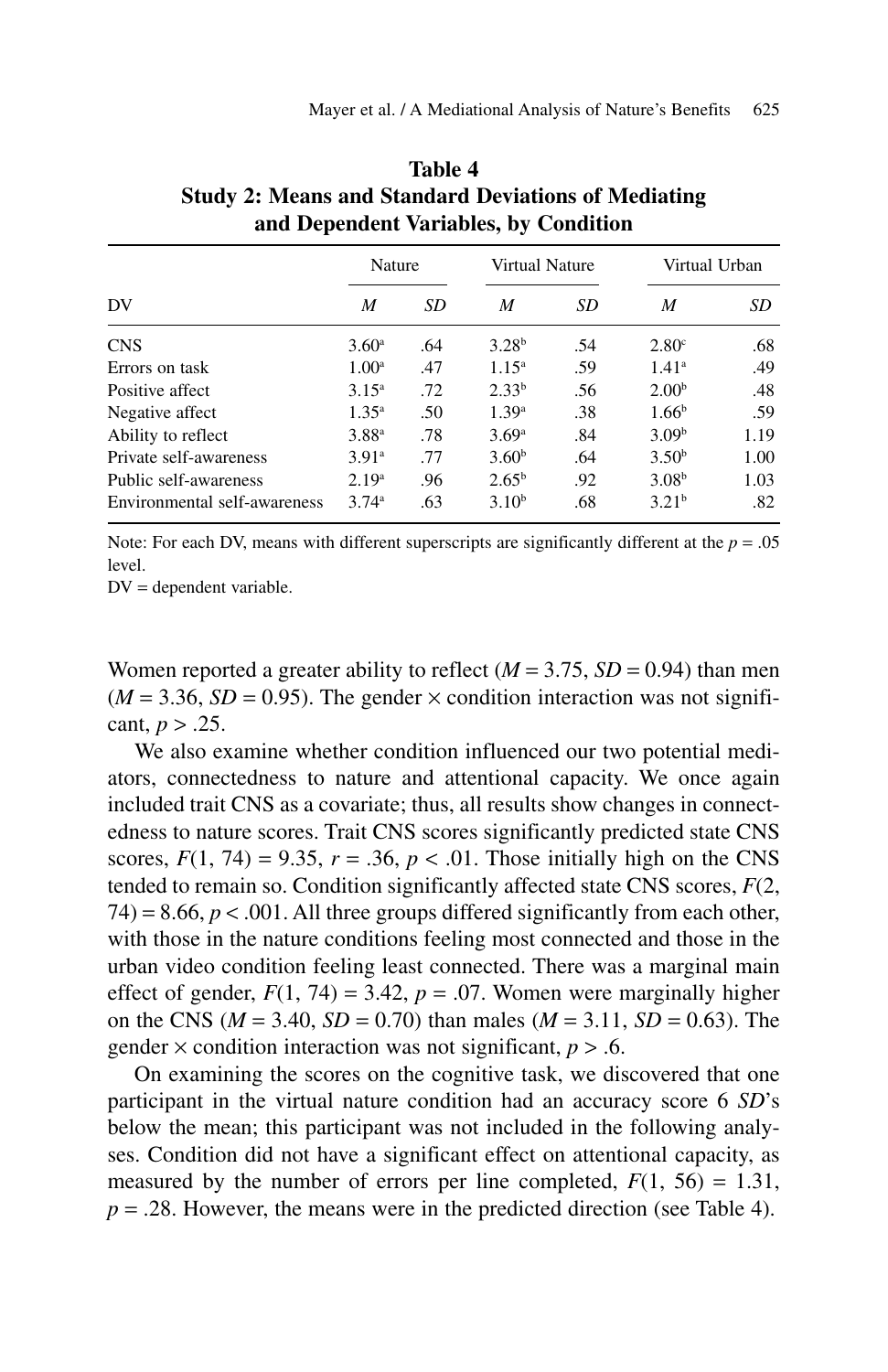Finally, we tested to see whether condition affected participants' levels of self-awareness. As in Study 1, there was a significant effect of condition on public self-awareness,  $F(2, 83) = 4.57$ ,  $p < .05$ . The nature condition  $(M = 2.2, SD = 0.96)$  was less publicly self-aware than the two virtual groups ( $M = 3.07$ ,  $SD = 1.03$ ). There was also a marginal condition  $\times$ gender interaction,  $F(2, 83) = 2.63$ ,  $p = .08$ . Women in the urban video condition reported feeling particularly publicly self-aware,  $M = 3.36$ ,  $SD =$ 0.98. The main effect of gender was not significant.

In addition, there was a main effect of condition on environmental awareness,  $F(2, 83) = 6.22$ ,  $p < .01$ . Participants in the nature condition experienced more awareness of the environment  $(M = 3.74, SD = 0.63)$  than did the two virtual groups ( $M = 3.21$ ,  $SD = 0.82$ ),  $t(62) = 2.91$ ,  $p < .01$ . No other effects were significant, *F*'s < 1.4. There was also a marginal effect of condition on private self-awareness,  $F(2, 83) = 2.58$ ,  $p = .08$ . Those in nature were significantly more self-aware  $(M = 3.91, SD = 0.76)$  than those in the virtual conditions ( $M = 3.55$ ,  $SD = 0.82$ ),  $t(90) = 2.17$ ,  $p < .05$ . Finally, women ( $M = 3.89$ ,  $SD = 0.66$ ) reported feeling more privately selfaware then men ( $M = 3.36$ ,  $SD = 0.98$ ),  $F(1, 83) = 9.29$ ,  $p < .01$ .

#### *Mediational Analyses*

Using the procedures employed in the previous study, we tested to see whether connectedness to nature and attention restoration explained the positive outcomes due to condition (see Table 5). To maximize power, the two most contrasting conditions (nature vs. virtual urban) were used in the analyses. Condition did significantly influence the DVs of interest (positive affect and ability to reflect). As established above, condition significantly influenced state CNS scores. State CNS scores also significantly predicted positive affect and ability to reflect. When condition and state CNS scores were both used to predict positive affect, the relationship between condition and positive affect was significantly weakened. When condition and state CNS scores were used to predict the ability to reflect, the relationship between condition and ability reflect was significantly weakened. These analyses provide support for the role of connection to nature as at least a partial mediator of condition's effect on the positive outcomes measured here.

We also tested to see if the increase in positive affect could be explained by a reduction in private and/or public self-awareness. To test this, public and private self-awareness were added to the regression equation predicting positive affect, along with condition, trait, and state CNS scores. Neither public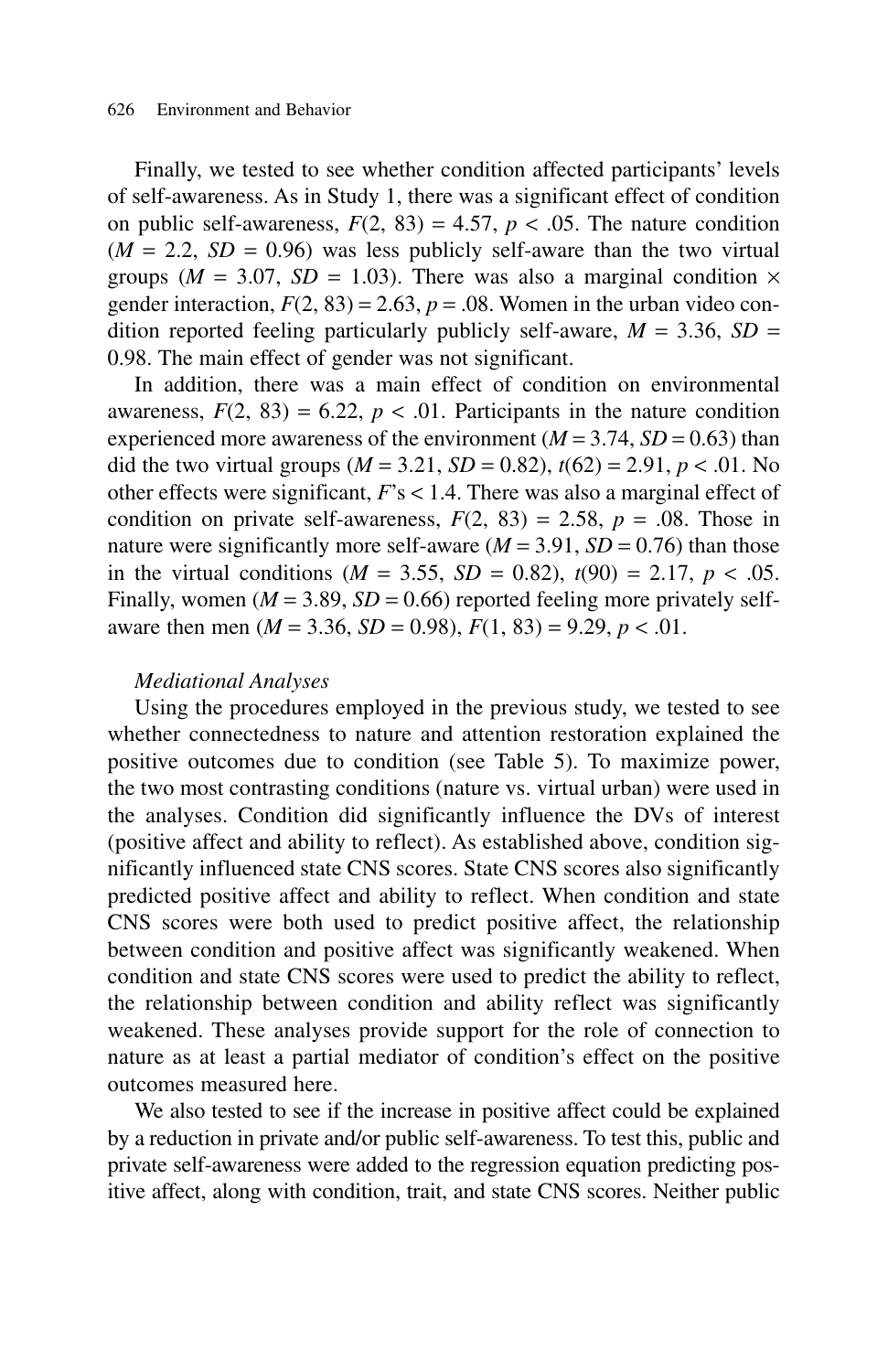|                                                                                | Positive Affect |                         |                    |                             |           |        |  |  |
|--------------------------------------------------------------------------------|-----------------|-------------------------|--------------------|-----------------------------|-----------|--------|--|--|
| Mediator                                                                       |                 | Connectedness to Nature |                    | <b>Attentional Capacity</b> |           |        |  |  |
| Equation                                                                       | b               | $\mathfrak{t}$          | Sobel <sup>2</sup> | $\boldsymbol{b}$            | t         | Sobel  |  |  |
| Condition <sup>1</sup> predicting mediator                                     | .36             | 3.99****                |                    | $-.42$                      | $2.50**$  |        |  |  |
| Predictors of positive affect                                                  |                 |                         |                    |                             |           |        |  |  |
| 1. Mediator                                                                    | .62             | 5.20****                |                    | $-.17$                      | 1.46      |        |  |  |
| 2. Condition                                                                   | .59             | $6.87***$               |                    | .59                         | $6.87***$ |        |  |  |
| 3. Mediator condition                                                          | .38             | $3.51***$               | $2.64**$           | .02                         | 0.17      | $-.21$ |  |  |
|                                                                                | .46             | 5.39****                |                    | .58                         | $5.12***$ |        |  |  |
|                                                                                |                 |                         | Ability to Reflect |                             |           |        |  |  |
| Mediator                                                                       |                 | Connectedness to Nature |                    | <b>Attentional Capacity</b> |           |        |  |  |
| Equation                                                                       | b               | t                       | Sobel              | b                           | t         | Sobel  |  |  |
| Condition <sup>1</sup> predicting mediator<br>Predictors of ability to reflect | .36             | 3.99****                |                    | $-.42$                      | $2.50**$  |        |  |  |
| 1. Mediator                                                                    | .61             | 4.13****                |                    | $-.12$                      | 1.0       |        |  |  |
| 2. Condition                                                                   | .40             | $3.21**$                |                    | .40                         | $3.21**$  |        |  |  |
| 3. Mediator condition                                                          | .49             | $3.07**$                | $2.44**$           | $-.03$                      | 0.25      | .24    |  |  |
|                                                                                | .24             | 1.86*                   |                    | .28                         | $1.91*$   |        |  |  |

## **Table 5 Test of Attentional Capacity and Connection to Nature as Mediators of Condition Effects in Study 2**

nor private self-awareness was a significant predictor of positive affect (*b*'s < .12, *t*'s < 1.1); state CNS remained significant, *b* = 0.33, *t*(51) = 2.36, *p* < .05.

We also conducted mediational analyses with attentional capacity as the potential mediator. Condition did significantly predict attentional capacity. However, attentional capacity only marginally predicted positive affect (*r* = .23,  $p = .07$ ) and the ability to reflect ( $r = .22$ ,  $p = .08$ ). When both attentional capacity and condition were included in the same regression equation, attentional capacity failed to remain even marginally significant. Condition remained significant. Thus, the conditions for mediation were not met by attentional capacity.

Note: 1. When predicting state CNS, trait CNS was controlled for. 2. The Sobel test indicates whether including the mediator (Equation 3) significantly reduces the condition regression weight (Equation 2 vs. Equation 3). \**p* < .10. \*\**p* < .05. \*\*\*\**p* < .001.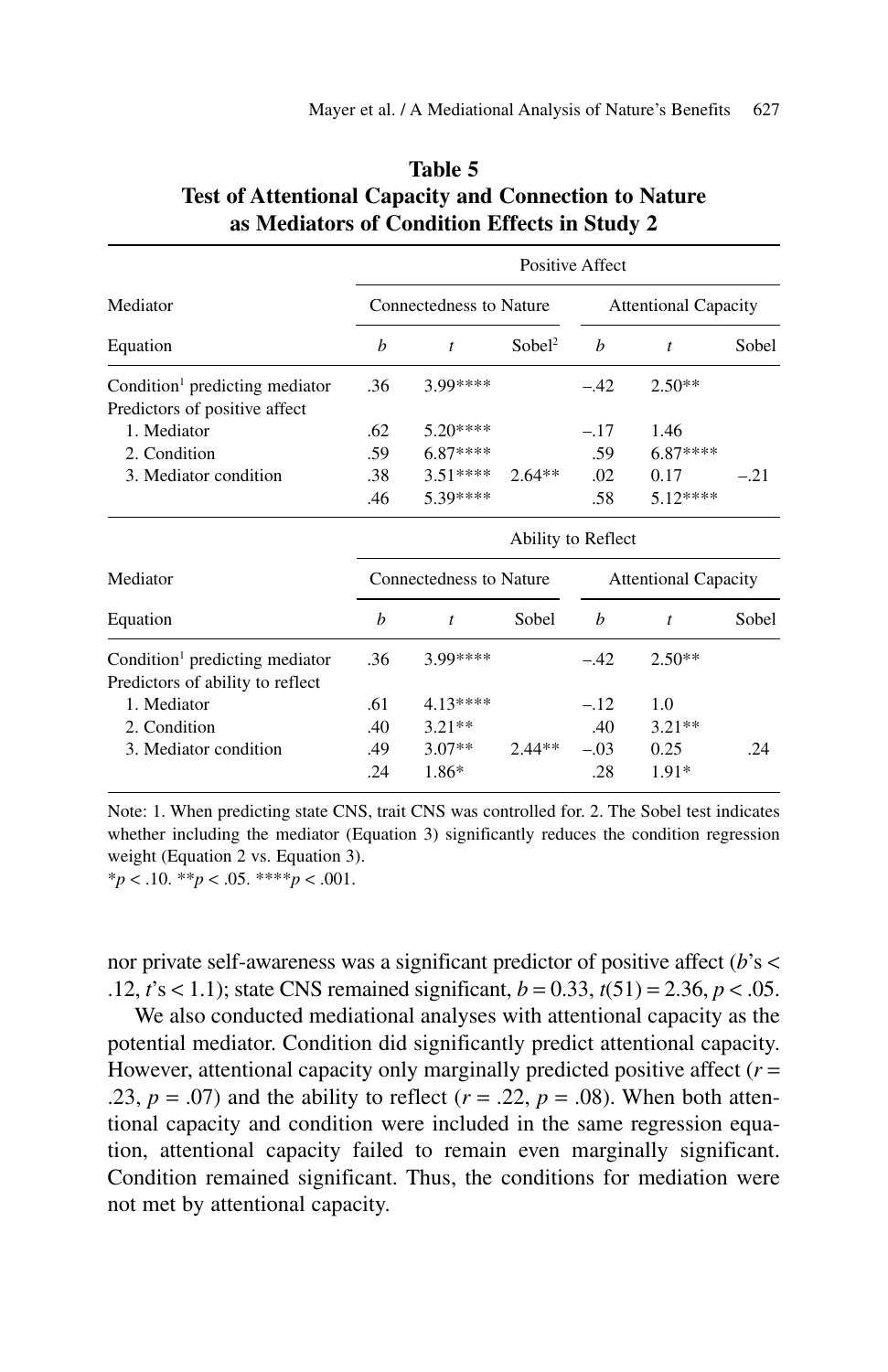Finally, because state CNS and positive affect were so highly correlated with each other  $(r = .46, p < .001)$  we tested to see whether the effect of connection to nature contributed to the ability to reflect independently of positive affect. Both positive affect and state CNS were included in a regression equation predicting the ability to reflect. Controlling for state CNS, positive affect marginally predicted the ability to reflect,  $b = 0.30$ ,  $t = 1.93$ ,  $p < .06$ . State connectedness to nature significantly predicted the ability to reflect,  $b = 0.44$ ,  $t = 2.54$ ,  $p < .05$ , above and beyond the effects of positive affect.

#### **Discussion**

Study 2 largely replicated the effects of Study 1: Exposure to nature led to increases in connectedness to nature, positive affect, ability to reflect, and a decrease in public self-awareness. The results also provide strong support for state CNS as a mediator of the exposure to nature/well-being effects; these effects could not be accounted for by attentional capacity or changes in private or public self-awareness. In addition, the state CNS/ability to reflect relationship remained even when controlling positive affect.

Unlike Study 1, Study 2 demonstrated that in contrast to those in virtual environments, participants in the nature condition experienced both higher levels of private self-awareness and awareness of their immediate environment. Although demand characteristics could potentially explain the increases in self-reported positive affect and ability to reflect, a demand explanation is not consistent with this pattern of results on the selfawareness measures. In addition, given the added findings from the virtual nature condition, a demand explanation would assume that somehow people in the actual nature condition knew to feel very positive, in the virtual nature condition only somewhat positive, and in the virtual urban to feel the worse off. This seems implausible. Moreover, lessened public selfawareness in the nature condition should decrease the likelihood that these individuals would engage in behavior to please the experimenter.

The unique findings from Study 2 primarily concern whether virtual nature produces psychological effects similar to actual nature. Although the group means of all variables showed a trend for the virtual nature condition to have less impact than the actual nature condition, the two groups were significantly different only in their effect on connectedness to nature and on positive affect.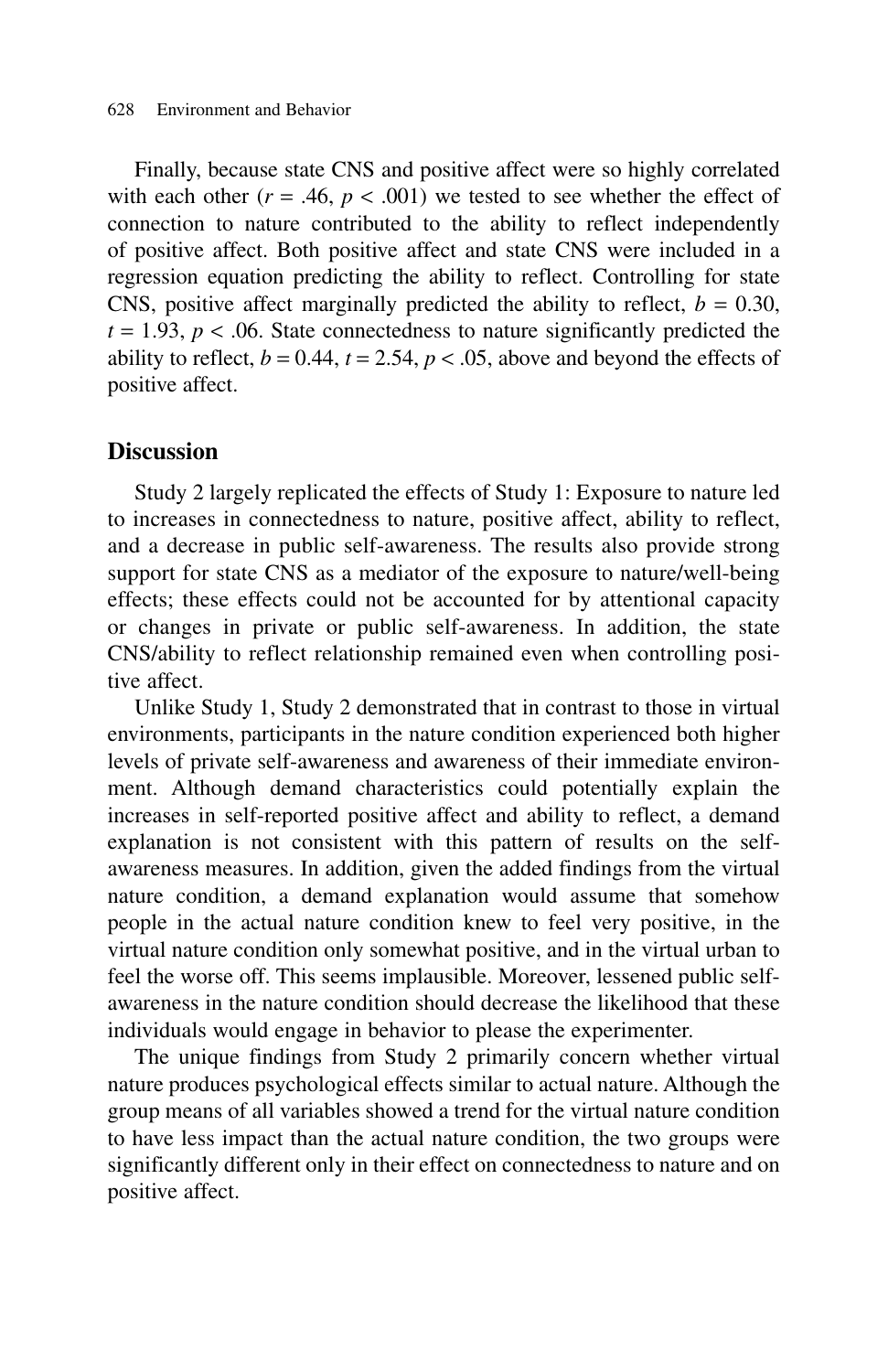## **Study 3**

In Study 2, it was observed that although participants in the real nature condition felt more positive than did the participants in either the virtual nature or virtual urban conditions, this effect did not extend to the ability to reflect measure. Specifically, although participants in the real nature condition were observed to have higher reflection scores than participants in the virtual urban condition, the real nature/virtual nature contrast was not significant. Several factors could account for this finding. On the one hand, it may be the case that real nature and virtual nature do not differ from one another in terms of affecting participants' ability to reflect. On the other hand, it may be that in this more subtle contrast, we simply did not have enough statistical power to ascertain whether a difference was present. To address this question, in this study we only created a two group comparison (i.e., between real nature vs. virtual nature). Otherwise, Study 3 was identical to Study 2 in terms of its goals and procedures, although different nature videos were employed in this study than in Study 2.

## **Method**

#### *Participants*

Sixty-four introductory psychology students (33 females, 29 males, 2 unidentified) participated in a two-cell study (actual nature vs. virtual nature) in return for partial course credit.

#### *Materials*

*Videotape.* In this study, a professional-looking video was shot by a cinema studies student with extensive filming experience just a few days before participants were run (to match the amount of foliage as closely as possible). The video replicated the path and duration of the outdoor group's walk.

*Additional measures.* As in the previous studies, participants completed the memory loaded search task. They also completed the PANAS (alpha of negative affect = .85, alpha of positive affect = .93), the state CNS ( $\alpha$  = .91), trait CNS ( $\alpha$  = .82), and the three self-awareness measures (environmental awareness alpha = .66, private self-awareness alpha = .76, and public selfawareness alpha  $= .83$ ).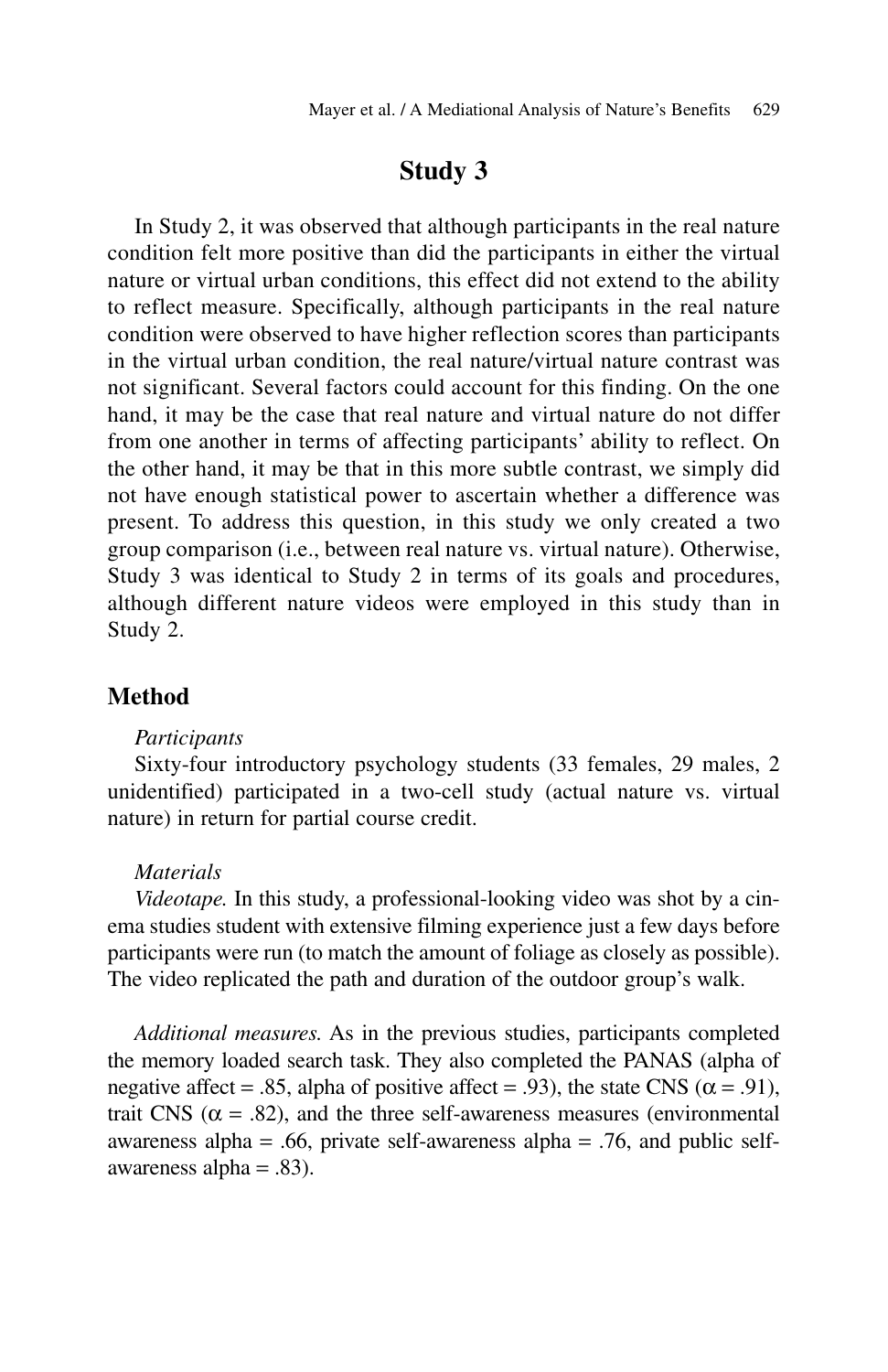#### *Procedure*

All participants completed a CNS premeasure as part of a longer questionnaire administered to introductory psychology during an in-class masstesting session.

All subsequent data collection took place between mid-April and mid-May. Each experimental session was randomly preassigned to one of the two conditions; both conditions were run on a given day, within 15–30 min of each other (to control for weather effects.) All participants met in a building on campus that was equidistant to the psychology department and a local arboretum used in the outdoor condition. Participants gave informed consent before departing for their respective destinations. The outdoor group walked to the arboretum accompanied by a researcher. Those in the video condition were led by a second researcher to the psychology building.

The researchers explained the purpose of the experiment in transit to their destinations. All participants were informed that they were taking part in a study designed to assess the effects of walking on environmental perceptions. The researchers requested that participants should not talk with one another while at the arboretum or while watching the video, so they could give their full attention to the landscape/video before them. As in the previous study, the researchers asked participants to silently reflect on a loose end in their life that needs tying.

Participants then walked for 10 min through the arboretum or watched a 10-min video of the same walk through the arboretum. Afterwards, all participants completed the measures described above. Those in the arboretum condition entered a nearby building and completed the questionnaires in a lounge area. Those in the video condition remained in their seats. After finishing these questionnaires, participants rated their ability to reflect by responding to the same question used in the previous studies. Last, all participants performed the memory loaded search task.

After participants completed the questionnaire and concentration task, they were debriefed by the on-site researcher and thanked for their participation.

## **Results**

There were no preexisting differences between the two conditions on trait connectedness to nature,  $F(1, 58) = 1.61$ ,  $p = .21$ . The correlations between the main dependent measures appear in Table 6. To test the effects of condition on our DVs, we ran a series of 2 (condition: virtual nature vs. actual nature)  $\times$  2 (gender: male vs. female) analyses of variance.<sup>4</sup>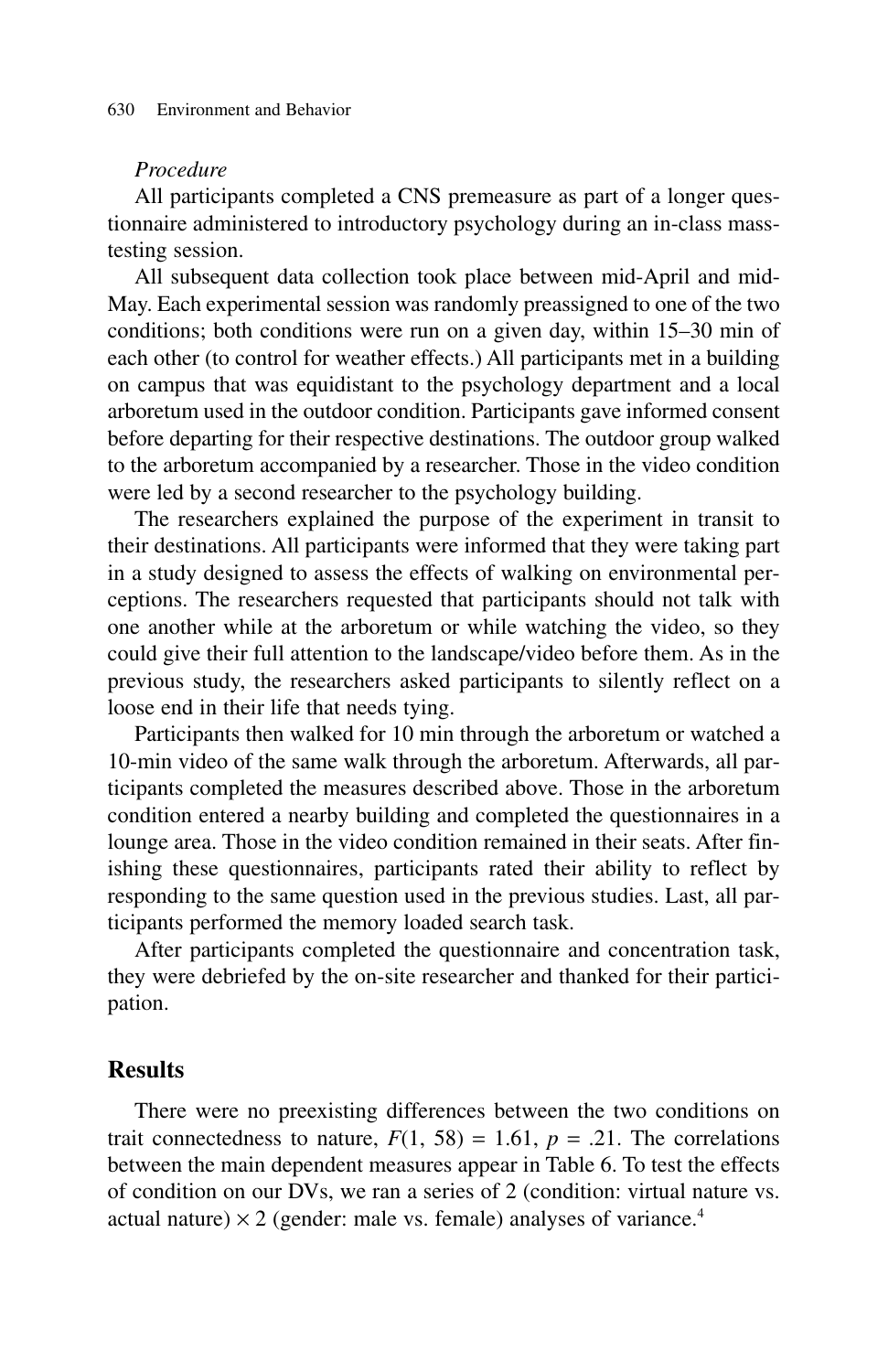| Dependent variables in Stauv 9     |          |                |        |         |         |        |     |    |  |
|------------------------------------|----------|----------------|--------|---------|---------|--------|-----|----|--|
|                                    |          | $\overline{c}$ | 3      | 4       | 5       | 6      |     | 8  |  |
| 1. Trait CNS                       |          |                |        |         |         |        |     |    |  |
| 2. State CNS                       | $.47***$ |                |        |         |         |        |     |    |  |
| 3. Attentional capacity            | .04      | .05            |        |         |         |        |     |    |  |
| 4. Negative affect                 | $-.18$   | $-.07$         | .10    |         |         |        |     |    |  |
| 5. Positive affect                 | .08      | $.41***$       | $-.13$ | .01     |         |        |     |    |  |
| 6. Ability to reflect              | .04      | $.40***$       | .08    | .05     | 44***   |        |     |    |  |
| 7. Private self-awareness          | .14      | $26**$         | $-.08$ | $-.24*$ | $33***$ | $31**$ |     |    |  |
| 8. Public self-awareness $-0.002$  |          | $-.15$         | .14    | $-.25*$ | $-.09$  | $-.20$ | .05 |    |  |
| 9. Environmental<br>self-awareness | .03      | $41***$        | $-.12$ | $-.03$  | 49***   | $.23*$ | .17 | 21 |  |

## **Table 6 Pearson Product Moment Correlations Between Dependent Variables in Study 3**

\**p* < .10. \*\**p* < .05. \*\*\**p* < .01.

## *Outcome Variables*

As in the previous studies, condition influenced positive affect,  $F(1, 57) =$ 12.67,  $p < .001$ . Those in the nature condition reported significantly more positive emotions ( $M = 5.28$ ,  $SD = 1.74$ ) than those in the virtual nature condition ( $M = 3.83$ ,  $SD = 1.33$ ). The effects of gender and the gender  $\times$ condition interaction on positive affect were not significant, *p*'s > .4. In addition, similar to Study 1, the effect of condition on negative affect was not significant,  $F(1, 57) = .30$ ,  $p = .59$ , nor were other effects,  $p's > .2$ .

Of particular interest, by increasing the statistical power in the present study it was now observed that condition significantly affected the ability to reflect,  $F(1, 58) = 12.24$ ,  $p < .001$ . Those in the nature condition reported a significantly greater ability to reflect on their loose end  $(M = 4.52, SD =$ 1.66) than those in the virtual nature condition  $(M = 3.10, SD = 1.68)$ . The effects of gender and the gender  $\times$  condition interaction on the ability to reflect were not significant, *p*'s > .10.

We once again ran a 2 (condition)  $\times$  2 (gender) ANCOVA with trait CNS as a covariate and state CNS as the DV. Thus, as in the previous studies, all results show group differences in connectedness to nature scores that control for initial level of connection. Trait CNS scores significantly predicted state CNS scores,  $F(1, 57) = 10.59$ ,  $r = .47$ ,  $p < .01$ . Those initially high on the CNS tended to remain so. Condition also influenced state CNS scores,  $F(1, 57) = 5.79$ ,  $p < .05$ . Those who spent time in actual nature had significantly higher state CNS scores ( $M = 3.00$ ,  $SD = 0.70$ ) than those in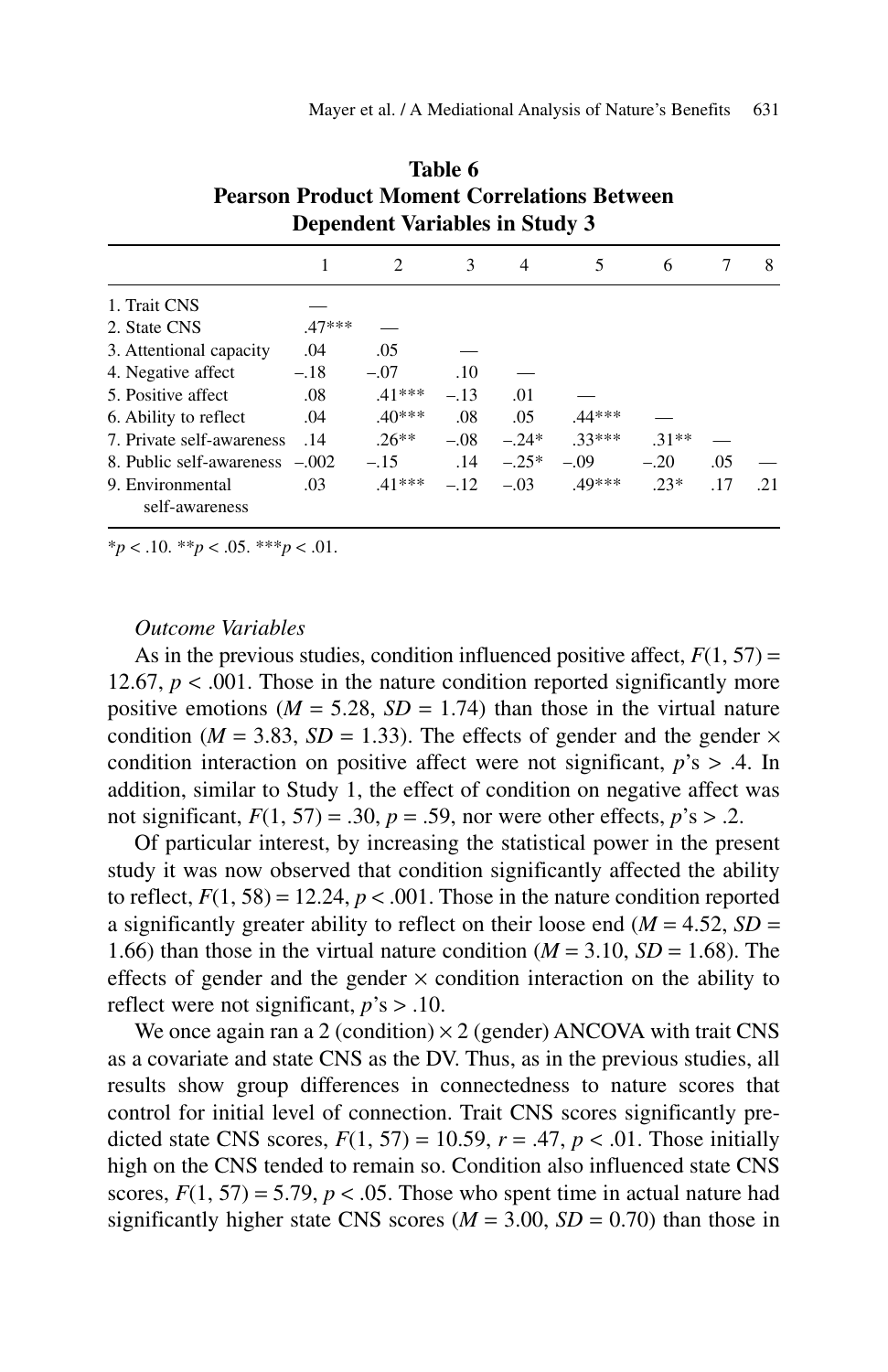the virtual nature condition ( $M = 2.59$ ,  $SD = 0.44$ ). The effects of gender and the gender  $\times$  condition interaction on state CNS were not significant,  $p$ 's > .4.

Condition did not have a significant effect on attentional capacity, as measured by the number of errors per line completed (higher numbers reflect more errors, and thus less attentional capacity),  $F(1, 54) = 2.38$ ,  $p =$ .13. However, the means were in the predicted direction. The nature condition committed an average of 1.07 errors/line  $(SD = 0.54)$ , whereas the virtual condition committed an average of 1.39 errors/line  $(SD = 0.87)$ .

Finally, we tested to see whether condition affected participants' levels of self-awareness. Unlike the previous studies, there was no effect of condition on public self-awareness, *F*'s < .5. There was a main effect of condition on environmental awareness,  $F(1, 60) = 6.83$ ,  $p < .01$ . Participants in the nature condition experienced more awareness of the environment  $(M =$ 3.45, *SD* = 0.64) than the virtual nature condition ( $M = 3.06$ , *SD* = 0.59). No other effects were significant,  $F$ 's  $\lt$  1. There was also a significant effect of condition on private self-awareness,  $F(1, 60) = 4.07$ ,  $p < .05$ . Once again, those in nature were significantly more self-aware ( $M = 3.87$ ,  $SD =$ 0.78) than those in the virtual conditions  $(M = 3.49, SD = 0.77)$ . No other effects were significant, *F*'s < 1.

#### *Mediational Analyses*

We followed the same procedures used in the previous studies for testing whether connectedness to nature scores mediated the effects of condition on positive outcomes (see Table 7). Connectedness to nature received some support as a mediator. As established above, condition significantly influenced the DVs of interest (positive affect and ability to reflect). In addition, condition was observed to significantly influence the state CNS scores. State CNS scores also significantly predicted positive affect and ability to reflect. When condition and state CNS scores were both used to predict positive affect and ability to reflect, the condition effect was weakened for both outcome variables. However, the Sobel test was only marginally significant in both analyses. Thus, although consistent with the findings from the previous studies, there is less compelling evidence for state CNS as a mediator in this study. However, given the subtlety of the comparison (real nature vs. virtual nature), it is not surprising that these effects are weaker than the previously reported effects.

We also tested to see if the increase in positive affect could be explained by a reduction in private and/or public self-awareness. To test this, public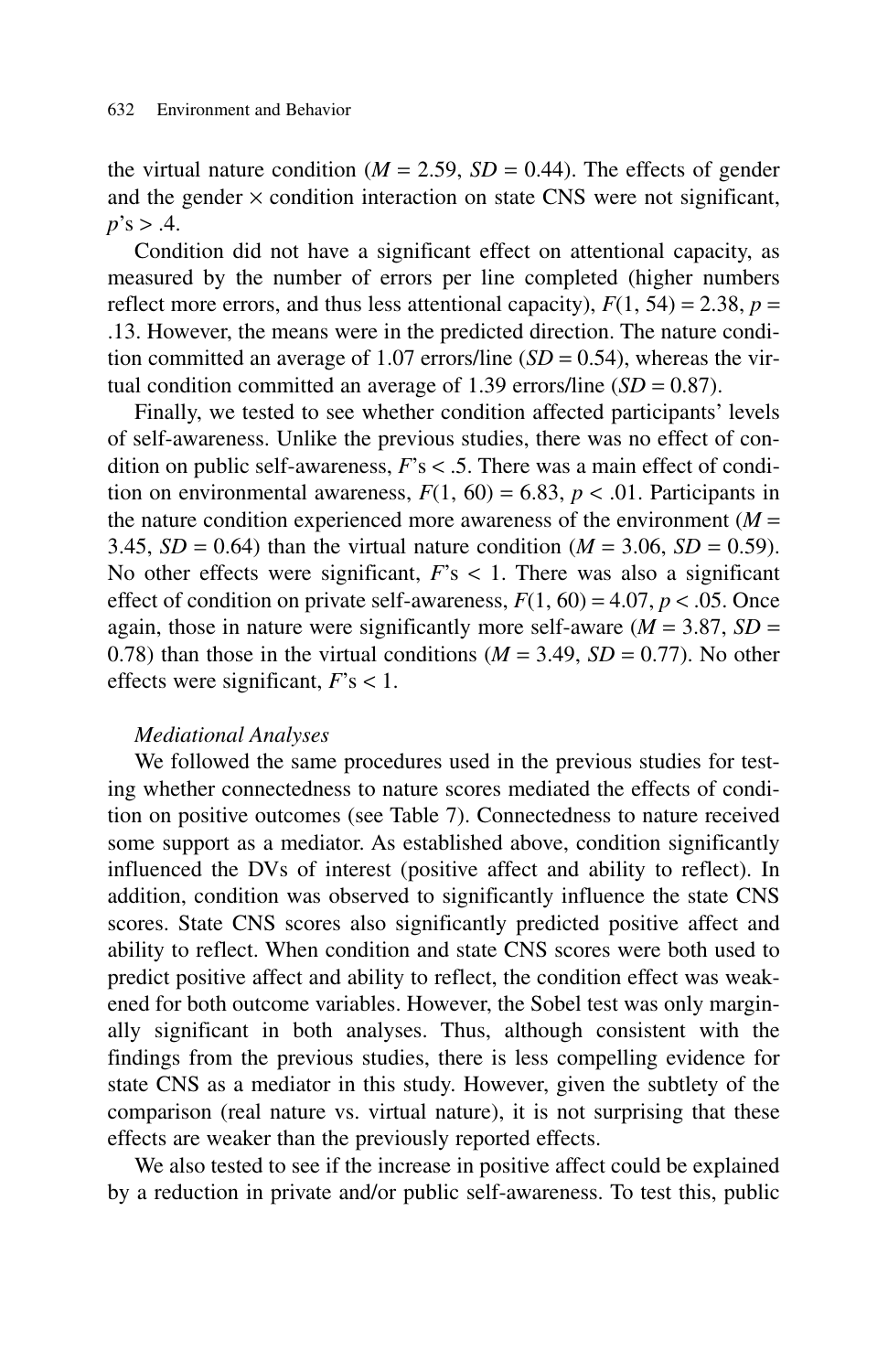|                                                                                                                                                                                                                                                                          | Positive Affect |                         |                    |                             |                             |         |  |  |
|--------------------------------------------------------------------------------------------------------------------------------------------------------------------------------------------------------------------------------------------------------------------------|-----------------|-------------------------|--------------------|-----------------------------|-----------------------------|---------|--|--|
| Mediator                                                                                                                                                                                                                                                                 |                 | Connectedness to Nature |                    | <b>Attentional Capacity</b> |                             |         |  |  |
| Equation<br>Condition <sup>1</sup> predicting mediator<br>Predictors of Positive Affect<br>1. Mediator<br>2. Condition<br>3. Mediator Condition<br>Mediator<br>Equation<br>Condition <sup>1</sup> predicting mediator<br>Predictors of ability to reflect<br>1. Mediator | b               | $\boldsymbol{t}$        | Sobel <sup>2</sup> | h                           | t                           | Sobel   |  |  |
|                                                                                                                                                                                                                                                                          | 0.33            | $2.35**$                |                    | $-0.33$                     | $1.81*$                     |         |  |  |
|                                                                                                                                                                                                                                                                          |                 |                         |                    |                             |                             |         |  |  |
|                                                                                                                                                                                                                                                                          | 0.56            | $3.50***$               |                    | $-0.16$                     | 0.99                        |         |  |  |
|                                                                                                                                                                                                                                                                          | 0.65            | $3.18**$                |                    | 0.65                        | $3.18**$                    |         |  |  |
|                                                                                                                                                                                                                                                                          | 0.44            | $2.69**$                | $1.77*$            | $-0.07$                     | 0.42                        | 0.43    |  |  |
|                                                                                                                                                                                                                                                                          | 0.47            | $2.29**$                |                    | 0.58                        | 2.61                        |         |  |  |
|                                                                                                                                                                                                                                                                          |                 |                         |                    | Ability to Reflect          |                             |         |  |  |
|                                                                                                                                                                                                                                                                          |                 | Connectedness to Nature |                    |                             | <b>Attentional Capacity</b> |         |  |  |
|                                                                                                                                                                                                                                                                          | b               | t                       | Sobel              | b                           | t                           | Sobel   |  |  |
|                                                                                                                                                                                                                                                                          | 0.33            | $2.35**$                |                    | $-0.33$                     | $1.81*$                     |         |  |  |
|                                                                                                                                                                                                                                                                          | 1.12            | 3.42****                |                    | 0.21                        | 0.64                        |         |  |  |
| 2. Condition                                                                                                                                                                                                                                                             | 1.43            | $3.44***$               |                    | 1.43                        | $3.44***$                   |         |  |  |
| 3. Mediator Condition                                                                                                                                                                                                                                                    | 0.84            | $2.51**$                | $1.75*$            | 0.46                        | 1.55                        | $-1.18$ |  |  |
|                                                                                                                                                                                                                                                                          | 1.07            | $2.54**$                |                    | 1.56                        | 3.69****                    |         |  |  |

## **Table 7 Test of Attentional Capacity and Connection to Nature as Mediators of Condition Effects in Study 3**

Note: 1. When predicting state CNS, trait CNS was controlled for. 2. The Sobel test indicates whether including the mediator (Equation 3) significantly reduces the condition regression weight (Equation 2 vs. Equation 3). \**p* < .10. \*\**p* < .05. \*\*\*\**p* < .001.

and private self-awareness were added to the regression equation predicting a positive affect, along with condition, trait, and state CNS scores. Public self-awareness did not predict positive affect,  $b = -0.16$ ,  $t(56) = .49$ , *ns*. Private self-awareness marginally predicted positive affect  $(b = 0.76,$  $t(56) = 1.77$ ,  $p = .08$ ). However, state CNS remained significant,  $b = 4.84$ ,  $t(56) = 2.60, p < .05.$ 

Attentional capacity was only observed to be marginally influenced by exposure to nature (see Table 7). Primarily, however, given that attentional capacity did not predict positive affect or ability to reflect, it cannot be considered as a possible mediator of the condition/nature benefit effects.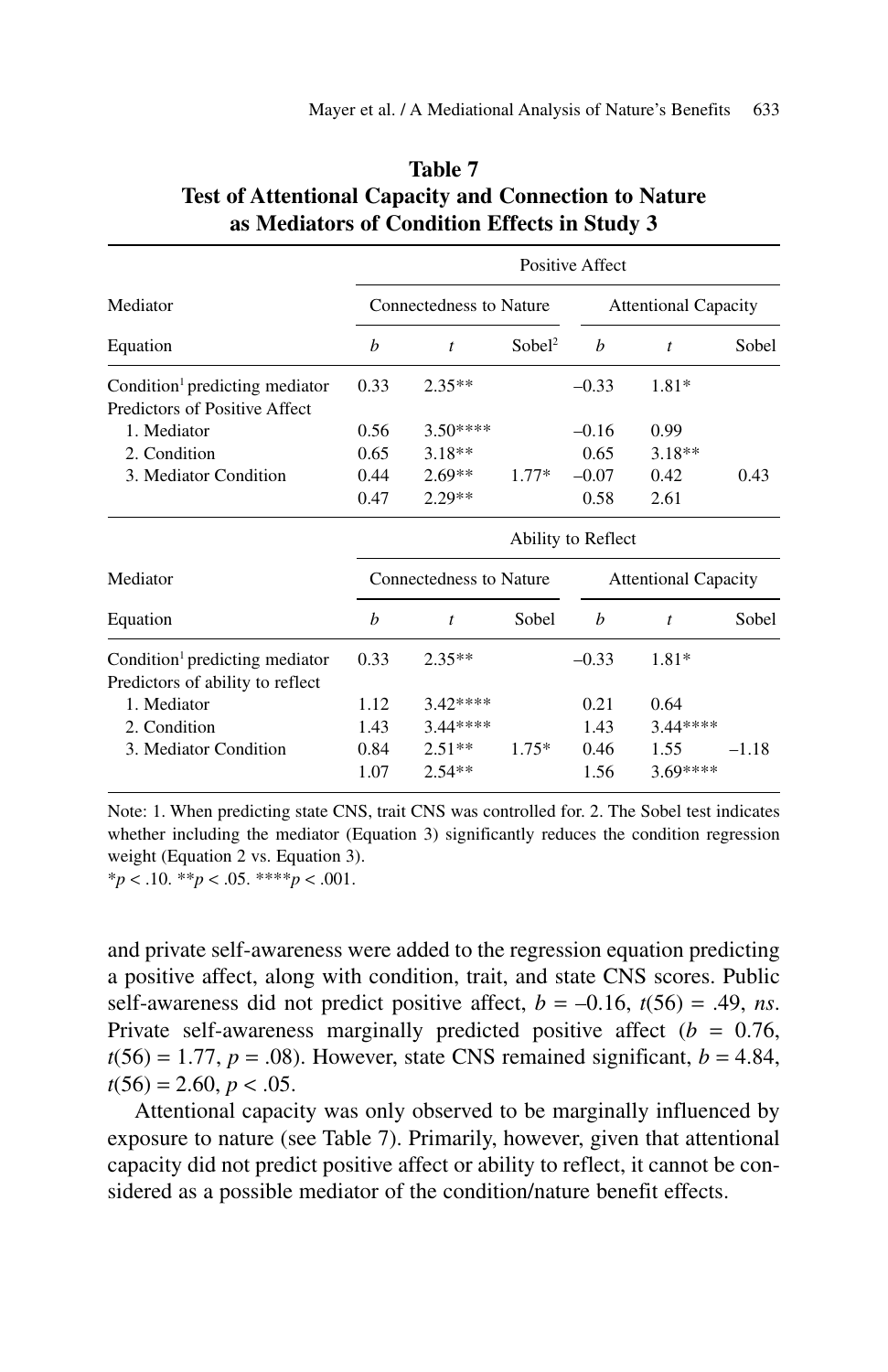Finally, because state CNS and positive affect were so highly correlated with each other  $(r = .41, p < .001)$  we tested to see whether the effect of connection to nature contributes to the ability to reflect independently of positive affect. Both positive affect and state CNS were included in a regression equation predicting the ability to reflect. Controlling for state CNS, positive affect significantly predicted the ability to reflect,  $b = 0.69$ ,  $t = 2.72$ ,  $p < .01$ . However, state CNS also significantly predicted the ability to reflect,  $b = 0.70$ ,  $t = 2.03$ ,  $p < .05$ , above and beyond the effects of positive affect.

#### **Discussion**

Besides addressing the first two goals of our research, Study 3 was also designed to follow up on Study 2's ambiguous results on whether exposure to real nature provides substantially more psychological benefits than exposure to virtual nature. The answer from this study is clearly yes: people in the actual nature condition did reap greater psychological benefits than did the individuals in the virtual nature condition. In addition, as in Study 1, we found that people actually in nature were better able to reflect than people not actually in nature.

Although public self-awareness did not vary by condition in this study, participants in the nature condition did feel significantly more privately self-aware, and they were also significantly more aware of their immediate environment than were the participants in the virtual-nature condition. The increase in private self-awareness in the real-nature condition argues against a demand alternative explanation, because heightened self-awareness is associated with individuals acting in a manner more reflective of their self-and with less concern for meeting the expectations of others.

The tests of mediation in this study were decidedly more equivocal than in the previous studies. Connectedness to nature was found to only marginally reduce the relationship between exposure to nature and the positive outcomes. However, this is not surprising given that the contrast between conditions in Study 3 (virtual vs. actual nature) is much less dramatic than the contrast in Study 1 (actual nature vs. actual urban) and Study 2 (actual nature vs. virtual urban). The test of attentional capacity was unequivocal: It did not mediate the benefits of exposure to nature. Furthermore, as in Studies 1 and 2, the state CNS/ability to reflect relationship remained significant even when controlling for positive affect. Once again, these findings strongly argue that the impact that CNS has on ability to reflect cannot be accounted for by Fredrickson's (1998) broaden-and-build theory of positive emotions or by ART.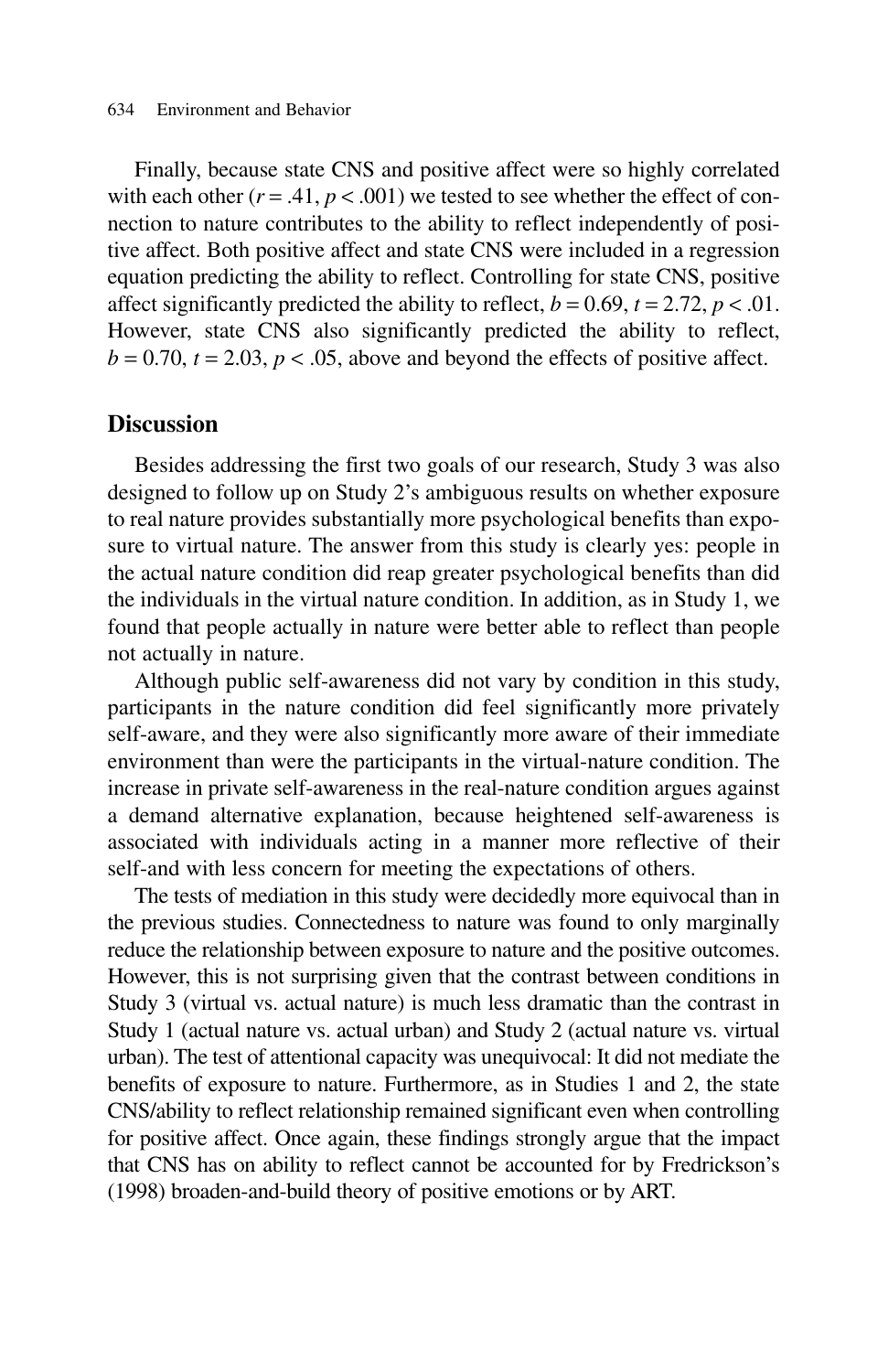## **General Discussion**

The present set of studies attempted to address three questions: (a) to investigate connectedness to nature as a potential mediator of the nature/ well-being (i.e., positive mood) effect, (b) to determine whether exposure to nature aids in the more complex socioemotional process of reflecting on a life problem, and (c) to determine the difference between real and virtual nature for accruing these benefits. Overall, the results were consistent across three independent samples, despite differences in season and in both the actual and virtual nature experiences. The consistency of findings across these variations of time, place, method, and participants argues for the internal validity of these effects. The fact that we actually took our participants into the field to test our hypotheses argues for the external validity of the work.

In particular, these studies highlight another potential mediator other than stress reduction and attention restoration that contributes to the exposure to nature/well-being effects. In addition, for the first time these studies also examine a potential mediator of the exposure to nature/well-being effect through a full mediational analysis. These effects held even when controlling for alternative explanations (the broaden and build theory of positive emotions, self-awareness theory, ART). Further, the pattern of findings is inconsistent with a demand explanation for nature's positive benefits.

In other words, researchers need to consider more than hectic lifestyles and the associated stress when thinking of the exposure to nature/ well-being effects. Humans have lived the vast majority of their lives embedded in nature, belonging to the natural world in very real ways. In geological time, it is only a tick of the clock that we have spent in highly urban settings, working in concrete buildings, driving in climate controlled cars, and living in relatively densely populated areas, shut off from nature. As Pretty (2002) estimated, for 350,000 generations humans have lived close to the land as hunter-gatherers; a sense of belonging, place, and feeling embedded within the broader natural world characterized these cultures. In some ways, then, it would be surprising if the modern life of being divorced from nature did not have some negative consequences associated with it and that being in nature had positive benefits.

When practitioners think of how to create settings to help clients feel better, they may want to think of more than simply how nature can restore depleted attentional capacity and reduce stress. They may also want to think of how people need to feel a sense of belonging to something larger than themselves and that this need may be fulfilled through a sense of belonging or connectedness to the natural world.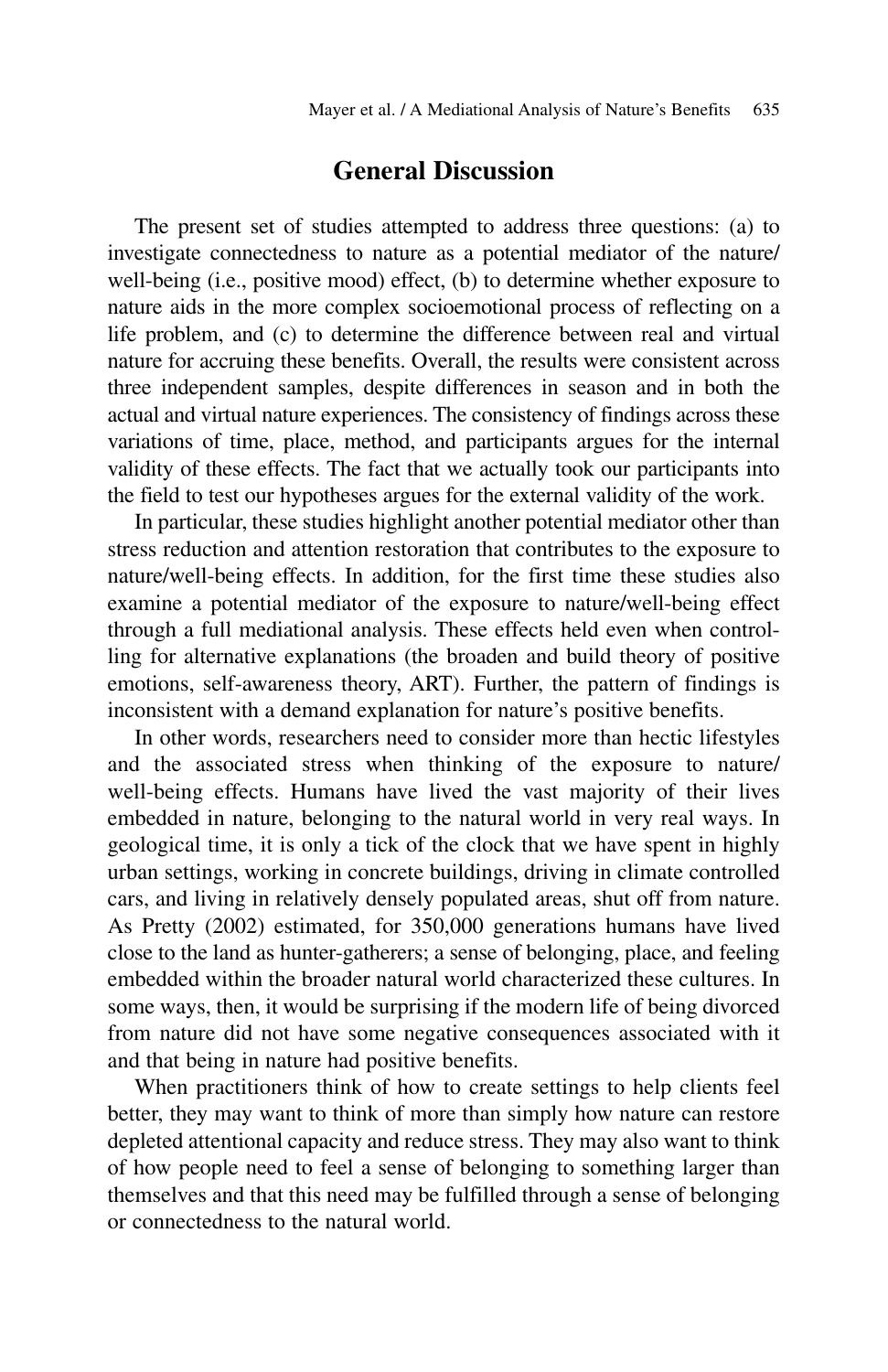Although we have noted the differences between ART and our approach, the two approaches in all likelihood share some very strong relationships. For instance, the factors that lead to attention restoration (being away, extent, fascination, and compatibility) probably also increase a person's experiential sense of feeling connected to nature. This poses both problems and opportunities for both approaches. Particularly, it will be important for researchers not to assume that simply because they vary these factors that they are necessarily affecting attention restoration, or that they are only affecting attention restoration. Intuitively, it makes sense that exposure to nature helps restore energy drained by our hectic modern lifestyle. Yet our work highlights that, in fact, connectedness to nature may be playing a more important role in some of the well-being effects.

We also want to highlight that we are not arguing that attentional capacity cannot mediate the exposure to nature/well-being relation or that connectedness to nature is the better mediator. As stated in the introduction, five potential mediators have been proposed, and the purpose of our work has been to highlight a mediator other than attentional capacity. To more fully contrast connectedness to nature with attentional capacity, we would have had to manipulate attentional fatigue. Because of limited resources and because ART was not the primary focus of our work, we did not manipulate mental fatigue in our participants but simply tried to control for attentional capacity as an alternative explanation for our findings.

It could be argued that attentional capacity was not found to be a mediator in the present studies due to the fact that perhaps we used an insensitive measure of attentional capacity. Future research should indeed use different measures of attentional capacity (e.g., the Necker Cube Pattern Control Test, as used by Hartig et al., 2003). It should be noted, however, that in our clearest and strongest contrast of nature with urban settings (Study 1), the condition manipulation had a very strong effect on attentional capacity but was still not found to be a mediator. Thus although preliminary, these results do suggest that restored attentional capacity is not a requirement for nature to have beneficial effects.

It is also interesting to contrast our work with the work of Kuo (2001; Kuo & Sullivan, 2001). In her quasi-experimental work, Kuo has found that attentional capacity mediates the relationship between exposure to nature and what we construe as more negative aspects of thought, mood, and behavior (i.e., the ability to cope with major life problems and aggression). Given that attentional fatigue is typically associated with increases in irritability, we wonder whether attentional capacity may play a greater role in relieving people from negative affective states whereas connectedness to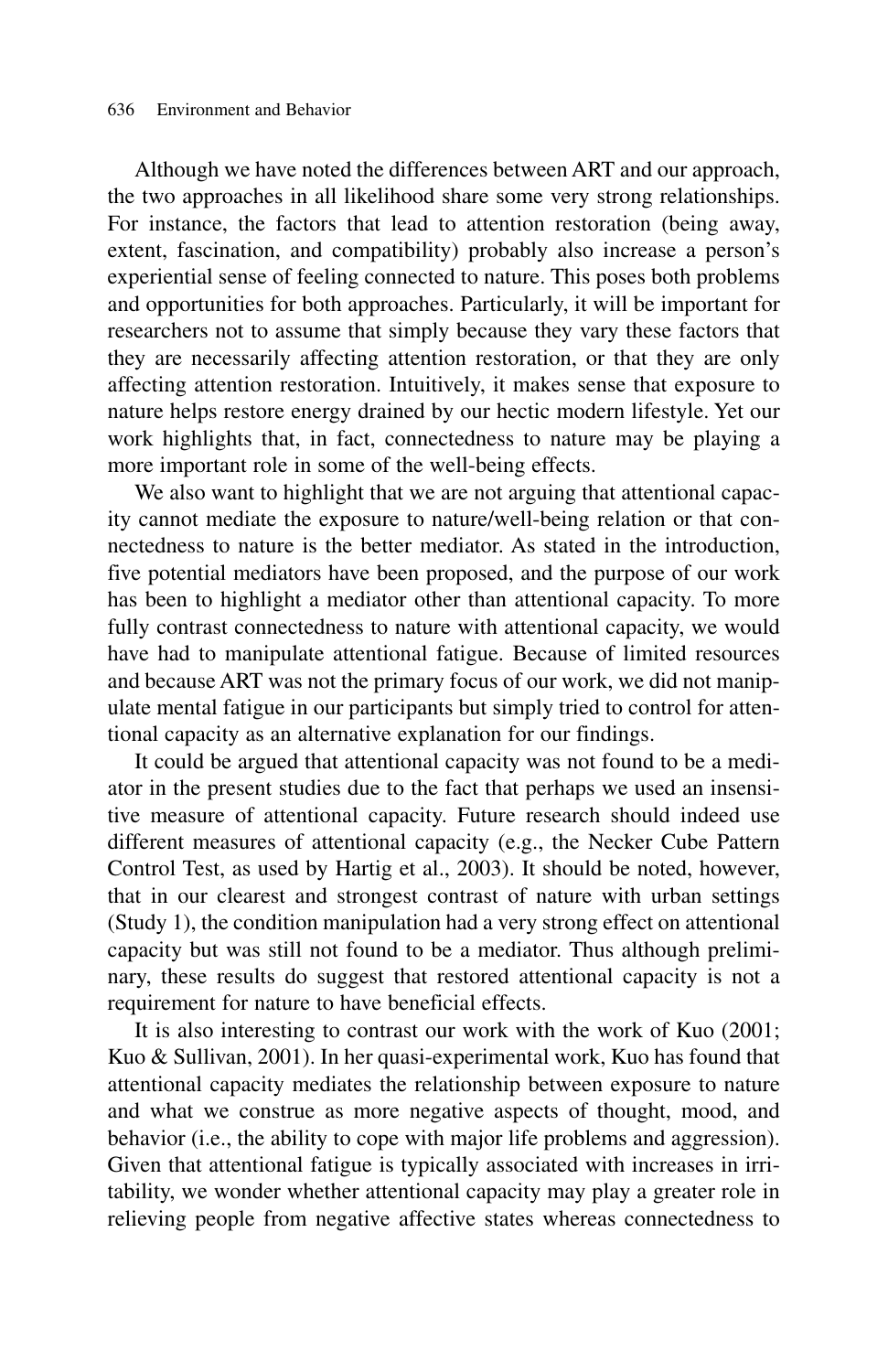nature may play a greater role in enhancing feelings of positive affect. Future research might explore these possibilities.

This work also constitutes the first time that a true experimental test and a full mediational analysis of the reflection hypothesis has been conducted with people actually present in a natural environment. In each of the three studies, we found that our participants in the actual nature condition reported being better able to tie up a loose end than were the participants in either the actual urban, virtual nature, or virtual urban conditions. This speaks to the importance that actually being in nature has for the more complex socioemotional process of dealing with a life problem. Moreover, although previous researchers (e.g., Korpela, 1992; Korpela, Hartig, Kaiser, & Fuhrer, 2001) have suggested that reflection may occur primarily in places that hold special significance to individuals, our studies suggest that the special significance of a place is not a necessary condition for reflection to occur. Our participants reaped the benefit of reflection even though they had never been to this place before. Thus, although a place that holds a special significance to a person may create more powerful effects, practitioners who wish to help someone reflect on an issue need not limit their thinking to only such places.

One weakness of this research is that the measure of ability to reflect was a single item self-report measure. As such, it is open to the criticism of being unreliable. However, given that in three studies we observed similar results with this measure, the issue of reliability seems to be minimized to some extent. Although future research should employ multi-item scales or perhaps behavioral measures of ability to reflect, we nonetheless think that the present studies provide researchers with a good starting point to jump off from in their future inquiries.

The fact that exposure to nature affects one's ability to reflect has important implications. When confronted with hassles and loose ends, our work argues for the benefits of getting outside and walking in nature. However, our results may not generalize to more major life problems. Our participants were instructed to not think of a major issue, such as resolving the conflict between their parents that might lead to their divorce, because 10 min in nature was not thought to be enough time to reflect on this problem. Future research should explore the severity of the issues that can be resolved in nature and whether length of exposure to nature is linked with the magnitude of the problem that a person can gain insight into. At this point, we only know that brief exposures can help with relatively minor issues.

In addition, in two of our three studies, positive affect predicted the ability to reflect, above and beyond the variance explained by connectedness to nature. These findings point to another possible mechanism to consider in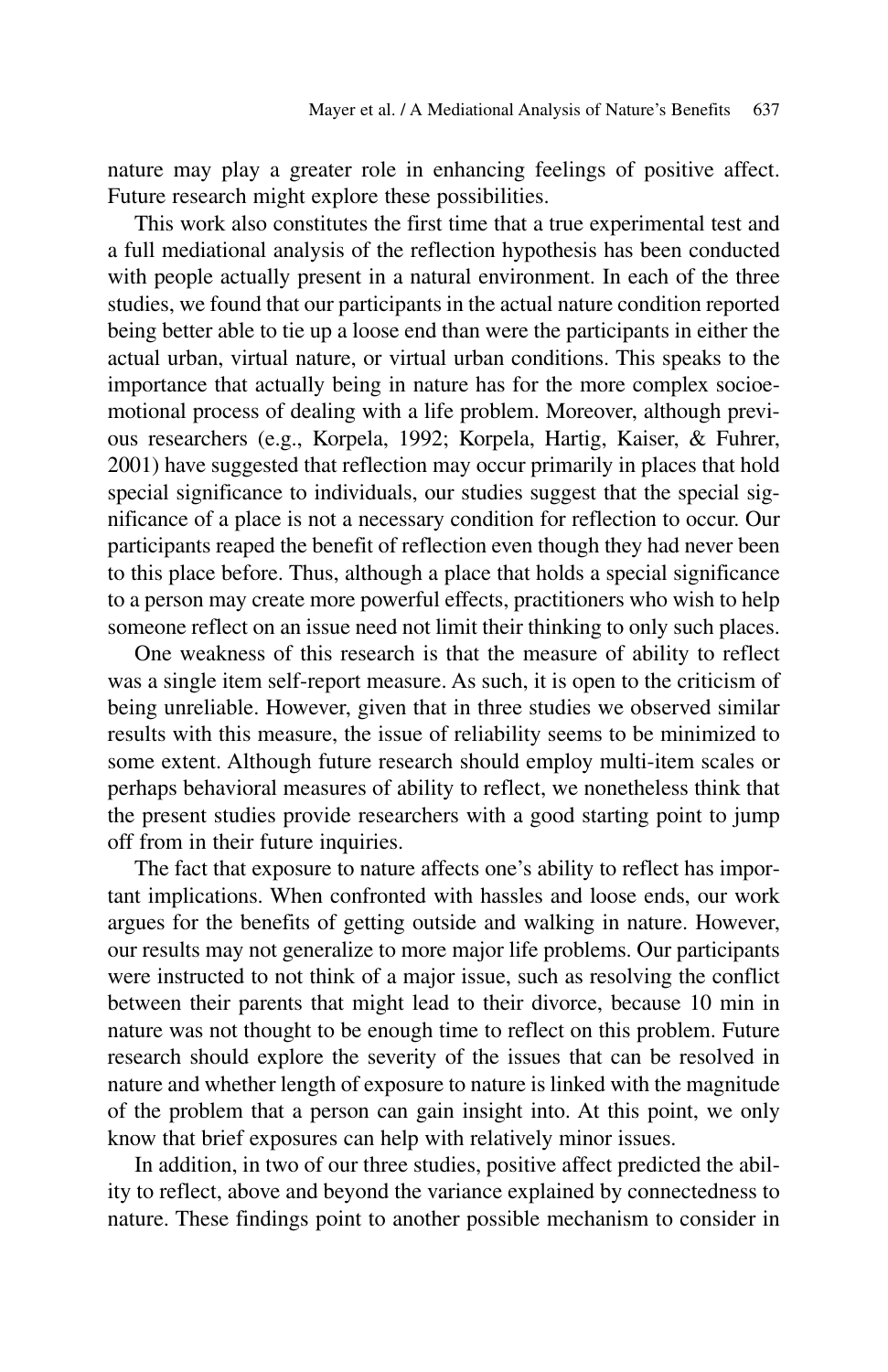future research when addressing why exposure to nature leads to enhanced reflection. Fredrickson's (1998) broaden-and-build theory of positive emotions may prove to be helpful in guiding this research.

Our third goal, to determine the difference between real and virtual nature for accruing these benefits, also resulted in interesting findings. Generally, exposure to real nature was associated with greater psychological benefits than with virtual nature. Thus, taking a walk in the woods is not equivalent to watching a nature film if one is interested in accruing the greatest psychological benefit for either oneself or another. Nevertheless, not everyone has this opportunity. Shut-ins, people with busy lives, and others living in certain urban areas may not have the luxury of having an arboretum nearby. Consistent with previous research, our research also speaks of the positive aspects of exposure to nature in the media.

It is also possible that more elaborate simulation technology could approximate actual nature fairly closely. For instance, although we used videos, there are more sophisticated virtual headsets that could make the visual experience even more real. In addition, other sensory inputs could be employed to even further enhance the realism of the presentation and, possibly, the psychological benefits that would result. Staff at hospitals, nursing homes, hospice workers, and so on could potentially provide benefit to their clients through such technology.

The current findings also point out several other potential directions for future research. In addition to exploring the complimentary roles of attention restoration and connection to nature, future research should look for other factors that explain nature's beneficial effects. Self-transcendence, awe, and flow are all states of mind that are often associated with the time spent in nature and, as such, are likely candidates.

Last, when environmentalists exhort modern humans to change their ways, they often rely on fear communications: Unless we change our lifestyles, societal collapse is right around the corner. Although fear communications can produce attitude change (Leventhal, Watts, & Pagano, 1967), they can also lead to denial and accusations that the communicator is an alarmist. A more positive approach would be to highlight the benefits associated with being connected to nature. Besides the psychological benefits demonstrated in this article, our previous work also indicates that people who feel more connected to nature are more likely to engage in ecofriendly acts (Mayer & Frantz, 2004). Perhaps, offering people a different psychological orientation toward the world—that of being a plain and simple member of a natural community—to achieve health benefits might prove to be a message that people will be more willing to hear and act on.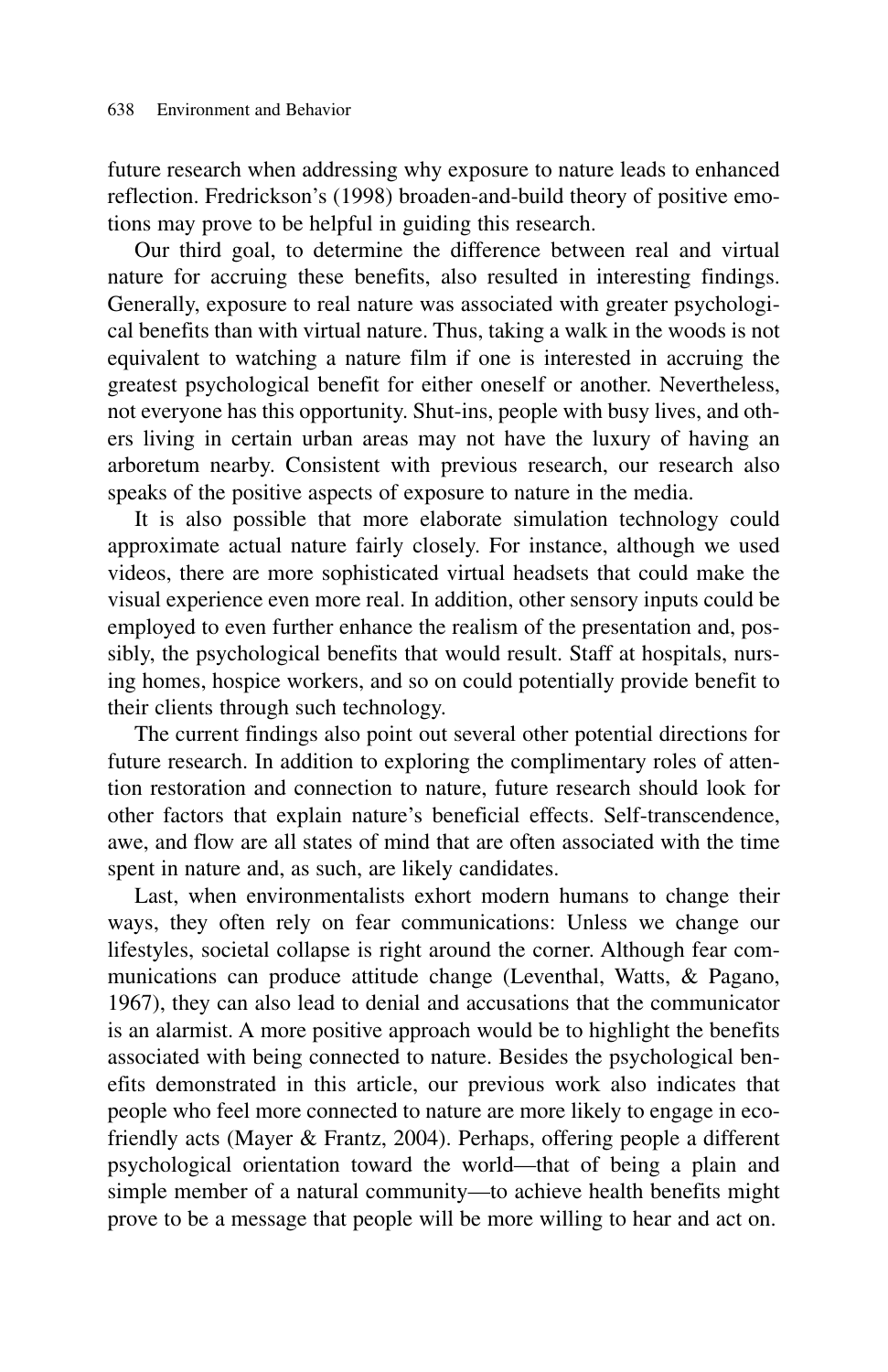## **Appendix Connectedness to Nature Scale (State)**

Please answer each of these questions in terms of the way you feel at the present moment. There are no right or wrong answers. Using the following scale, in the space provided next to each question simply state as honestly and candidly as you can what you are presently experiencing.

| $\mathbf{1}$             | $\overline{c}$           | 3                                    | $\overline{4}$                                                                      | 5 | 6                     | $\overline{7}$ |
|--------------------------|--------------------------|--------------------------------------|-------------------------------------------------------------------------------------|---|-----------------------|----------------|
| <b>Strongly Disagree</b> |                          |                                      | Neutral                                                                             |   | <b>Strongly Agree</b> |                |
|                          |                          |                                      | 1. Right now I'm feeling a sense of oneness with the natural world around me.       |   |                       |                |
|                          |                          |                                      | 2. At the moment, I'm feeling that the natural world is a community to which        |   |                       |                |
|                          | I belong.                |                                      |                                                                                     |   |                       |                |
|                          |                          |                                      | 3. I presently recognize and appreciate the intelligence of other living organisms. |   |                       |                |
|                          |                          |                                      | 4. At the present moment, I don't feel connected to nature.                         |   |                       |                |
|                          |                          |                                      | 5. At the moment, I can imagine myself as part of the larger cyclical process       |   |                       |                |
|                          | of living.               |                                      |                                                                                     |   |                       |                |
|                          |                          |                                      | 6. At this moment, I'm feeling a kinship with animals and plants.                   |   |                       |                |
|                          |                          |                                      | 7. Right now, I feel as though I belong to the earth just as much as it belongs     |   |                       |                |
|                          | to me.                   |                                      |                                                                                     |   |                       |                |
|                          |                          |                                      | 8. Right now, I am feeling deeply aware of how my actions affect the natural        |   |                       |                |
|                          | world.                   |                                      |                                                                                     |   |                       |                |
|                          |                          |                                      | 9. Presently, I feel like I am part of the web of life.                             |   |                       |                |
|                          |                          |                                      | 10. Right now, I feel that all inhabitants of earth, human and nonhuman, share      |   |                       |                |
|                          | a common life force.     |                                      |                                                                                     |   |                       |                |
|                          |                          |                                      | 11. At the moment, I am feeling embedded within the broader natural world,          |   |                       |                |
|                          | like a tree in a forest. |                                      |                                                                                     |   |                       |                |
|                          |                          |                                      | 12. When I think of humans' place on earth right now, I consider them to be         |   |                       |                |
|                          |                          | the most valuable species in nature. |                                                                                     |   |                       |                |
|                          |                          |                                      | 13. At this moment, I am feeling like I am only a part of the natural world         |   |                       |                |
|                          |                          |                                      | around me, and that I am no more important than the grass on the ground             |   |                       |                |
|                          |                          | or the birds in the trees.           |                                                                                     |   |                       |                |

## **Notes**

1. Because it is possible that participants' trait level of connection to nature could influence their reaction to the condition, trait CNS was initially included as a covariate in all analyses, and the interaction between trait CNS and condition was tested. The interaction term was not significant for any of the DVs.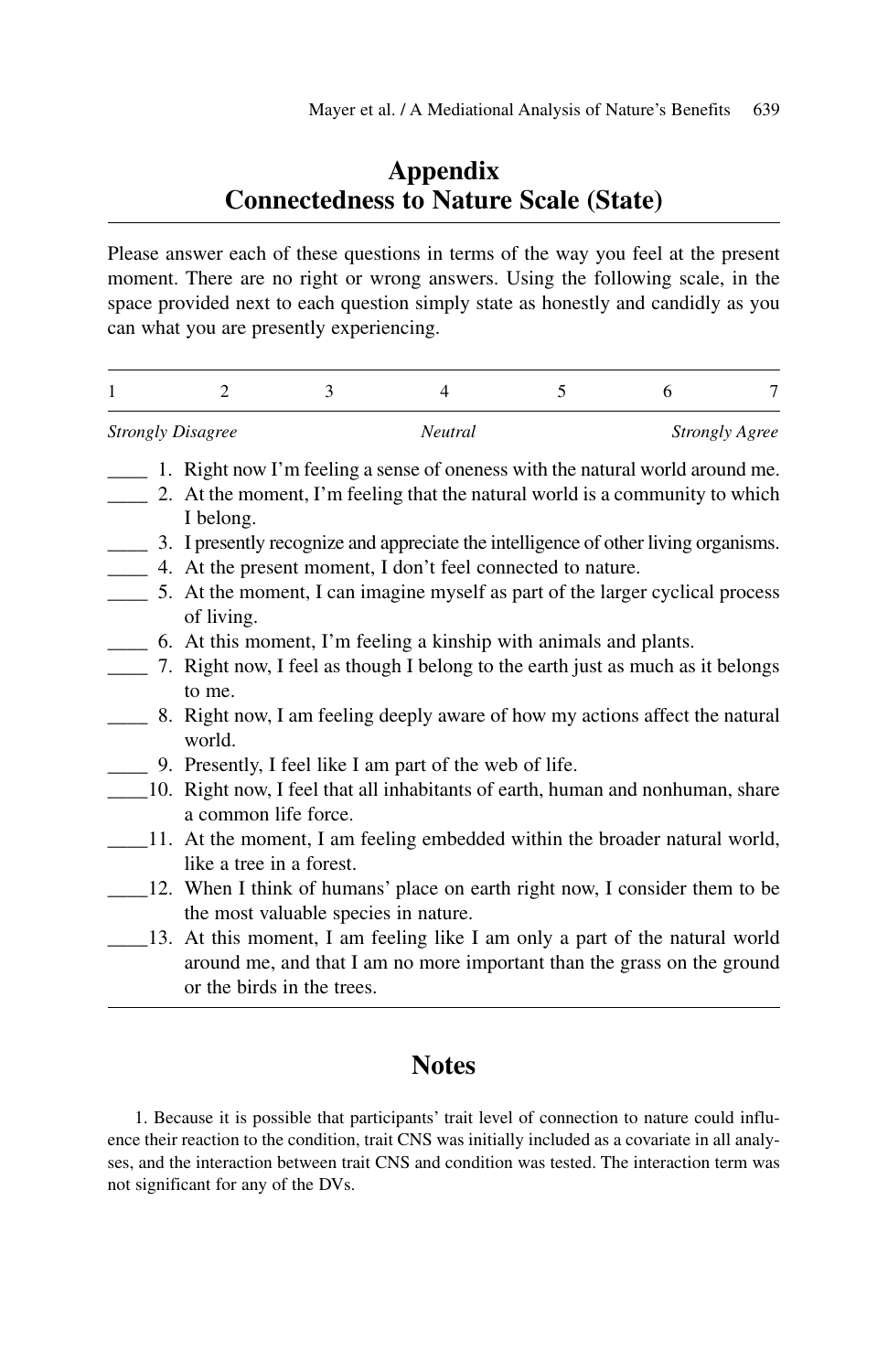2. In this study and in Studies 2 and 3, we also tested to see if positive affect mediated the relationship between CNS and ability to reflect. It did not meet the criteria of mediation in any of the three studies.

3. As in Study 1, trait CNS was initially included as a covariate in all analyses, and the interaction between trait CNS and condition was tested. The interaction term was not significant for any of the DVs.

4. Once again, trait CNS was initially included as a covariate in all analyses, and the interaction between trait CNS and condition was tested. The interaction between trait CNS and condition was significant only for state CNS,  $F(1, 56) = 4.17$ ,  $p < .05$ . Those in the actual nature condition showed a stronger relationship between state and trait CNS (*r* = .57) than those in the virtual nature condition  $(r = .23)$ . This interaction did not qualify the main effect, however.

## **References**

- Anderson, L. M., Mulligan, B. E., Goodman, L. S., & Regan, H. Z. (1983). Effects of sounds on preferences for outdoor settings. *Environment and Behavior, 15*, 539-566.
- Arriaga, X. B., & Rusbult, C. E. (1998). Standing in my partner's shoes: Partner perspective taking and reactions to accommodative dilemmas. *Personality and Social Psychology Bulletin, 24*, 927-948.
- Baron, R. M., & Kenny, D. A. (1986). The moderator-mediator variable distinction in social psychological research: Conceptual, strategic, and statistical considerations. *Journal of Personality and Social Psychology, 51*, 1173-1182.
- Baumeister, R. F., & Leary, M. R. (1995). The need to belong: Desire for interpersonal attachments as a fundamental human motivation. *Psychological Bulletin, 3*, 497-529.
- Berry, W. (1997). *The unsettling of America: Culture and agriculture*. San Francisco: Sierra Club Book.
- Berto, R. (2005). Exposure to restorative environments helps restore attentional capacity. *Journal of Environmental Psychology, 25*, 249-259.
- Carver, C. S., & Scheirer, M. F. (1981). *Attention and self-regulation*. New York: Springer.
- Daniel, T. (1990). Measuring the quality of the natural environment: A psychopysiological approach. *American Psychologist, 45*, 633-637.
- Duval, T. S., & Wicklund, R. A. (1972). *A theory of objective self-awareness*. New York: Academic Press.
- Duval, T. S., Silvia, P. J., & Lalwani, N. (2001). *Self-awareness and causal attribution: A dual systems theory*. Boston: Kluwer Academic.
- Fiske, S. T. (2004). *Social beings: Core motives in social psychology*. New York: Wiley.
- Frantz, C. M., & Mayer, F. S. (2005). [Introductory psychology mass testing data]. Unpublished raw data.
- Frantz, C. M., & Mayer, F. S. (2006). [Introductory psychology mass testing data]. Unpublished raw data.
- Frantz, C. M., & Mayer, F. S. (2007). [Introductory psychology mass testing data]. Unpublished raw data.
- Frantz, C. M., Mayer, F. S., Norton, C., & Rock, M. (2005). There is no "I" in nature: The influence of self-awareness on connectedness to nature. *Journal of Environmental Psychology, 25*, 425-436.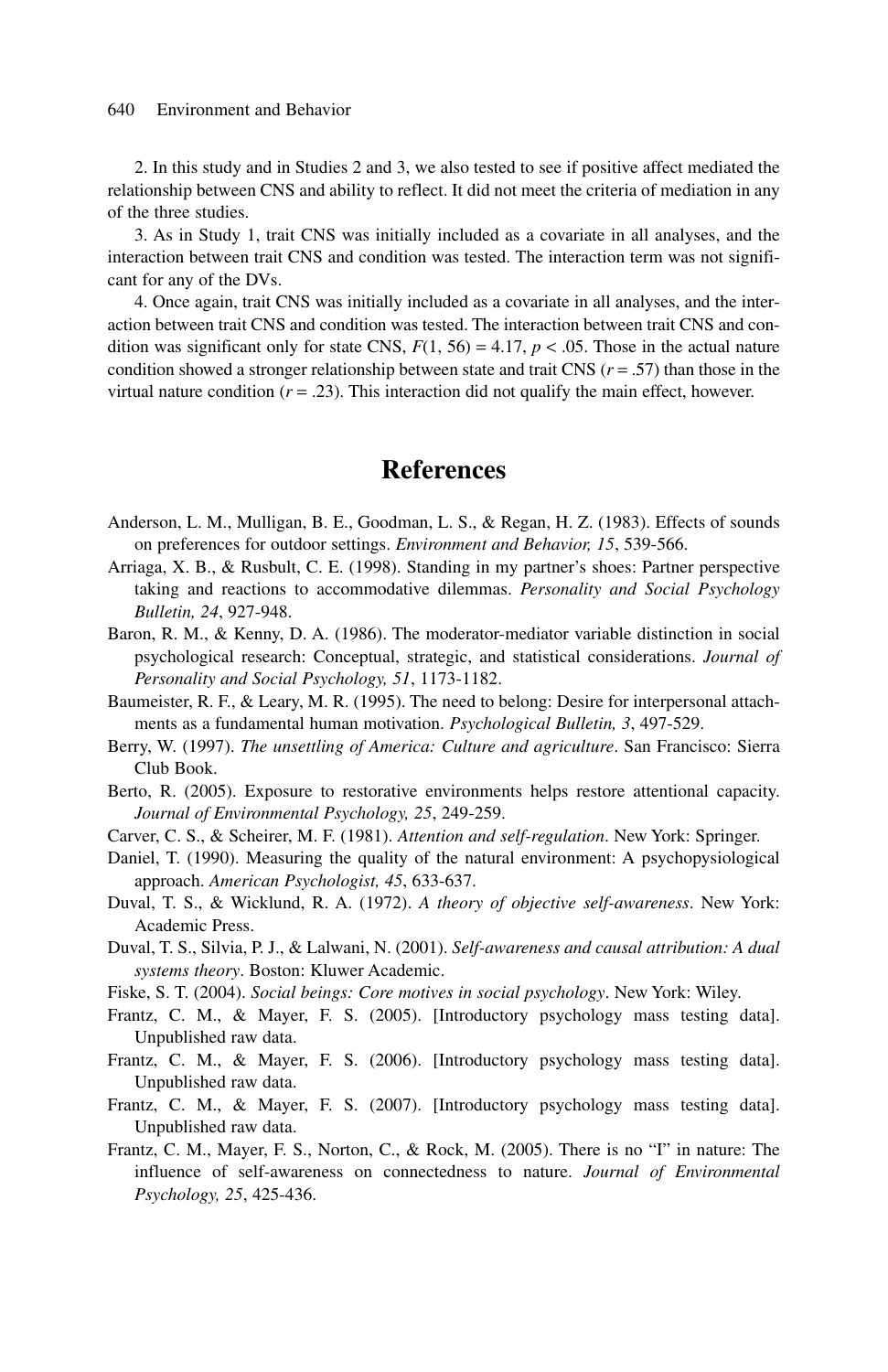- Fredrickson, B. L. (1998). What good are positive emotions? *Review of General Psychology, 2*, 300-319.
- Fredrickson, B. L., Brown, S., Cohn, M. A., Conway, A., & Mikels, J. (2005, January). *Positive emotions build personal resources and predict future subjective well-being*. Paper presented at the Sixth Annual Meeting of the Society for Personality and Social Psychology. New Orleans, LA.
- Fredrickson, B. L., & Joiner, T. (2002). Positive emotions trigger upward spiral toward emotional well-being. *Psychological Science, 13*, 172-175.
- Fredrickson, B. L., & Losada, M. F. (2005). Positive affect and the complex dynamics of human flourishing. *American Psychologist, 60*, 678-686.
- Frumkin, H. (2001). Beyond toxicity: Human health and the natural environment. *American Journal of Preventive Medicine, 3*, 234-240.
- Gibbons, F. X. (1990). Self-attention and behavior: A review and theoretical update. *Advances in Experimental Social Psychology, 23*, 249-303.
- Govern J. M., & Marsch, L. A. (2001). Development and validation of the Situational Self-Awareness Scale. *Consciousness and Cognition: An International Journal, 10*, 366-378.
- Hartig, T., Böök, A., Garvill, J., Olsson, T., & Gärling, T. (1996). Environmental influences on psychological restoration. *Scandinavian Journal of Psychology, 37*, 378-393.
- Hartig, T., Evans, G. W., Jamner, L. D., Davis, D. S., & Gärling, T. (2003). Tracking restoration in natural and urban field settings. *Journal of Environmental Psychology, 23*, 109-123.
- Health Council of the Netherlands and Dutch Advisory Council for Research on Spatial Planning, Nature, and the Environment. (2004). *Nature and health: The influence of nature on social, psychological and physical well-being* (publication no. 2004/09E; RMNO publication no. A02ae.). The Hague, Netherlands: Health Council of the Netherlands and RMNO.
- Herzog, T. R., Black, M. A., Fountaine, K. A., & Knotts, D. J. (1997). Reflection and attention recovery as distinctive benefits of restorative environments. *Journal of Environmental Psychology, 17*, 165-170.
- Kaplan, R. (1992). The psychological benefits of nearby nature. In D. Relf (Ed.). *The role of horticulture in human well-being and social development: A national symposium* (pp. 125-133), Portland, OR: Timber Press.
- Kaplan, R. (1993). The role of nature in the context of the workplace. *Landscape urban planning, 26*, 193-201.
- Kaplan, R. (2001). The nature of the view from home: Psychological benefits. *Environmental and Behavior, 33*, 507-542.
- Kaplan, R., & Kaplan, S. (1989). *The experience of nature: A psychological perspective*. Cambridge, UK: Cambridge University Press.
- Kaplan, S. (1995). The restorative benefits of nature: Towards an integrative framework. *Journal of Environmental Psychology, 15*, 169-182.
- Kaplan, S., & Kaplan, R. (2003). Health, supportive environments, and the reasonable person model. *American Journal of Public Health, 9*, 1484-1489.
- Kellert, S. R. (1997). *Kinship to mastery: Biophilia in human evolution and development*. Washington, DC: Island Press.
- Kellert, S. R., & Wilson, E. O. (Eds.). (1993). *The biophilia hypothesis*. Washington, DC: Island Press.
- Koole, S. L., & Van den Berg, A. E. (2005). Lost in the wilderness: Terror management, action orientation, and nature evaluation. *Journal of Personality and Social Psychology, 88*, 1014-1028.
- Korpela, K. M. (1992). Adolescents' favourite places and environmental self-regulation. *Journal of Environmental Psychology, 12*, 249-258.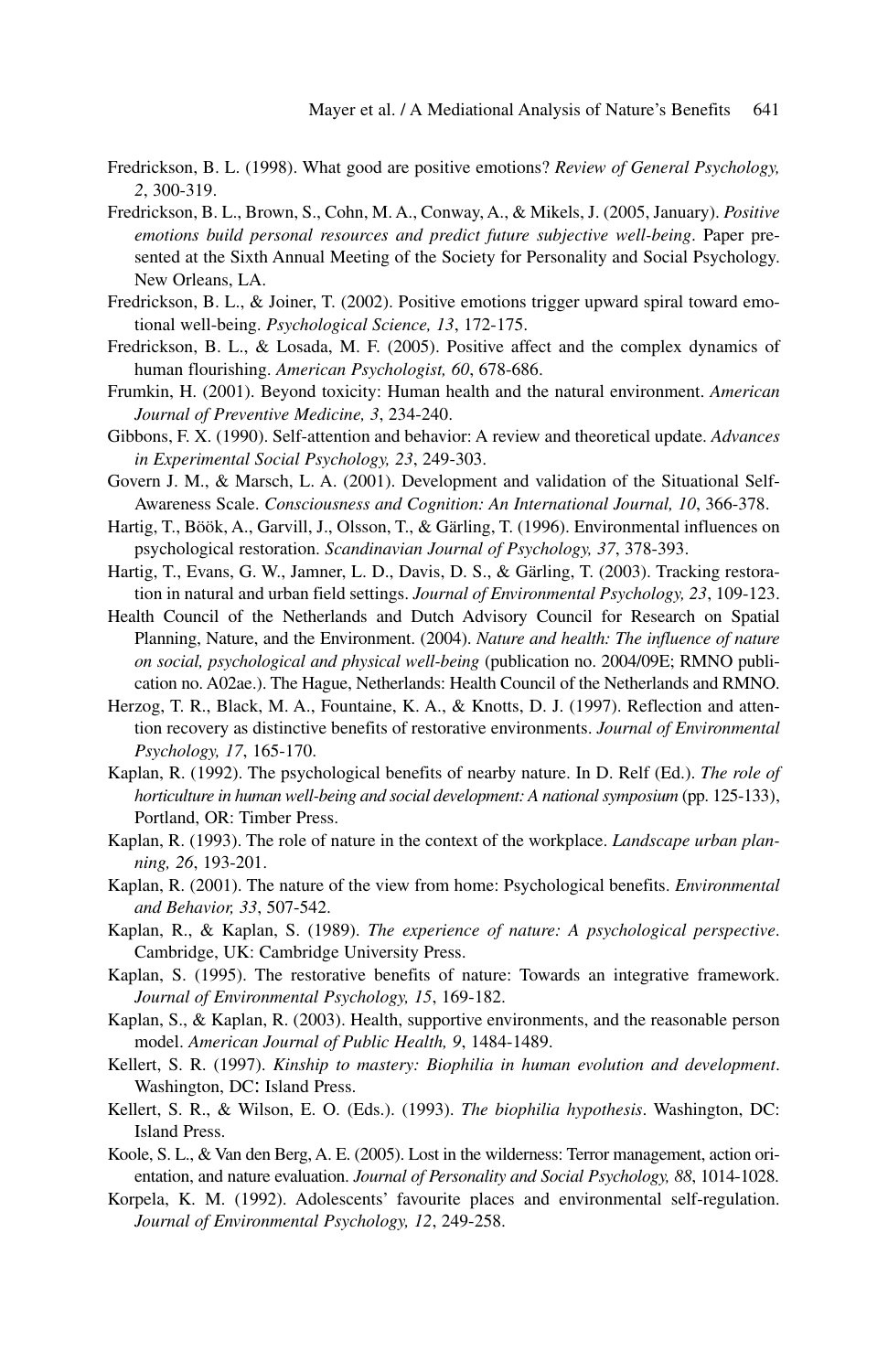- Korpela, K. M., Hartig, T., Kaiser, F. G., & Fuhrer, U. (2001). Restorative experience and selfregulation in favorite places. *Environment and Behavior, 4*, 572-589.
- Kuo, F. E. (2001). Coping with poverty: Impacts of environment and attention in the inner city. *Environment and Behavior, 1*, 5-34.
- Kuo, F. E., & Sullivan, W. C. (2001). Aggression and violence in the inner city: Effects of environment via mental fatigue. *Environment and Behavior, 4*, 543-571.
- Laumann, K., Garling, T., & Stormark, K. M. (2003). Selective attention and heart rate responses to natural and urban environments. *Journal of Environmental Psychology, 2*, 125-134.
- Leopold, A. (1949). *A sand county almanac: With essays on conservation from Round River*. New York: Ballantine.
- Leventhal, H., Watts, J. C., & Pagano, F. (1967). Effects of fear and instructions on how to cope with danger. *Journal of Personality and Social Psychology, 6*, 313-321.
- Levi, D., & Kocher, S. (1999). Virtual nature: The future effects of information technology on our relationship to nature. *Environment and Behavior, 34*, 203-226.
- Louv, R. (2005). *Last child in the woods: Saving our children from nature-deficit disorder*. Chapel Hill, NC: Algonguin Books of Chapel Hill.
- Maas, J., Verheij, R. A., Groenewegen, P. P., de Vries, S., & Spreeuwenberg, P. (2006). Green space, urbanity, and health: How strong is the relation? *Journal of Epidemiology and Community Health, 60*, 587-592.
- Mason, M. G., & Gibbs, J. C. (1993). Social perspective taking and moral judgment among college students. *Journal of Adolescent Research, 8*, 109-123.
- Mayer, F. S., & Frantz, C. M. (2004). The Connectedness to Nature Scale: A measure of individuals' feeling in community with nature. *Journal of Environmental Psychology, 24*, 504-515.
- Mayer, F. S., & Frantz, C. M. (2005). [Connectedness to nature, life satisfaction, and recycling behavior in a community sample]. Unpublished raw data.
- Mor, N., & Winquest, J. (2002). Self-focused attention and negative affect: A meta-analysis. *Psychological Bulletin, 4*, 638-662.
- Muir, J. (1894). *The mountains of California*. New York: The Century.
- Myers, D. G. (2000). The funds, friends, and faith of happy people. *American Psychologist, 55*, 56-67.
- Orr, D. W. (1994). *Earth in mind: On education, environment, and the human prospect*. Washington, DC: Island Press.
- Preacher, K. J., & Hayes, A. F. (2004). SPSS and SAS procedures for estimating indirect effects in simple mediation models. *Behavior Research Methods, Instruments & Computers, 36*, 717-731.
- Pretty, J. (2002). *Agri-culture: Reconnecting people, land, and nature*. London: Earthscan.
- Roszak, T. (1995). Where psyche meets Gaia. In T. Roszak, M. E. Gomes, & A. D. Kanner (Eds.), *Ecopsychology: Restoring the earth, healing the mind*. San Francisco: Sierra Club Books.
- Schultz, P. W. (2000). Empathizing with nature: The effects of perspective taking on concern for environmental issues. *Journal of Social Issues, 56*, 391-406.
- Shuttleworth, S. (1980). The use of photographs as an environment presentation medium in landscape studies. *Journal of Environmental Management, 11*, 61-76.
- Staats, H., & Hartig, T. (2003). Alone or with a friend: A social context for psychological restoration and environmental preferences. *Journal of Environmental Psychology, 24*, 199-211.
- Stern, P. C., & Dietz, T. (1994). The value basis of environmental concern. *Journal of Social Issues, 50*, 65-84.
- Thoreau, H. D. (1854). *Walden: Or, life in the woods*. Boston: Ticknor and Fields.